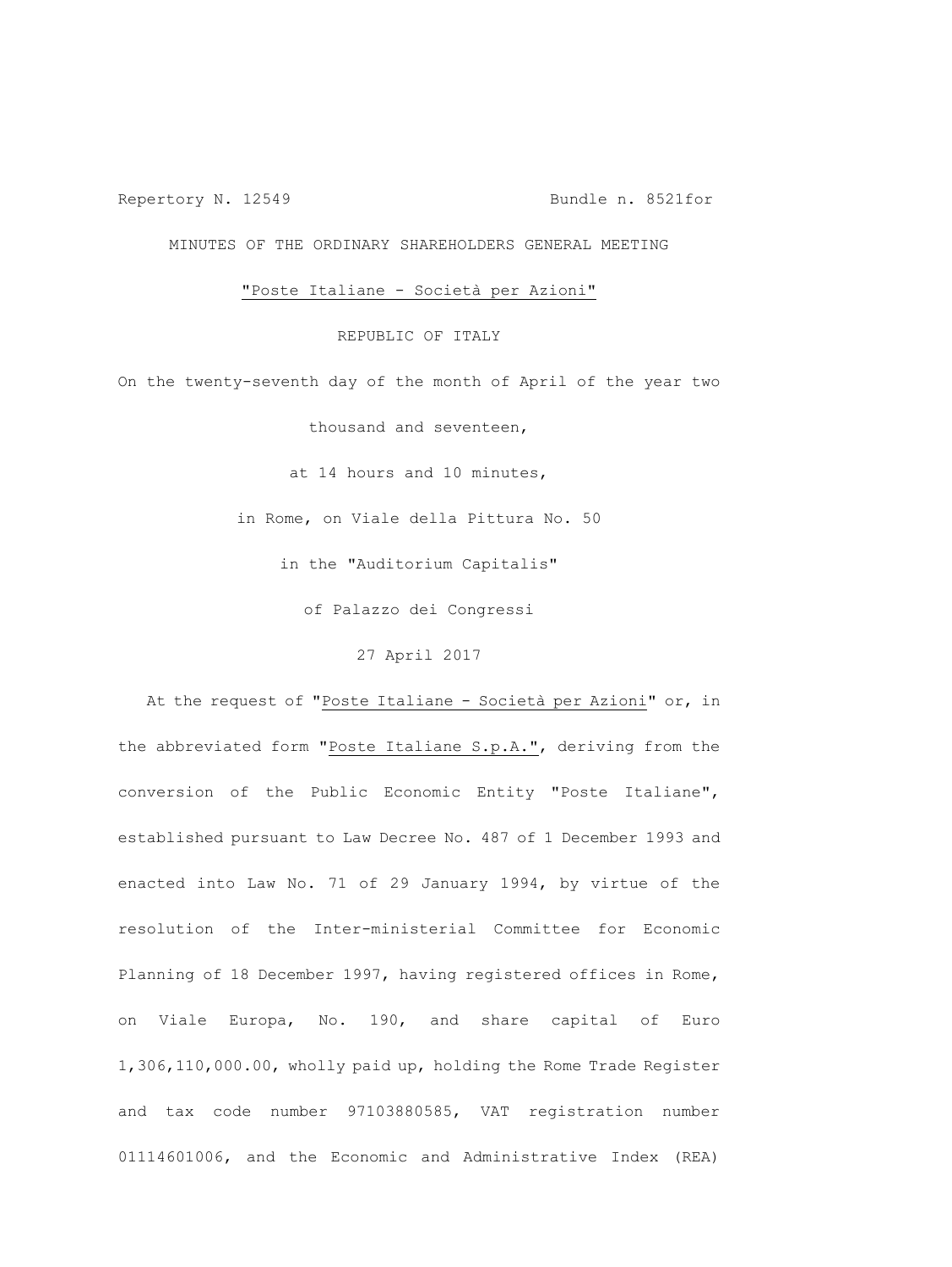number RM-842633.

I, SALVATORE MARICONDA, Notary Public in Genzano di Roma, listed with the *Collegio Notarile dei Distretti Riuniti di Roma, Velletri e Civitavecchia* (the Board of Notaries of the united districts of Rome, Velletri and Civitavecchia), on the day stated above, went to Viale della Pittura No. 50, in Rome, to assist, by drawing up the minutes of the resolutions, the Ordinary Shareholders General Meeting of the requesting Company, convened on single call at 14 hours in the above-stated venue, to discuss and resolve on the following

#### **AGENDA**

**1. Financial Statements as at 31 December 2016. Reports by the Board of Directors, the Board of Statutory Auditors and the Auditing Company. Resolutions relative thereto. Presentation of the consolidated financial statements as at 31 December 2016.**

**2. Appropriation of profits.**

**3. Determining the number of members of the Board of Directors. 4. Determining the term of office of the members of the Board of Directors.** 

**5. Appointing the members of the Board of Directors.** 

**6. Appointing the Chair of the Board of Directors.** 

**7. Determining the remuneration of the members of the Board of**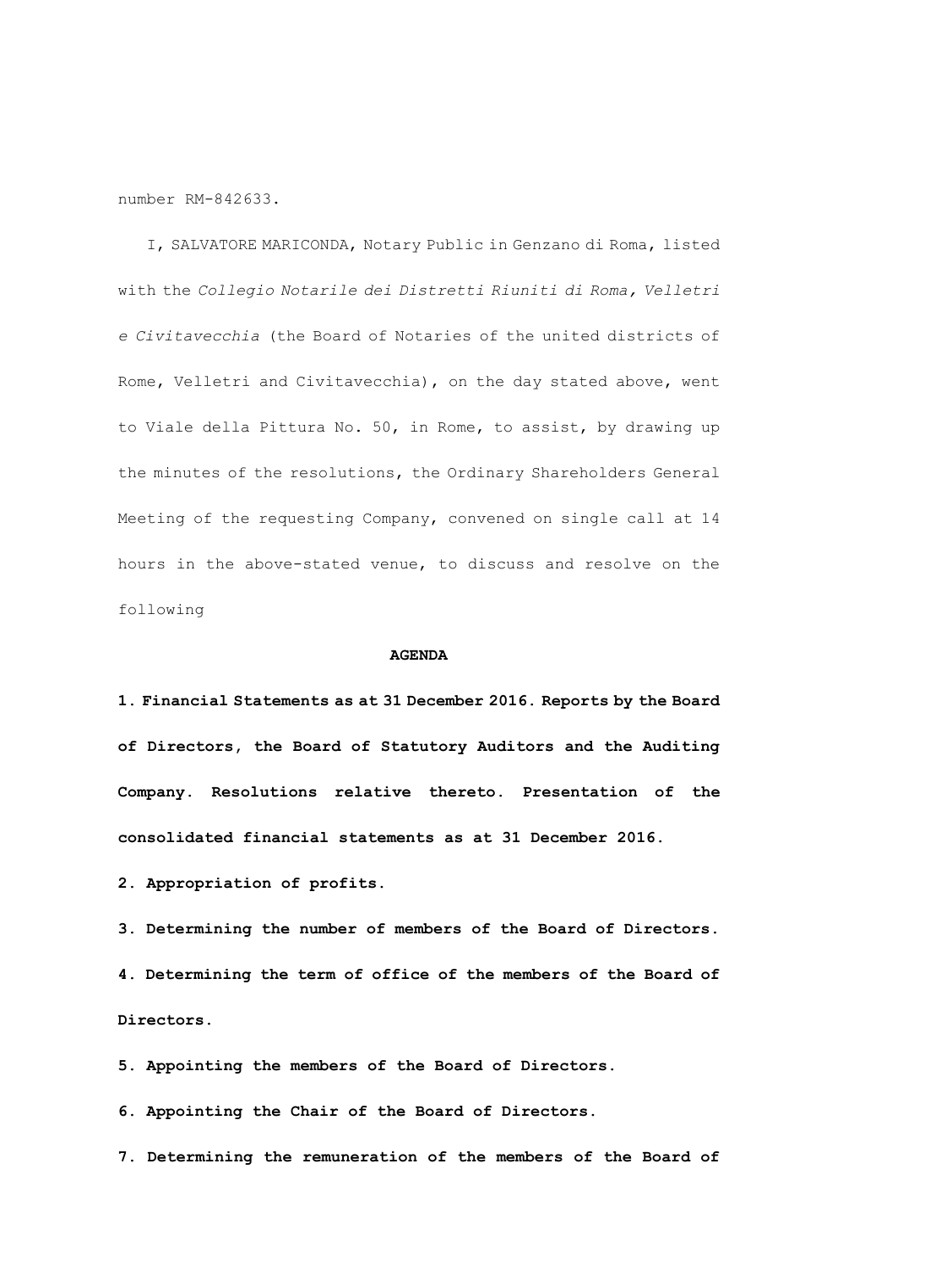**Directors.** 

**8. Appointing a alternate statutory auditor.** 

**9. Short-term (MBO) incentive plan for 2017 based on financial instruments for the risk takers of Patrimonio Destinato BancoPosta.**

## **10. Remuneration report.**

After entering the Assembly Hall, I certified the presence at the head table of Ms. Luisa TODINI, Chair of the Board of Directors, born in Perugia on 22 October 1966 and domiciled for the purpose at the above-stated address of the requesting Company who, in this capacity and in compliance with Art. 12 of the Company's Bylaws, assumed the role as Chair of the General Meeting.

I, Notary Public, am certain of the personal identity of the appearer who, in compliance with Art. 2371, Para. 2, and of Art. 2375 of the Civil Code, as well as with Art. 12.2 of the Bylaws and with Art. 4.2 of the Regulation of the Shareholders General Meeting, upon the agreed consent of the Assembly, conferred to me, Public Notary, the task of drawing up the minutes of today's General Meeting through a notarial act.

The Chair, before officially declaring the meeting open, made the following address:

*"First of all, allow me to address a cordial welcome to all*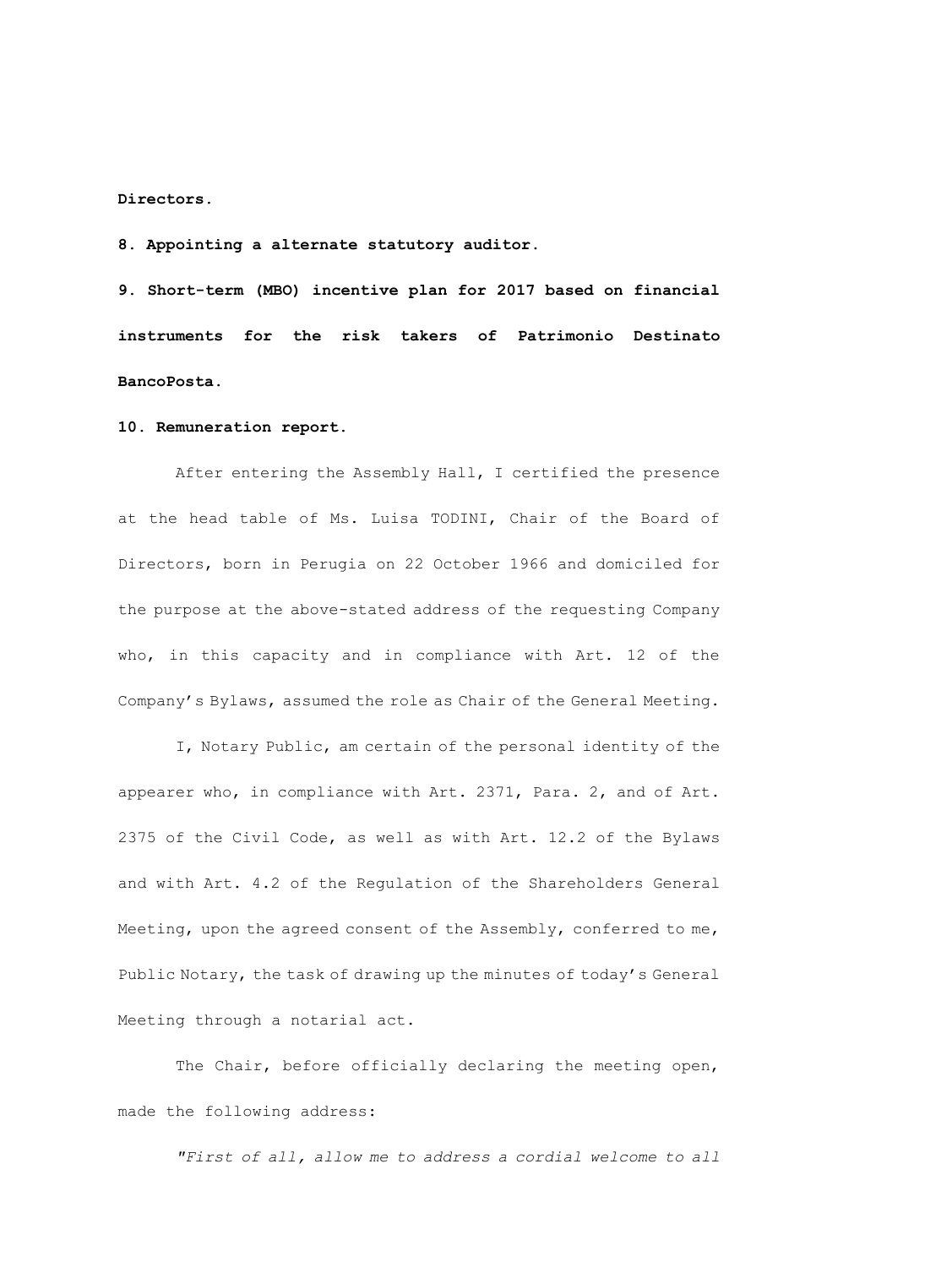*the participants on behalf of the CEO and of the other members of the Board of Directors, of the Statutory Board of Auditors, of the Magistrate Delegate of the Court of Auditors, and of the Company's employees.*

*I am Luisa Todini, Chair of the Board of Directors of Poste Italiane S.p.A. and I am chairing the General Meeting in compliance with Art. 12.1 of the Bylaws.*

*Please allow me to give you an unofficial greeting since this is the third – and last – General Meeting that I chair. I would also like to thank the members of the Board of Directors currently in office – those who have ended their term in office and those who will stay on – for the important professional and human experience that I acquired throughout the 2014-2017 three-year period.*

*I also thank the members of the Statutory Board of Auditors and the Magistrate Delegate of the Court of Auditors.*

*Let me remind you that during my term in office we held 53 Board meetings and 63 Board Committee meetings.*

*I thank all the management and the structures: those who directly participated in Board proceedings and those whom I have not had the opportunity to meet.*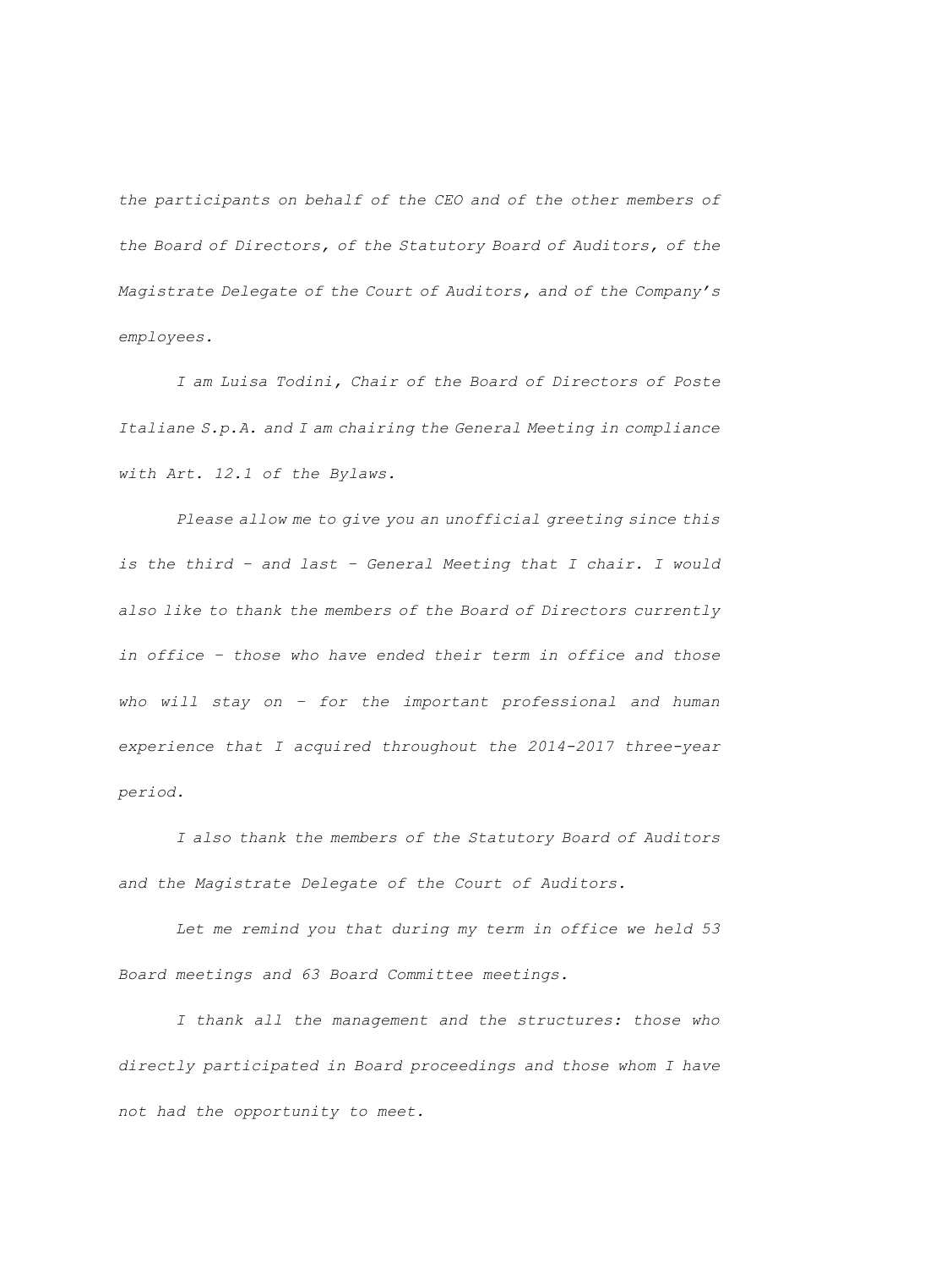*I thank all the colleagues, both men and women, and their families, whom I had the pleasure to meet in person in Rome and in the rest of Italy and, above all, those whose hands I have not been able to shake but whose commitment and devotion I have greatly appreciated.*

*My thanks also go to the shareholders for the trust, appreciation and stimuli with which they – expressly or tacitly – supported our work.* 

*I thank the Institutions, the Members of Parliament, the central and local authorities, the employers' and trade union organizations, the associations, the civil society organizations and all those who have written to me over these past few years, for their cooperation and their constructive criticisms that have spurred us to continuously do better.*

*I thank my daughter who three years ago told me: "Mommy, how great! You're going to be a mailwoman!". And it has really been great!*

*Poste is an extraordinary and unique company, made by people and in which people continue to make the difference.* 

*It is a company at the service of the Country and of all the citizens, helping them to keep abreast of innovations and of future challenges.*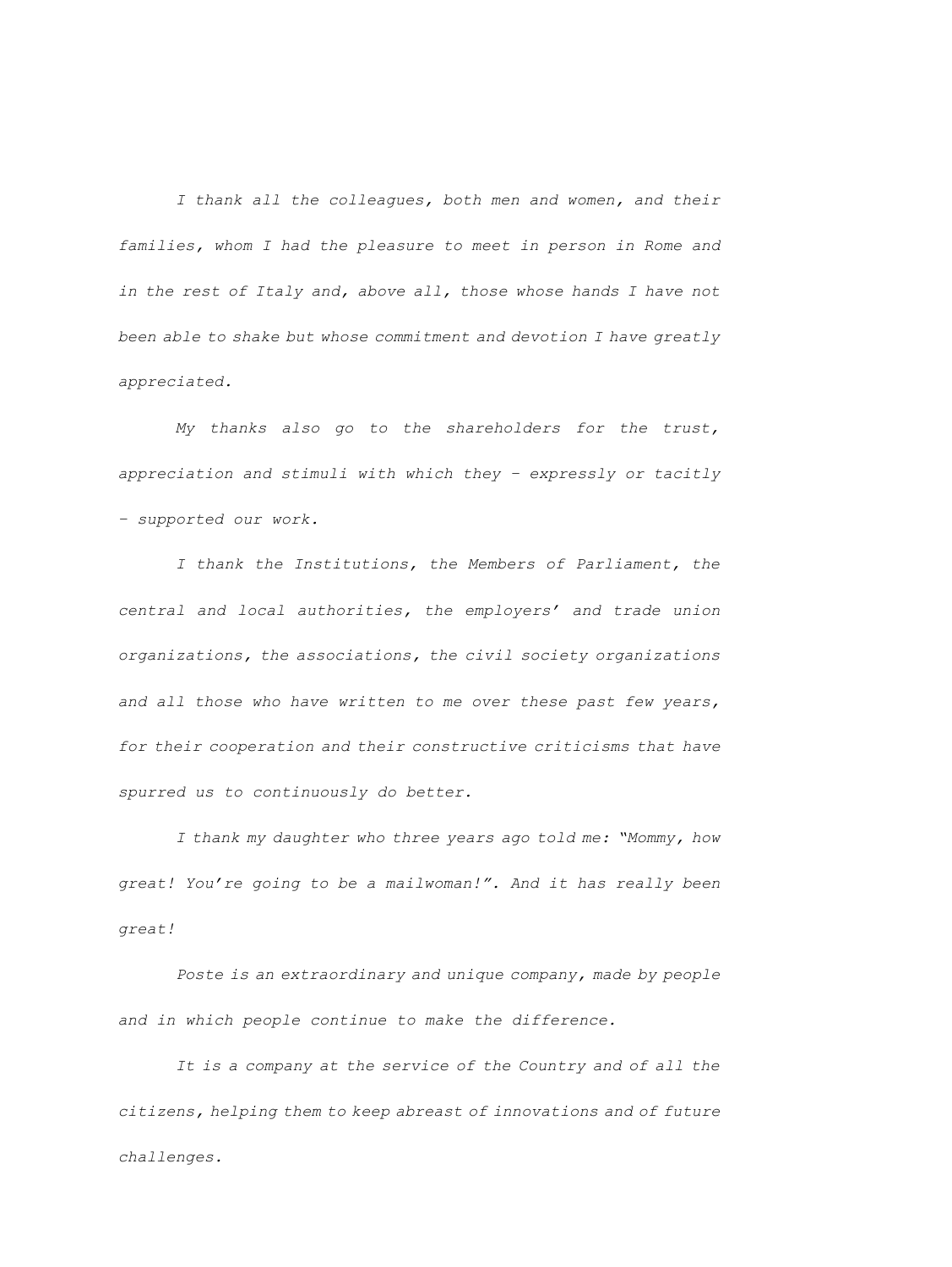*During this last three-year period, the Company has achieved significant results: this year we are celebrating the 155th anniversary of the creation of Poste Italiane and we are now into the second year since its listing, an event that represented a milestone for the Company.* 

*The Board currently in office had the onus and honour of narrating the history of Poste to the market: established along with the Unification of Italy, it has become a highly representative enterprise for the Country, a symbol of modernity, capable of releasing positive energies at the service of Italy's whole economic system.* 

*One of my primary concerns – but I'm also speaking on behalf of the entire Board – has always been that of leaving our successors with an orderly and positive situation. Today, Poste Italiane is a well-established Company ready to successfully pursue the mission that the Shareholders will want to indicate.*

*The positive results are reassuring and this Board has indicated new strategic guidelines, handing over a dynamic Company that has made a considerable effort in order to be ready to tackle the difficult challenges posed by the market and contemporaneity.* 

*This Company's capacity to act as the Country's social motive force has become stronger starting from 2015, the year in which*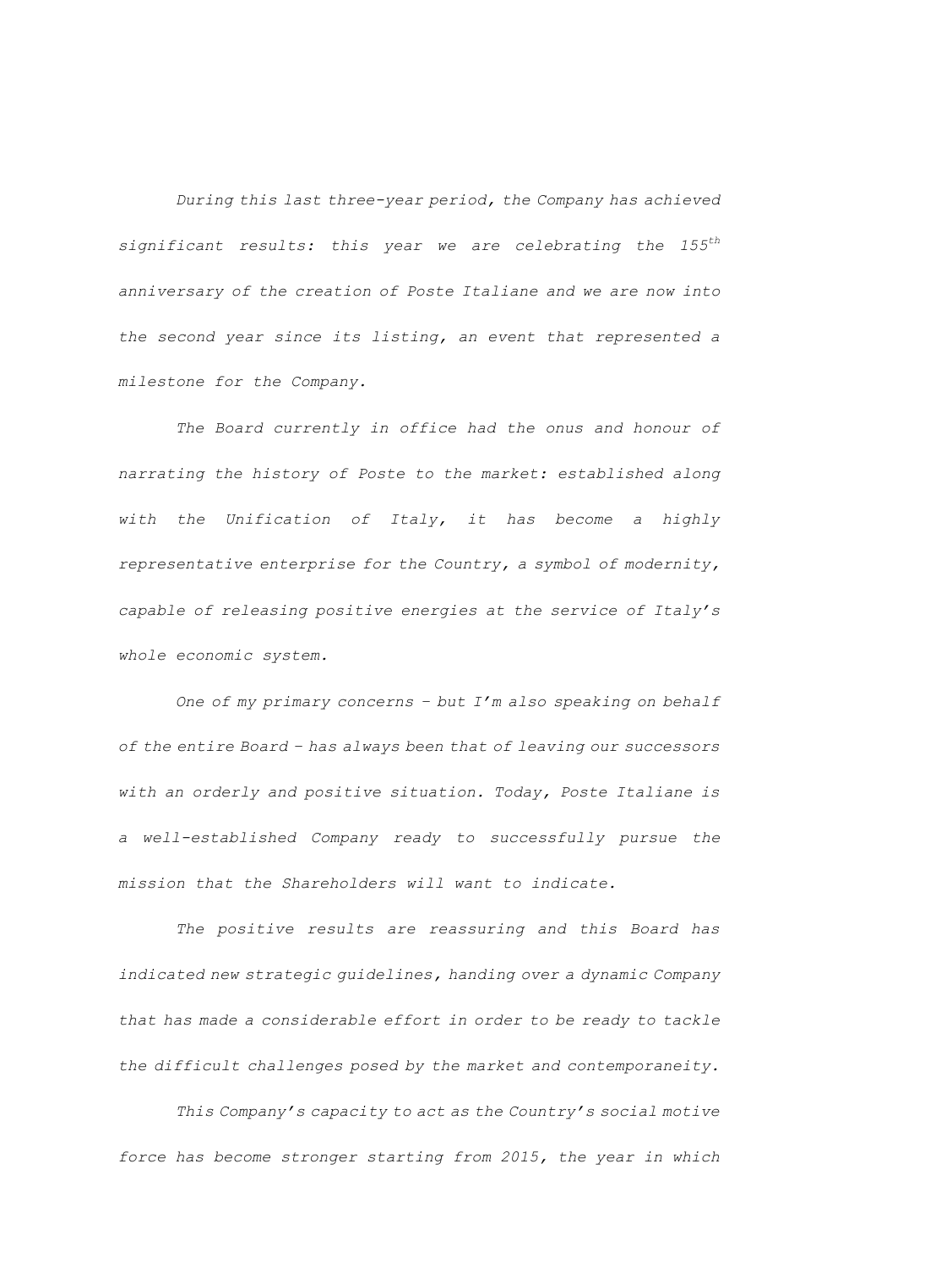*we launched the experience of the Fondazione Poste Insieme Onlus, through which we are supporting up to 62 social solidarity projects across Italy, mobilizing more than 1,200 employees to do voluntary work.* 

*Now, it is with great pride that I pass the baton to another woman, who will continue to interpret the role of the Company in sync with the history, identity and prospects that have also inspired and guided my own chairmanship.* 

*I was the Chairwoman of a company in which 53% of the personnel is made up of women.* 

*I am very proud to have led Poste in these last three years and to have contributed, together with all of you, to make it more modern, efficient, inclusive, and capable of transforming needs into concrete actions, because this is what we have been doing for 155 years. So thank you."* 

On declaring the meeting open, the Chair attested that: Pursuant to Art. 125-bis of Legislative Decree No. 58 of 24 February 1998 and to Art. 9 of the Bylaws, the Ordinary Shareholders General Meeting had been regularly convened on a single call on that day, 27 April 2017, at 14:00 hours, in that venue, by means of a notice of general meeting published (i) in full, on the Company's Website, on the Website of Borsa Italiana, and on the authorized storage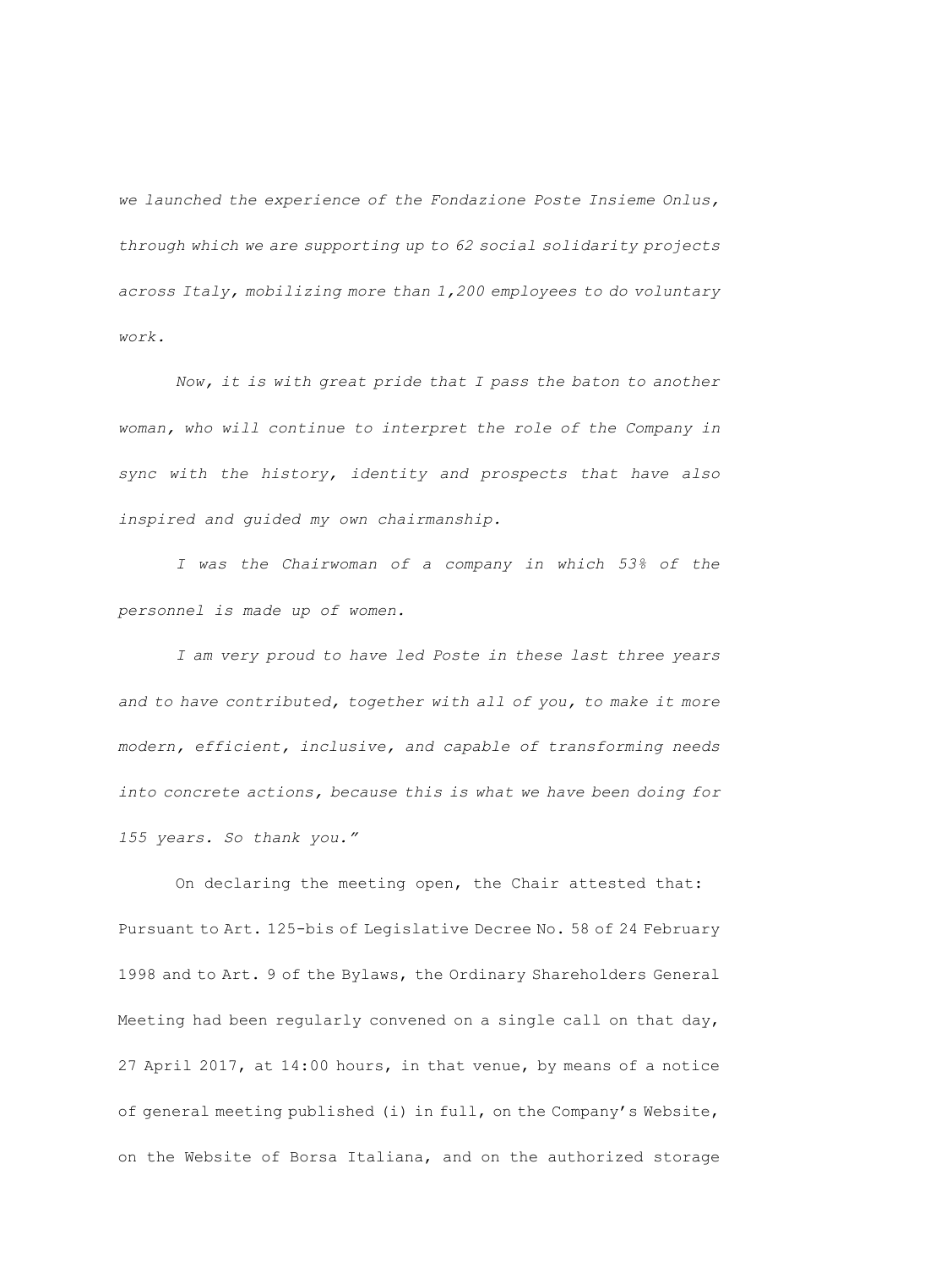platform called "eMarket Storage", on 16 March 2017, in addition to being disseminated through a press release, and (ii) in excerpt, on the daily newspaper "Il Sole 24 Ore" on 17 March 2017.

The Chair went on to notify that in addition to herself, present at the meeting were the following members of the Board of Directors:

- Francesco CAIO, CEO and Gneral Manager;

- Mimi KUNG, Director,

- Roberto RAO, Director.

Of the Board of Statutory Auditors, the following members were present:

- Mauro LONARDO, Chair,

- Alessia BASTIANI, Acting Auditor,

- Maurizio BASTONI, Acting Auditor.

Present was also the Magistrate Delegate of the Court of Auditors, Francesco PETRONIO.

Also present was the Secretary of the Board of Directors, Michele SCARPELLI.

The Chair then acknowledged that attending the meeting, on their own behalf or by proxy, were 1,040 persons entitled to vote, representing 1,007,323,924 ordinary shares, accounting for 77.124% of the 1,306,110,000 ordinary shares making up the share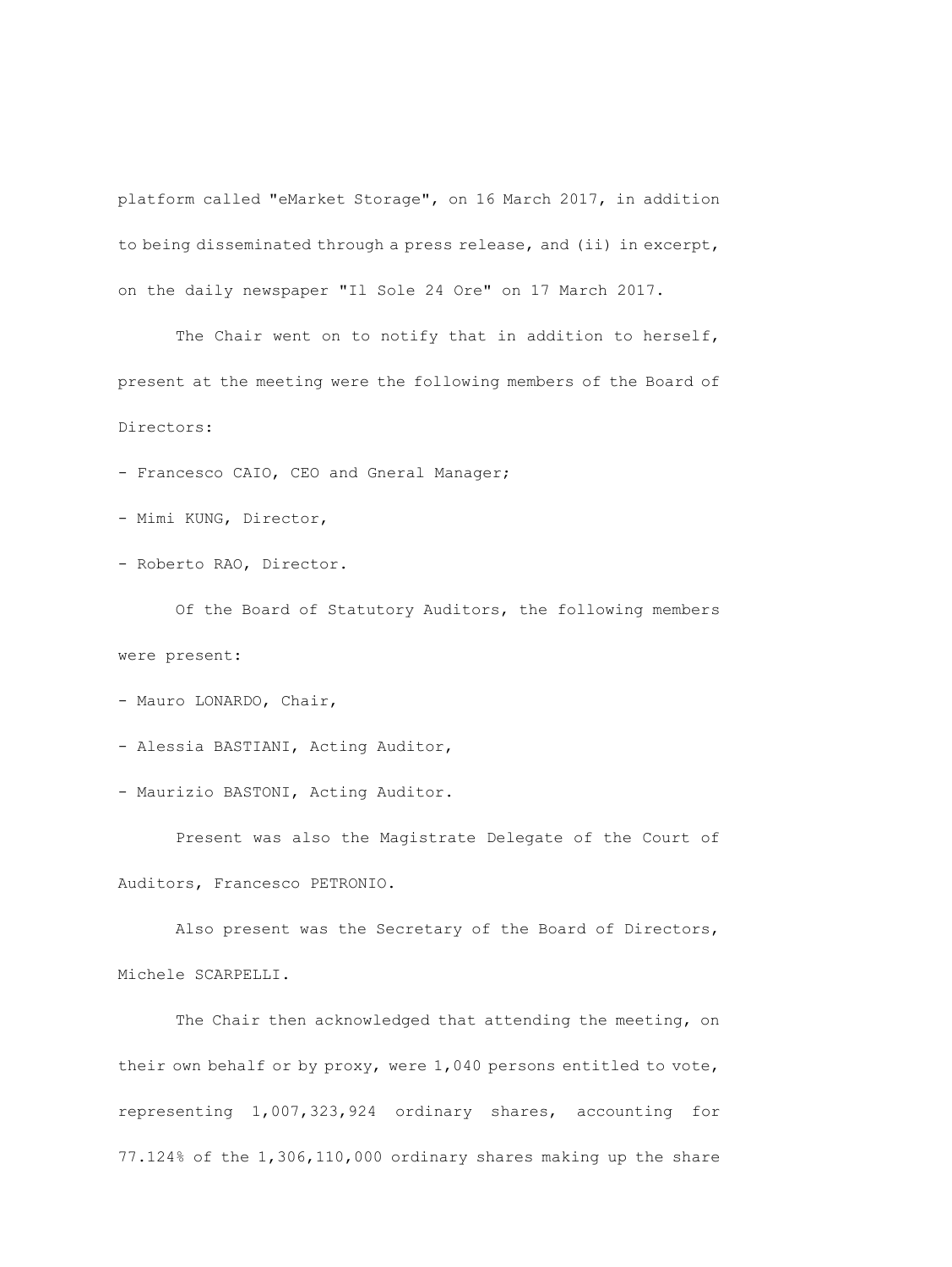capital.

The General Meeting, regularly called, was thus deemed to be validly convened on single call in accordance with the law and with the Bylaws and could therefore decide on the items on the agenda.

In compliance with Art. 3 of the Regulation of the Shareholders General Meetings and with applicable laws, the attendees' entitlement to speak and to vote in the Meeting was verified and, in particular, so was the compliance of the proxies carried by proxy-bearers with the legal provisions in force and with the Bylaws.

It was reaffirmed that the verification of the share capital represented in person or by proxy would be updated at every round of votes.

The Chair reminded the participants that, pursuant to Art. 135-*undecies* of Legislative Decree No. 58 of 24 February 1998 and to Art. 11.5 of the Bylaws, the Company had appointed Spafid S.p.A. as its representative designated to hand out the proxy sheets and the relative voting instructions.

The designated representative informed the Company that the people entitled to vote had not applied for a proxy vote within the time limits laid down by law.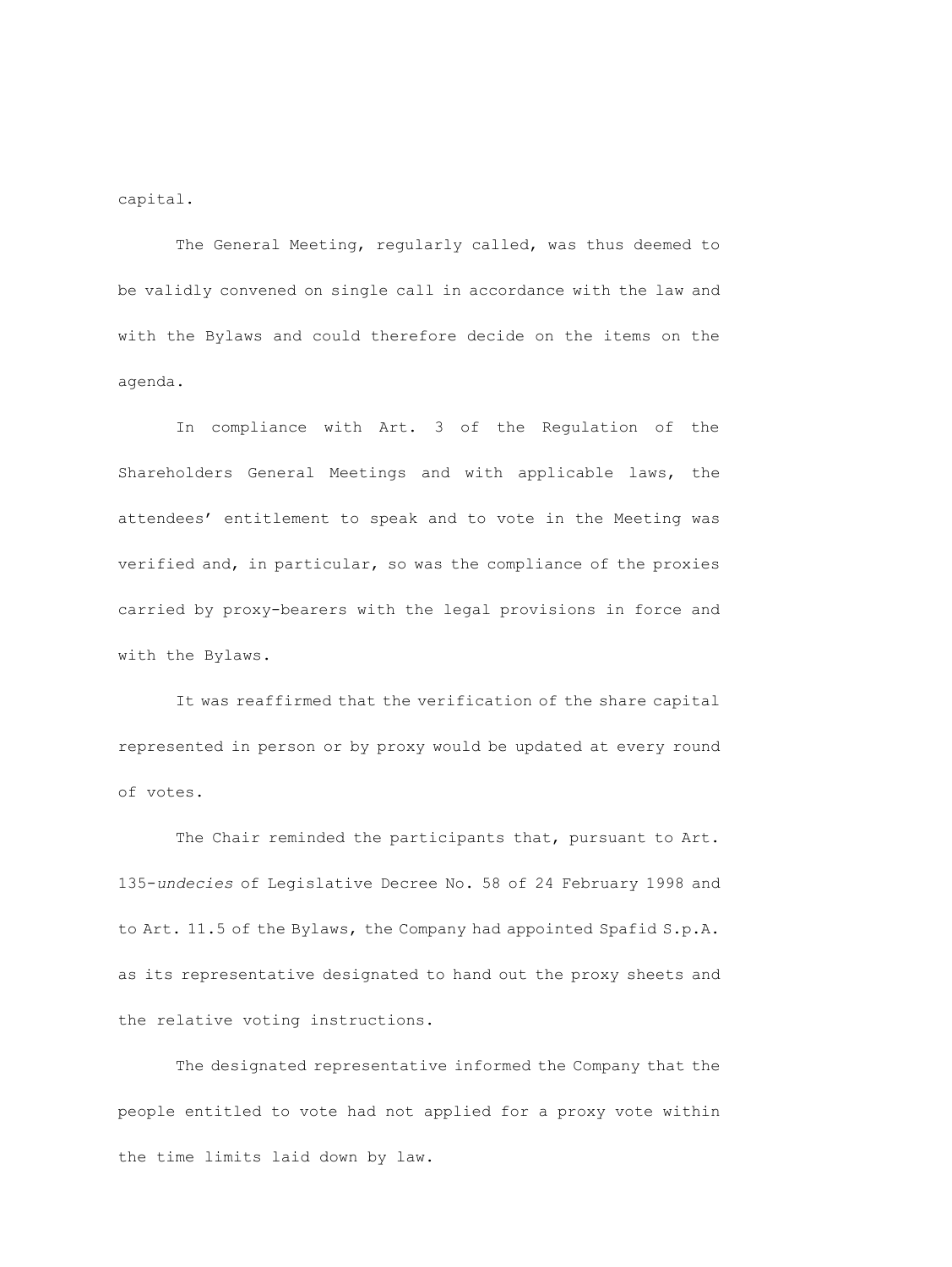#### He thus affirmed that:

- no applications had been filed for proxy votes in accordance with Art. 136 and following articles of Legislative Decree No. 58 of 24 February 1998;

- the share capital issued and paid up to date amounted to Euros 1,306,110,000.00, split into 1,306,110,000 no-par value ordinary shares;

- the Company's shares were admitted for trading on the Mercato Telematico Azionario, the automated screen-based trading system organized and managed by Borsa Italiana S.p.A.;

- according to the shareholders' register, integrated with the notifications received in compliance with Art. 120 of Legislative Decree No. 58 of 24 February 1998 and with other available information, the following entities directly or indirectly owned shareholdings of more than 3% (three percent) of the share capital issued by Poste Italiane S.p.A., representing shares with voting rights:

.. Cassa Depositi e Prestiti S.p.A., holds 457,138,500 shares representing 35% of the share capital;

.. the Minister of Economy and Finance (Declarant and Direct Shareholder), holds 382,127,890 shares representing 29.257% of the share capital.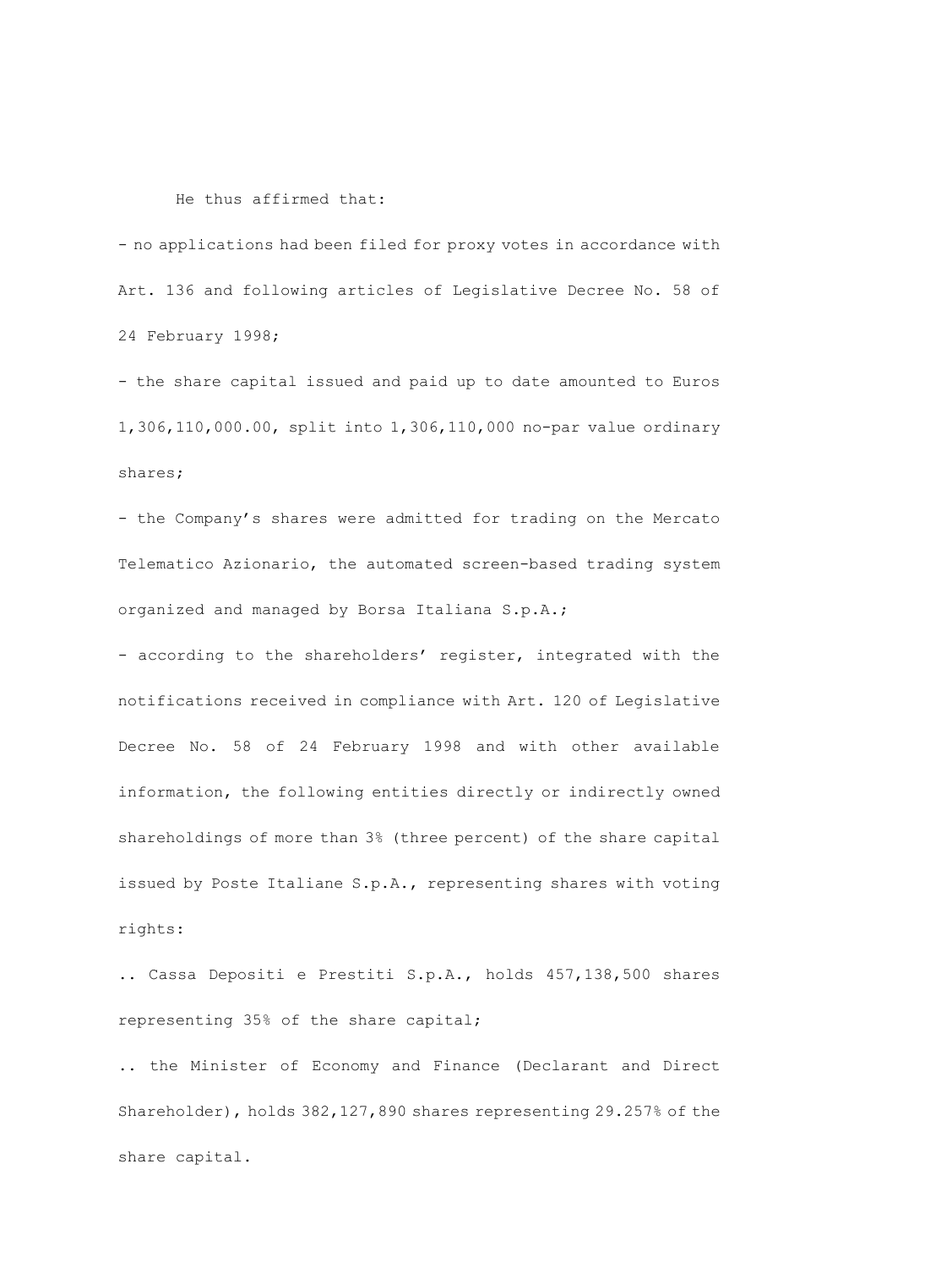He went on to inform that the Company was not aware of the existence of shareholders agreements between shareholders.

He recalled that:

- it was not possible to exercise the right to vote relatively to shares in respect of which the duty to notify shareholdings of more than 3% (three percent) and shareholders agreements, respectively pursuant to Articles 120 and 122, Para. 1, of Legislative Decree No. 58 of 24 February 1998, had not been fulfilled;

- with respect to the obligation to notify laid down in the aforesaid Art. 120, the shareholdings considered referred to those whose shares give entitlement to vote by proxy, as long as said right was exercised at discretion, without specific instructions by the proxy giver;

- Art. 6.5 of the Company's Bylaws and Art. 3 of Decree Law No. 332 of 31 May 1994, as amended and converted into Law No. 474 of 30 July 1994, set down a limit for shareholdings at 5% (five percent) of the share capital. The provision made under Art. 6.5 did not apply to the shares in the Company owned by the Ministry of Economy and Finance, by Public Entities or by entities controlled thereby.

The maximum share ownership was also calculated in consideration of the shareholdings comprehensively owned by: the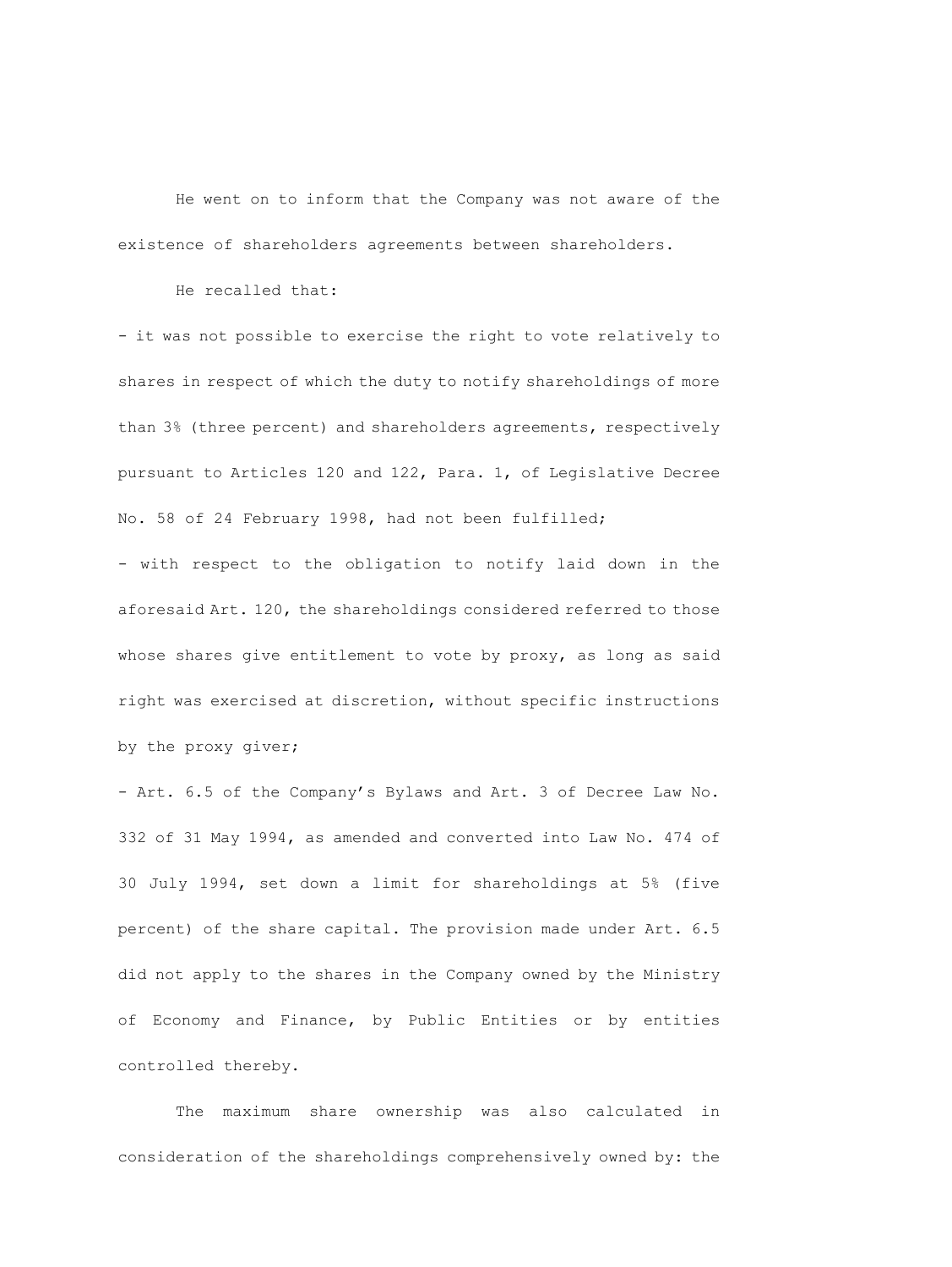controlling unit, whether a natural or legal person, entity or company; all the entities directly or indirectly controlled, as well as the entities controlled by the same single controlling unit; associated entities and the natural persons bonded by family ties up to the second degree of kinship or through marriage, as long as the spouse was not legally separated. The control occurred, including in entities other than companies, in the cases laid down in Art. 2359, Paragraphs 1 and 2, of the Civil Code. The connection occurred in the cases considered in Art. 2359, Para. 3 of the Civil Code and also between entities that, directly or indirectly, through subsidiaries other than those managing investment trusts, entered into agreements, also with third parties, on the exercise of the right to vote or the transfer of shares or shareholdings in third companies or, in any case, the agreements or pacts relative to third companies considered under Art. 122 of Legislative Decree No. 58 of 24 February 1998, when said agreements and pacts concerned at least 10% (ten percent) of the share capital with voting rights, in case of listed companies, or 20% (twenty percent) in case of unlisted companies. For the purpose of calculating the above-mentioned limit in share ownership, the computation would include the shares held by trusts and/or by intermediaries or third parties in general.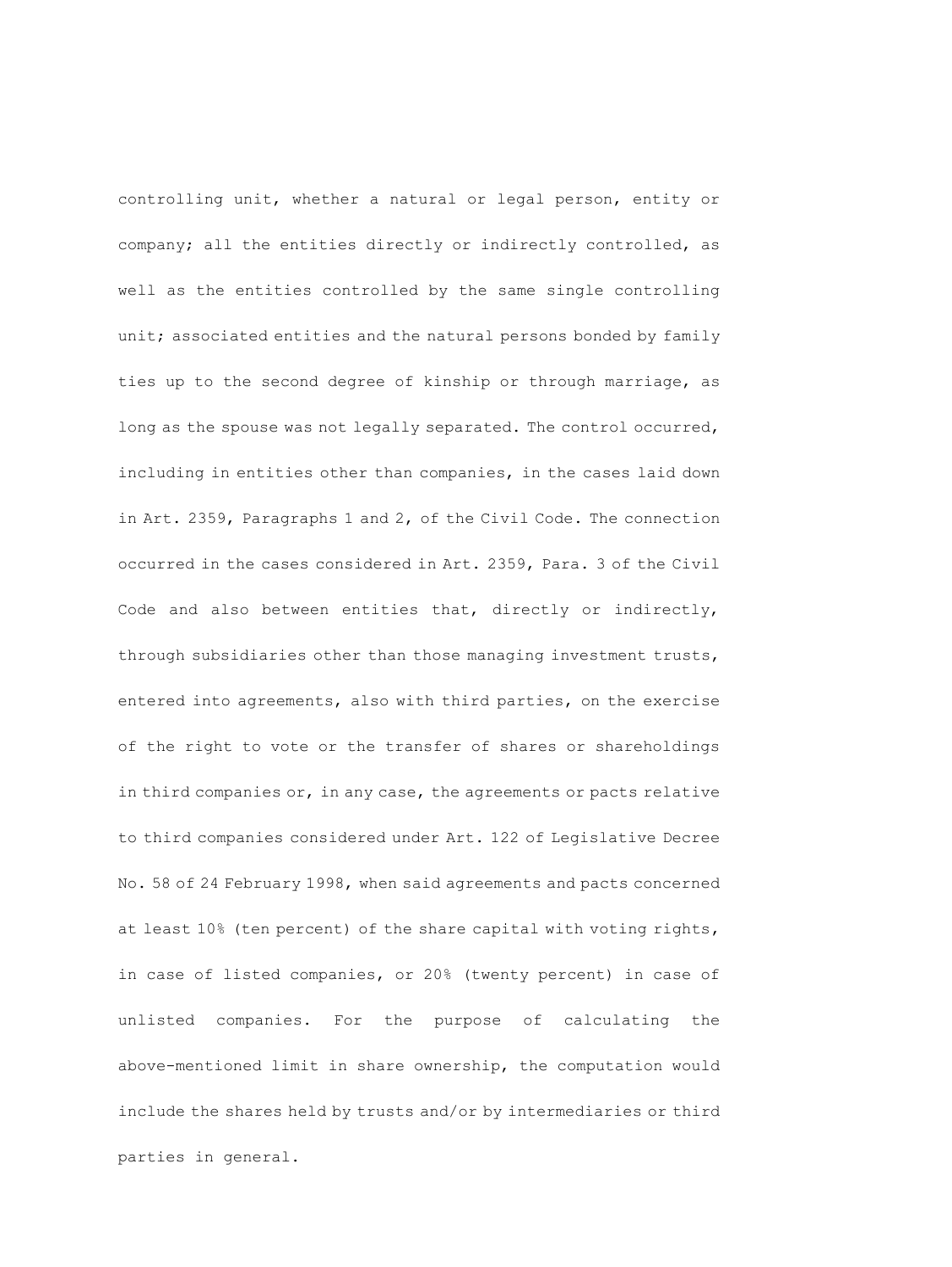The voting rights and all other rights other than property rights associated to the shareholdings in excess of the maximum limit of share ownership indicated above could not be exercised; in case the maximum share ownership limit – calculated according to the aforesaid Art. 6.5 – was exceeded by more shareholders, the voting rights that would have been attributed to each one of the shareholders subject to the maximum share ownership limit would be proportionately reduced, save for prior joint indications by the shareholders concerned. In case of non-compliance, the resolution could be challenged by relying on Art. 2377 of the Civil Code, unless the required majority was obtained without counting the votes in excess of the above-indicated limit.

The shares in relation to which voting rights could not be exercised were nonetheless counted for the purpose of assuring that the quorum of the meeting was validly constituted.

The Chair then invited attendees to declare if there was any lack of entitlement to vote.

She went on to acknowledge that no one reported not having entitlement to vote.

She also acknowledged that, in accordance with the provisions made under the laws currently in force, the documentation relative to the items on the agenda had been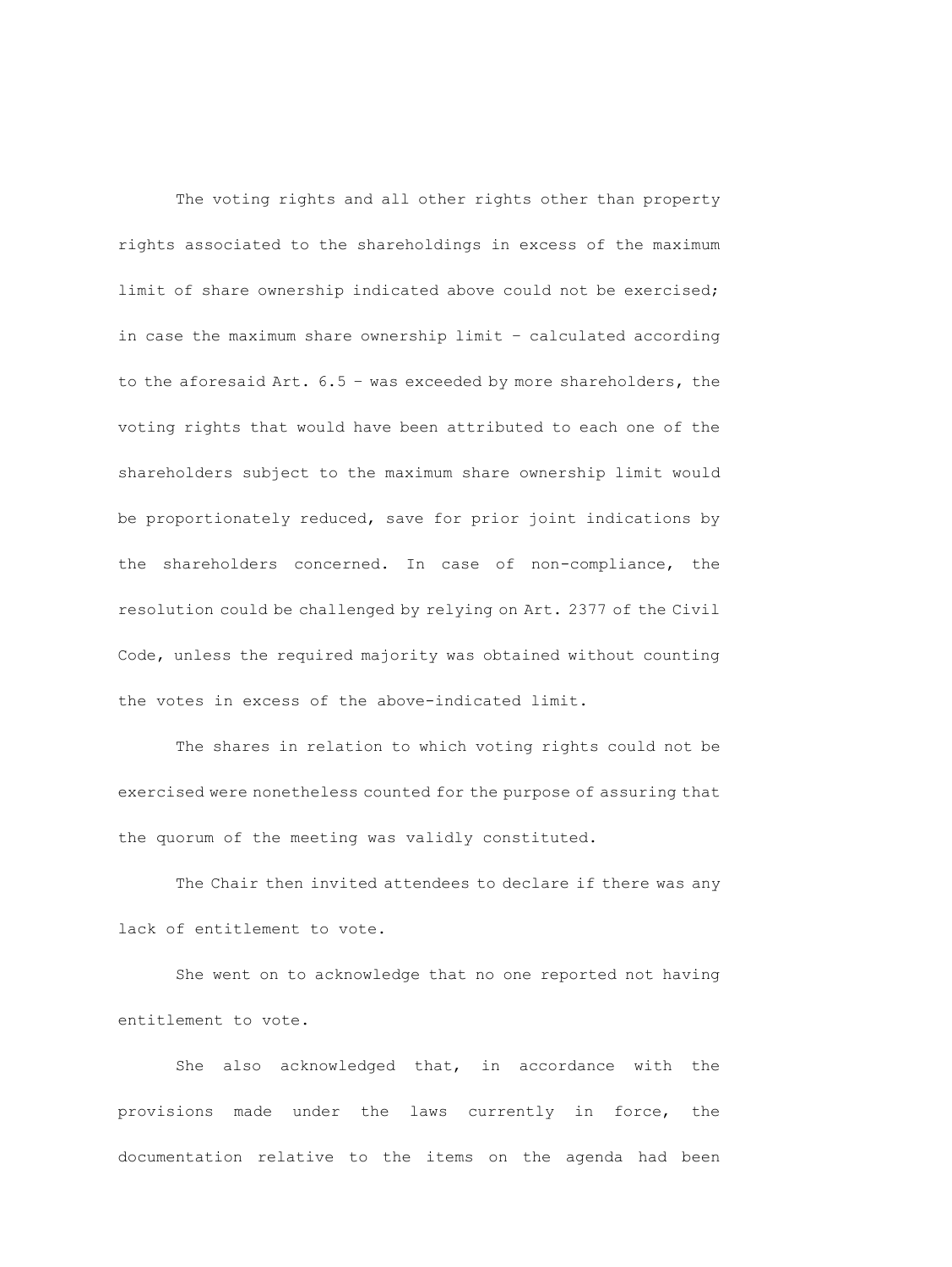deposited at the Company's head offices and published on the website www.posteitaliane.it, on the website of Borsa Italiana and on the Company's contracted storage platform; in particular: - on 16 March 2017, the report illustrating items one, two, three, four, five, six, seven and eight on the agenda;

- on 23 March 2017, the report illustrating item number nine on the agenda ("Short-term (MBO) incentive plan for 2017 based on financial instruments for the risk takers of Patrimonio BancoPosta"), along with the information sheet and the remuneration report envisaged in item number ten on the agenda; - on 30 March 2017, the list of candidates for the position of member of the Board of Directors was deposited by a group of 15 (fifteen) asset management companies and other institutional investors, namely: Aberdeen Asset Management PLC, Aletti Gestielle SGR S.p.A., APG Asset Management N.V., Arca Fondi SGR S.p.A., Ersel Asset Management SGR S.p.A., Eurizon Capital SGR S.p.A., Eurizon Capital SA., Fideuram Asset Management (Ireland), Fideuram Investimenti S.p.A., Generali Investments Europe S.p.A. SGR, Generali Investments Luxemburg SA, Interfund SICAV, Legal & General Assurance (Pensions Management) Limited, Mediolanum Gestione Fondi SGR S.p.A., Mediolanum International Funds – comprehensively owning approximately 1.282% (one point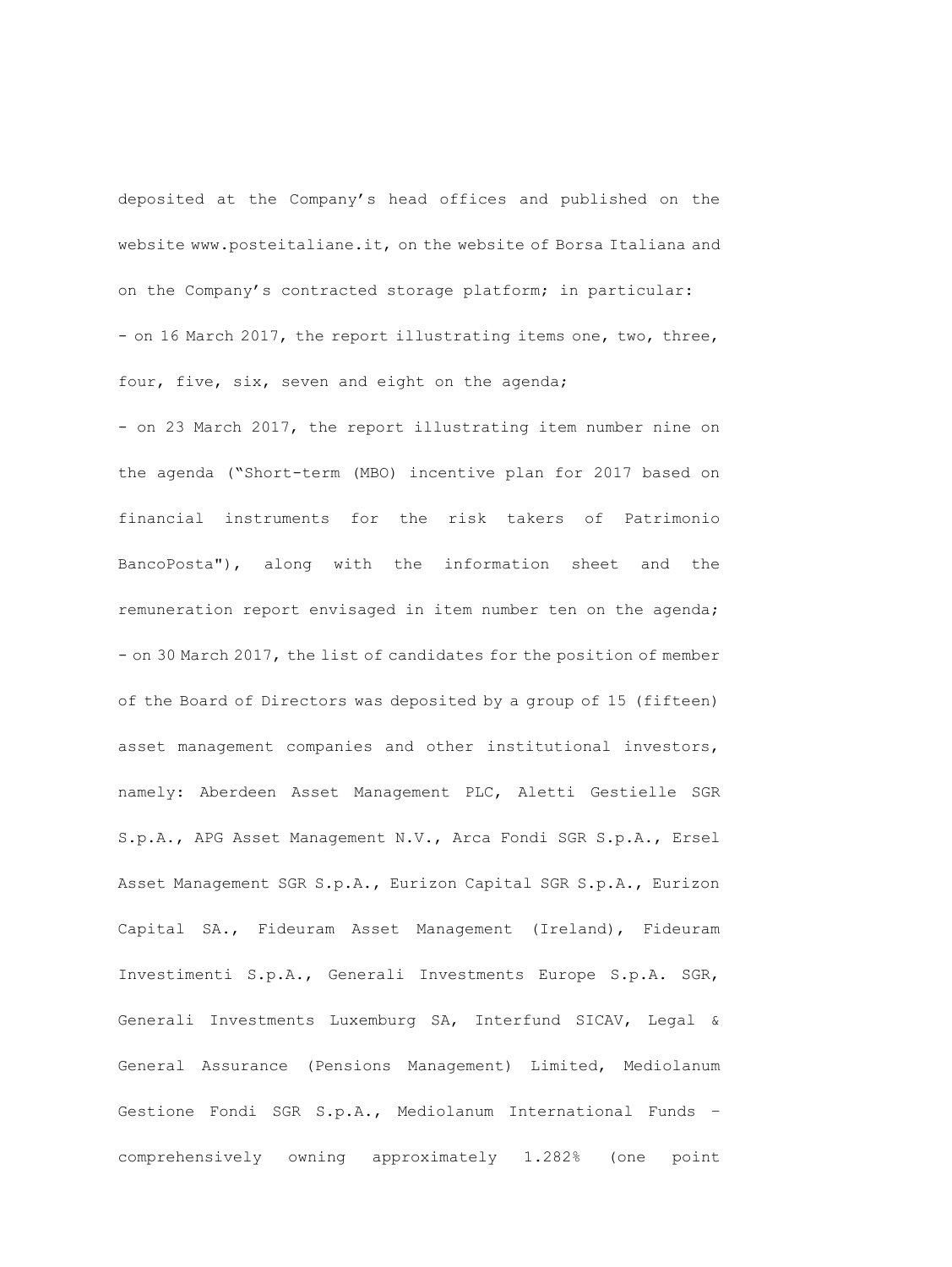two-hundred and eighty-two) of the share capital of Poste Italiane S.p.A., attaching thereto the elements envisaged in Art. 144-octies of the Consob Issuer Regulation, in addition to the Board Members' declaration on the lack of ties with the majority shareholder, labelled No. 2, indicating the following candidates:

1) Giovanni Azzone;

2) Mimi Kung;

3) Roberto Rossi;

- on 30 March 2017, the same group of 15 (fifteen) asset management companies and other institutional investors – which I previously read out - comprehensively owning approximately 1.282% (one point two-hundred and eighty-two) of the share capital of Poste Italiane S.p.A., submitted its own candidacy of Antonio Santi for the role of Alternate Auditor (considered under item number eight on the agenda), complete with the relative documentation;

- on 3 April 2017, the list of candidates for the role of members of the Board of Directors was submitted by the Shareholder Ministry of Economy and Finance – directly owning (i) approximately 29.26% (twenty-nine point twenty-six percent) of the share capital of Poste Italiane S.p.A. and (ii) indirectly owning approximately 35% (thirty-five percent) of the share capital of Poste Italiane through Cassa Depositi e Prestiti S.p.A., for a total shareholding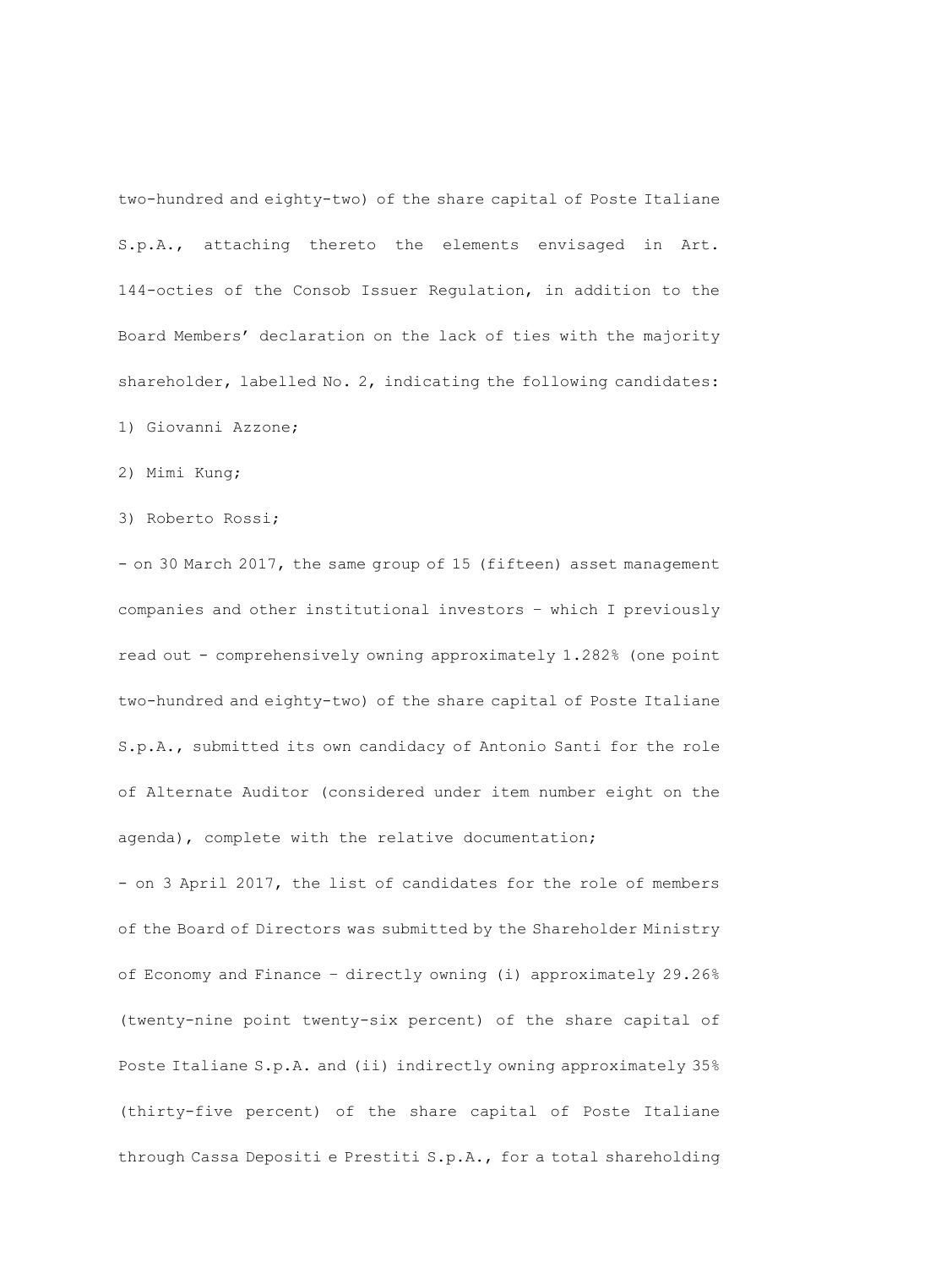of approximately 64.26% (sixty-four point twenty-six percent) of the share capital of Poste Italiane – attaching thereto the elements envisaged in Art. 144-octies of the Consob Issuer Regulation, labelled No. 1, indicating the following candidates:

1) Carlo Cerami;

2) Maria Bianca Farina;

3) Matteo Del Fante;

4) Antonella Guglielmetti;

5) Francesca Isgrò;

6) Roberto Rao;

- on 5 April 2017, the annual financial report was deposited, complete with the draft financial statements (including the cashflow statement of Patrimonio BancoPosta) and the consolidated accounts of the Poste Italiane Group, the Directors' management reports, the statements pursuant to Art. 154-bis, Para. 5, of Legislative Decree No. 58 of 1998, approved by the Board of Directors meeting of 15 March 2017, together with the reports by the Board of Statutory Auditors and by the Auditing Company, and the annual report on the company's governance and ownership structure.

On 11 April 2017, the financial statements and summary charts of the controlled and connected companies were deposited at the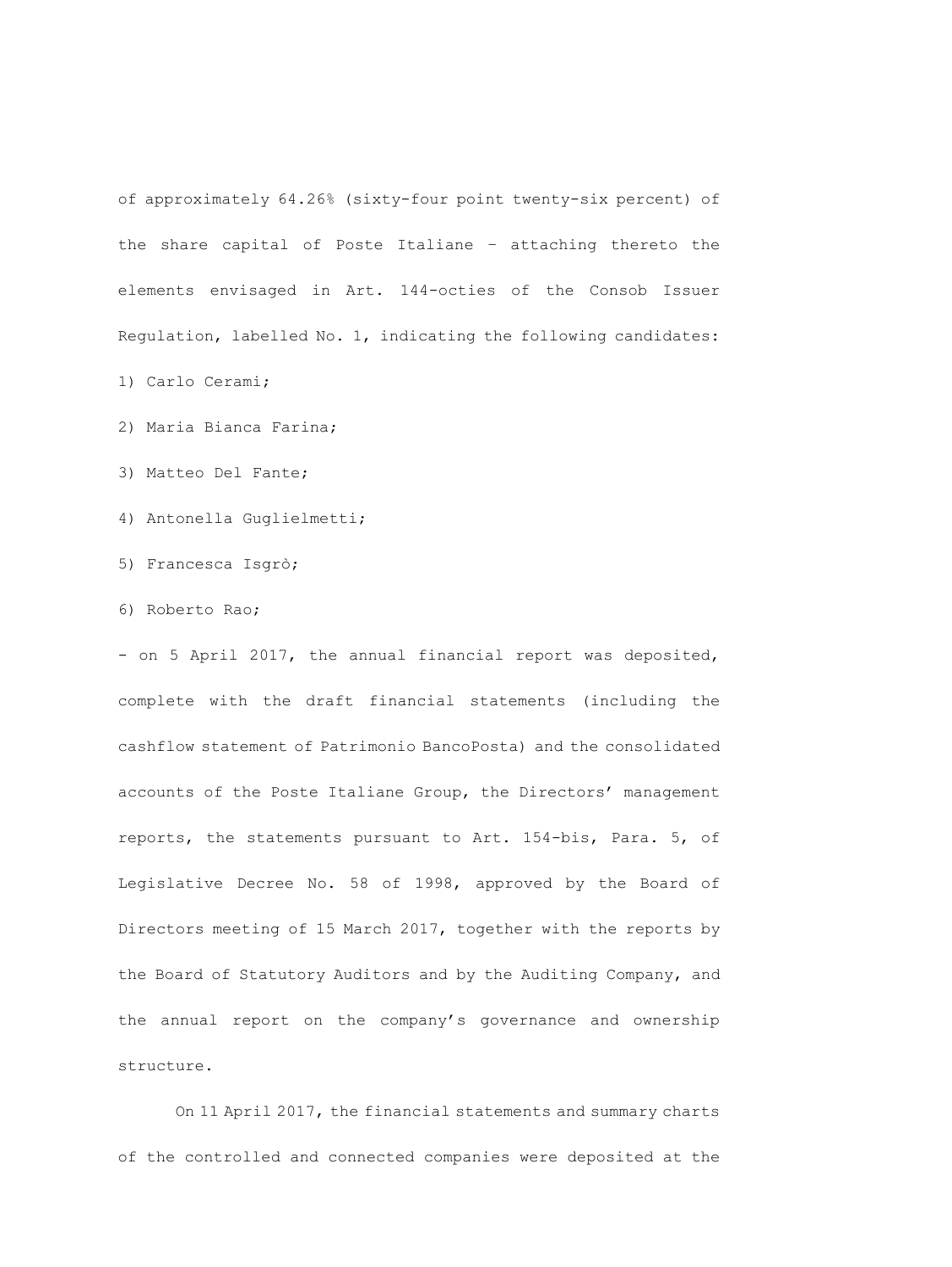Company's head offices. The Poste Italiane Group does not control relevant companies outside of the European Union.

In respect of the above-listed documentation, she notified that all the applicable legal obligations with Consob had been duly performed.

The above-listed documentation was sent to the shareholders who had requested it and was given to the shareholders attending today's meeting.

She also informed that, in compliance with the request made by Consob in the Communication No. 3558 of 18 April 1996, the fees to be paid to the PricewaterhouseCoopers S.p.A. auditing company for their auditing services were as follows:

for the legal auditing of the financial statements as at 31 December 2016, including verifying that the Company's bookkeeping was correct and making sure that the management performance was properly recorded on the accounts and financial statements prepared for consolidation purposes, a fee of 747,000 euros (excluding VAT and expenses) as consideration for 12,040 audit hours;

- for the legal audit of the Group's consolidated financial statements as at 31 December 2016, a fee of 84,000 euros (excluding VAT and expenses) as consideration of 1,350 audit hours.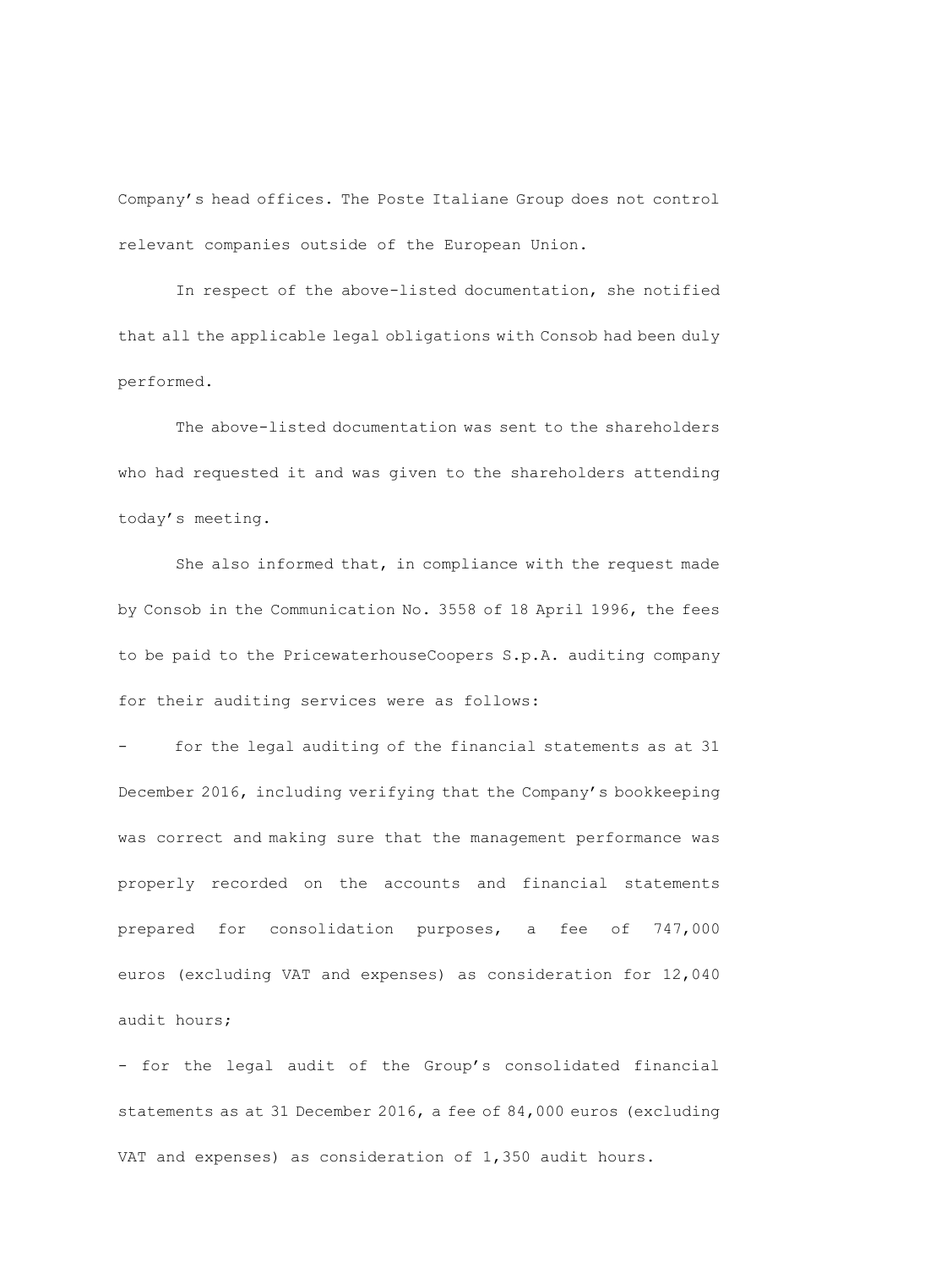She specified that the above-mentioned annual fees did not include the Consob contribution.

She informed, still referring to the indications contained in the same Consob Communication No. 3558 of 18 April 1996, that on 24 May 2016 the Shareholders General Meeting, upon the proposal of the Board of Statutory Auditors, decided to update the fees paid for the legal auditing – for a total of 500,000 euros, evenly spread over every fiscal year in the 2015-2019 period, as consideration for 1,600 supplemental audit hours provided annually by the Auditing Company – of the statutory financial statements of Poste Italiane S.p.A. and of the consolidated financial statements of the Poste Italiane Group, as consideration for the following additional activities carried out by the same PricewaterhouseCoopers S.p.A., which were unforeseen and unforeseeable at the time the assignment was given, and most of which arose from the quotation of Poste Italiane S.p.A. shares on the Stock Exchange in the month of October 2015:

(i) evaluating the consistency of the report on management and of the information disclosed in compliance with Para. 1, sub-paragraphs c), d),  $f$ ,  $l$ ), m) and Para. 2, sub-paragraph b) of Art. 123-bis of Legislative Decree No. 58 of 24 February 1998, presented in the corporate governance and ownership structure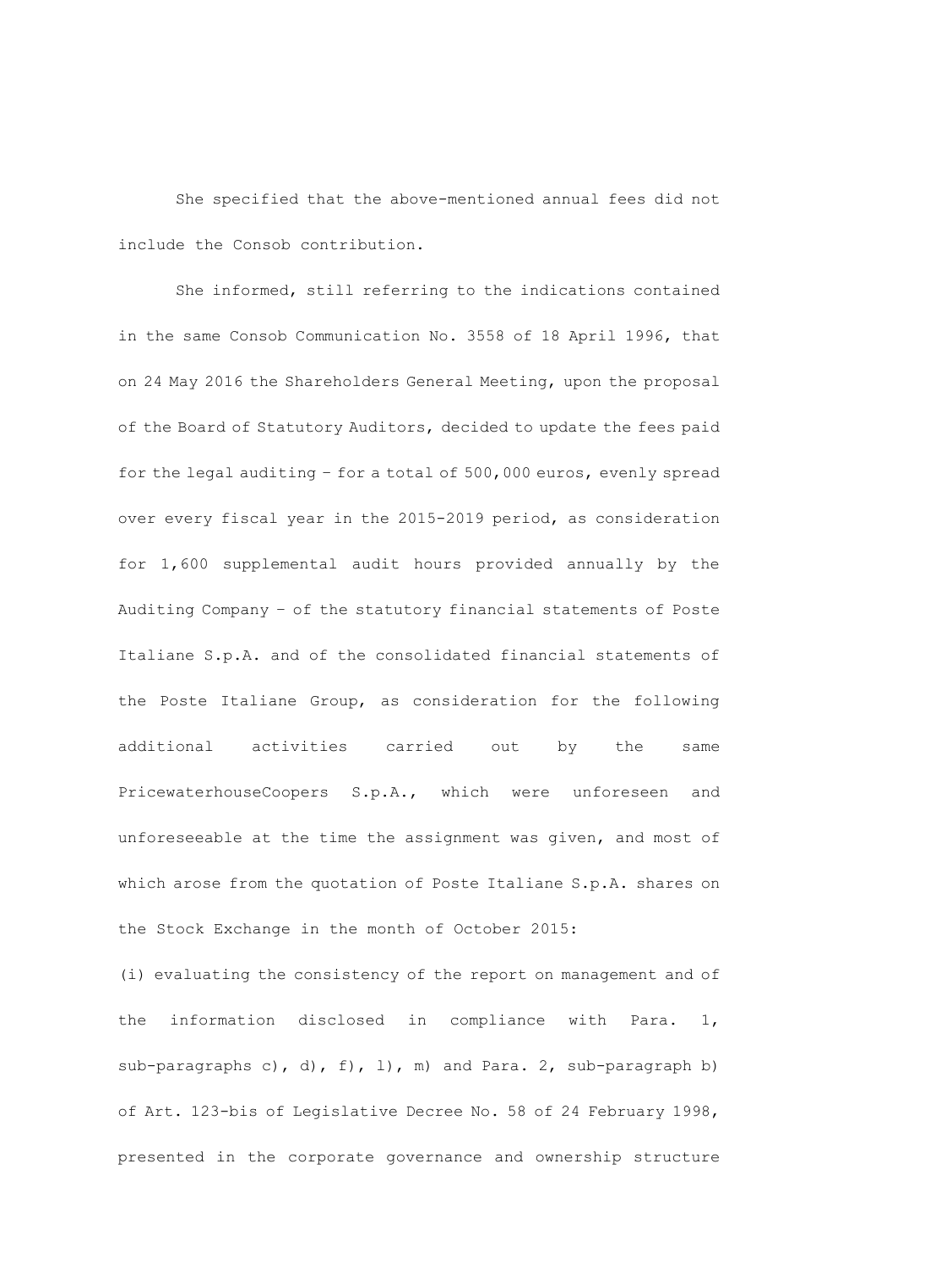report, with the financial statements, as required by law; (ii) filling out and sending the so-called "Scheda di controllo Consob" (Consob Audit Checklist) on the annual financial reports of the issuers of shares admitted to trading on the Italian regulated markets and headquartered in Italy;

(iii) verifying the evolution in the information disclosed in the consolidated financial statements on the compliance of *segment reporting* with international accounting principles, also in connection to the recently established "Asset Management and Insurance Services" Function;

(iv) extending the auditing activities to some of the Company's extraordinary corporate transactions;

(v) updating the Audit Company's Letter of Recommendations, which contributes to drafting the Audit Company's Annual Report on the key issues arising from the legal audit of accounts in compliance with Art. 19, Para. 3, of Legislative Decree 39/10, placing a special focus on the significant shortcomings detected in the internal audit system in respect of the production of financial information.

According to the Consob Issuer Regulation, the draft financial statements and the consolidated financial statements must contain the fee charts to be paid in a particular financial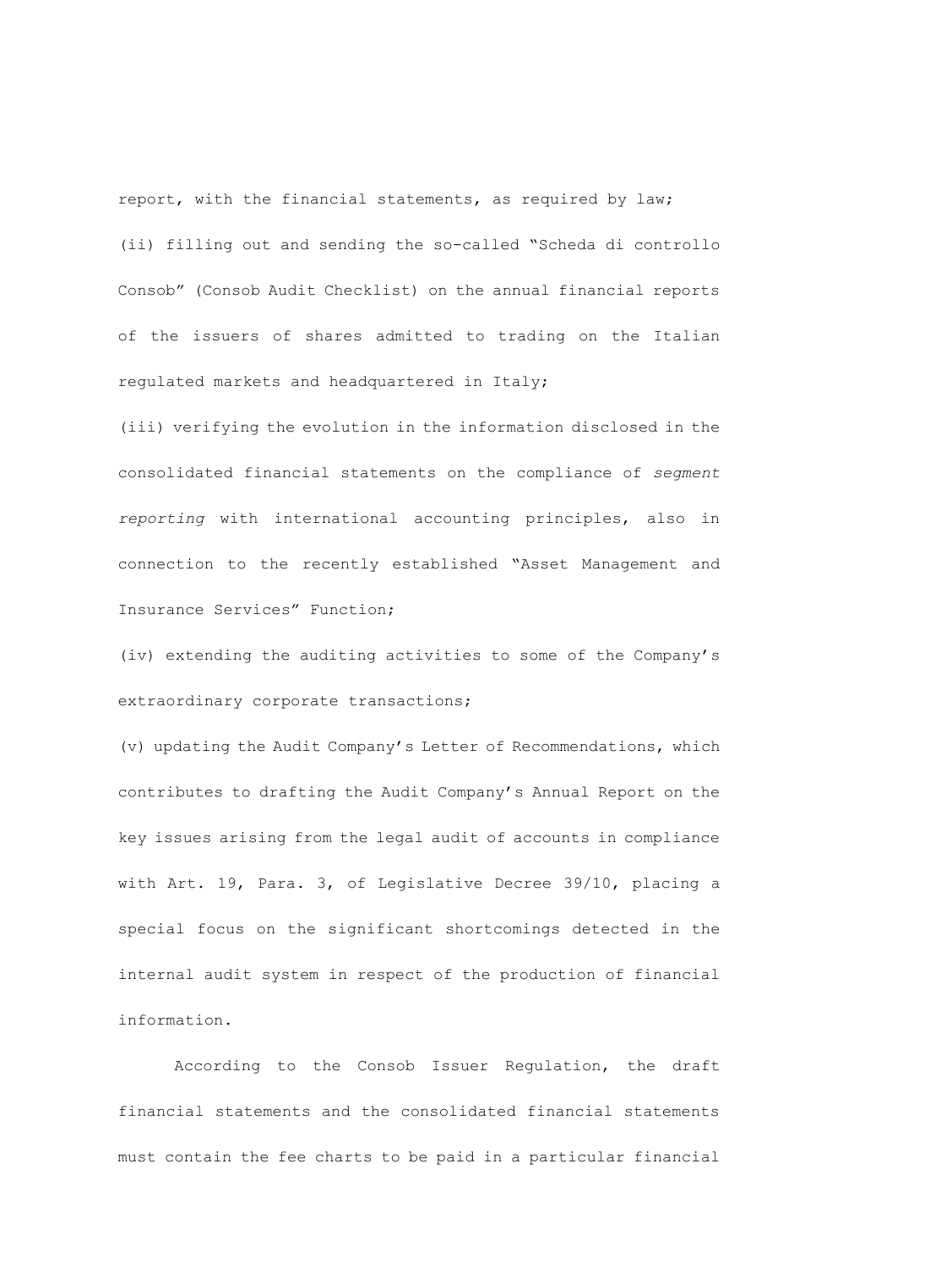year to the Audit Company and its network of member firms for the services provided respectively to Poste italiane S.p.A. and to its subsidiaries.

She informed that:

- pursuant to Art. 13 of the Legislative Decree No. 196 of 30 June 2003, the personal data collected for the purpose of attending the Shareholders General Meeting and through audio-visual recording systems is processed and stored by the Company, both on digital support and on paper, with the aim of assuring the regular performance of the meeting and the correct minute-taking thereof, in addition to duly performing any eventual corporate statutory and legal obligation, as better specified in the information sheet disclosed in compliance of Art. 13 of the above-stated legislative decree and distributed to all the attendees;

- appended to the minutes of this General Meeting and forming an essential and integral part thereof will be the following:

.. the list of the names of the people attending the General Meeting, on his/her own account or by proxy, complete with all the data required by Consob, indicating the number of shares contained in the statement made by the intermediary to the issuer in compliance with Art. 83-sexies of the Consolidated Law on Financial Intermediation, and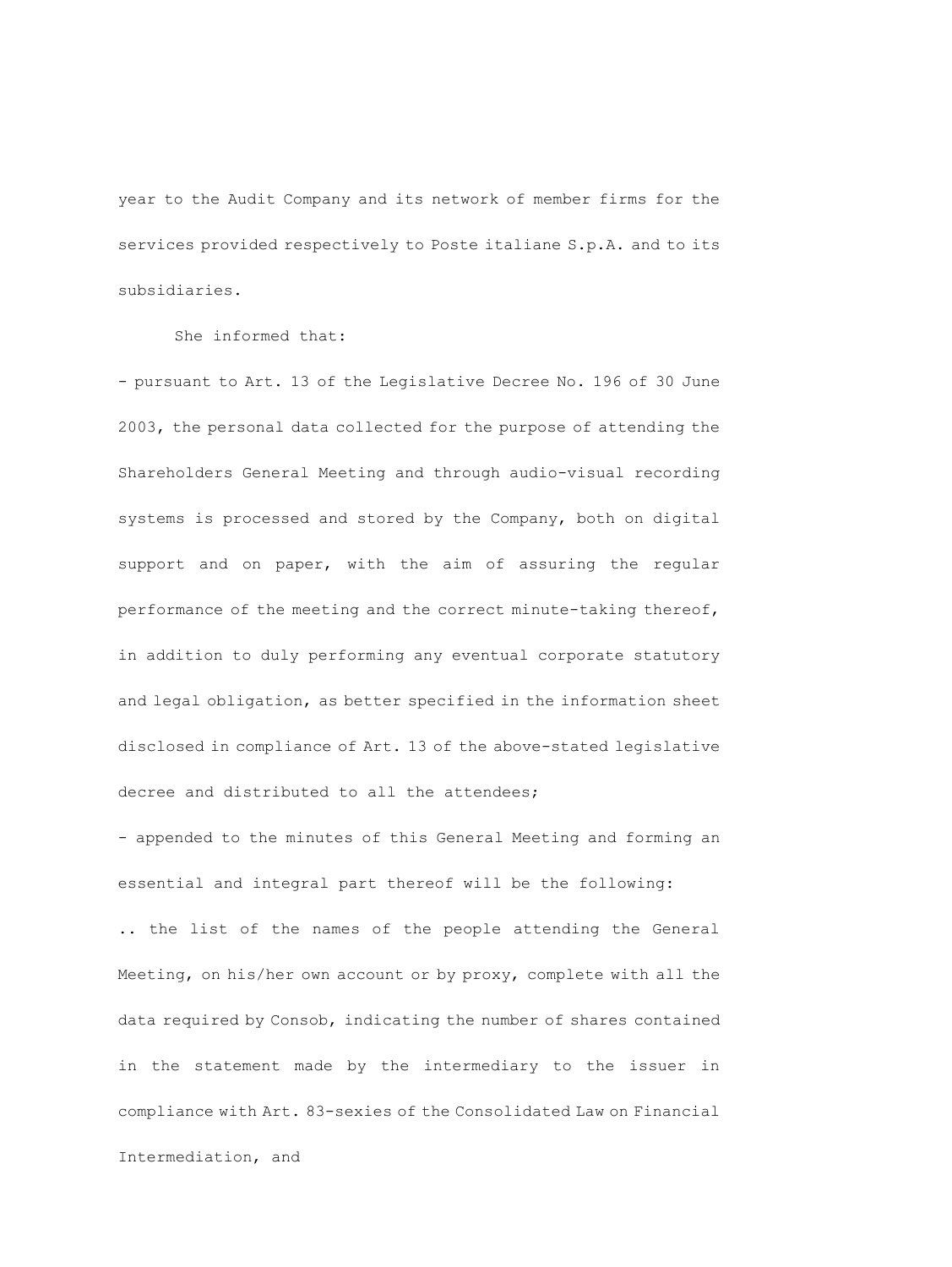.. for every voting round, the names of the people who voted against, abstained or result as not having voted or having left the room before a vote, and the number of shares owned thereby.

Notified that:

- in compliance with Art. 2.2 of the Requlation of the Shareholders General Meeting, attending the General Meeting are some of the Managers who have been assigned positions of particular responsibility within the Group and representatives of the Audit Company;

- in compliance with Articles 2 and 4 of the Regulation of the Shareholders General Meeting, in order to meet the meeting's technical and organizational needs, some of the Company's personnel and external contractors would be admitted to attend the Shareholders General Meeting;

- attending this General Meeting, without the right to vote and to speak, were also some experts and journalists.

In compliance with Art. 3.6 of the Regulation of the Shareholders General Meeting, the use of cameras or video cameras or the like, as well as recording devices of any kind were not allowed in the venue of the General Meeting.

Before addressing the items on the agenda, she recalled that, pursuant to Art. 6 of the Regulation of the General Shareholders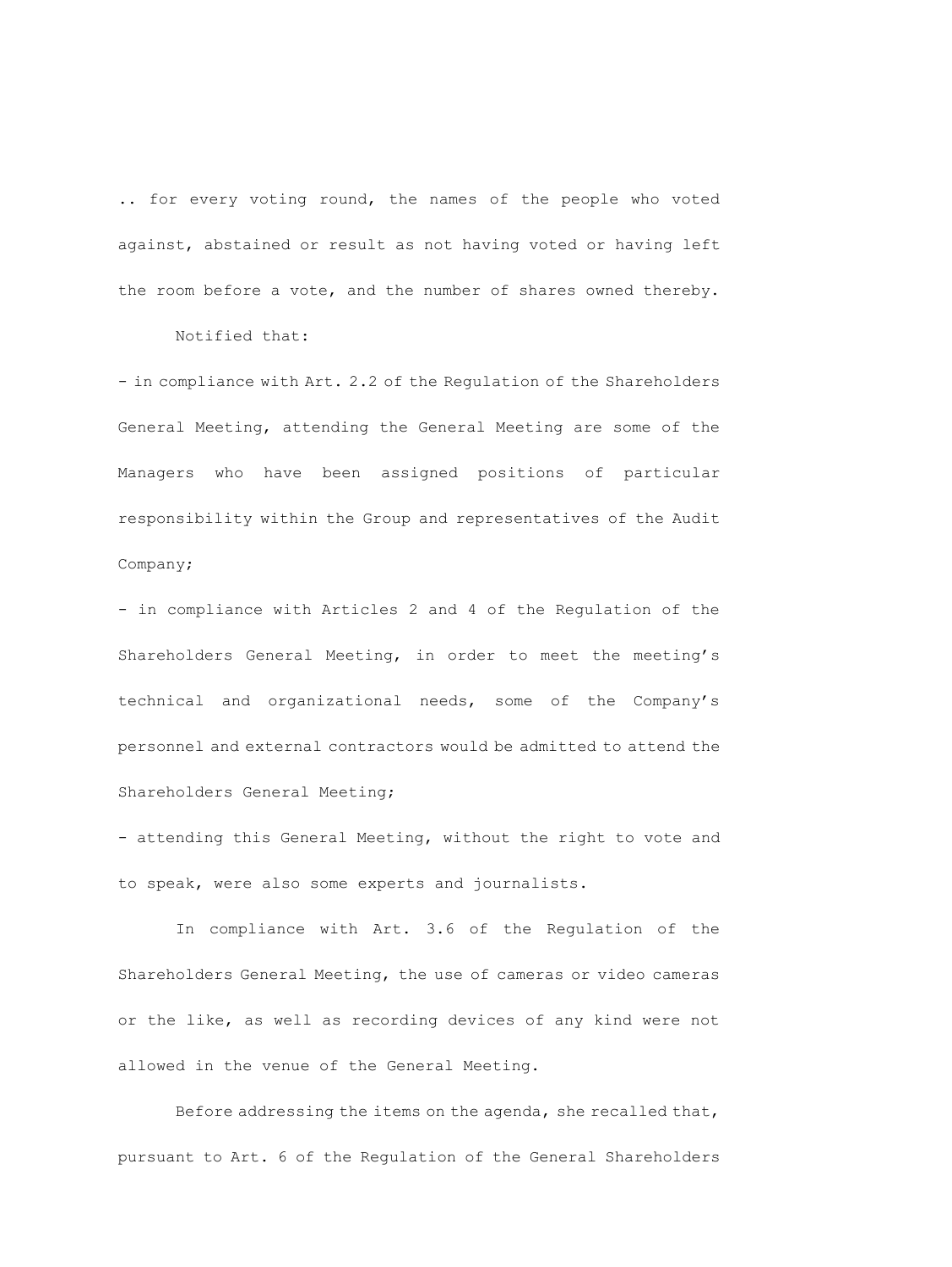Meeting, the persons entitled to speak could only ask for the floor once on each one of the points open to discussion, after submitting a request to the Chairperson's office – situated at the end of the hall – indicating the item on the agenda to which the request referred to.

She specified that the requests could be submitted until the discussion on each item on the agenda was declared closed.

She also specified that she would pass the floor according to the order in which the requests were submitted.

In consideration of the affinity between the themes of some of the items on the agenda, she announced that it was her intention to proceed by grouping and discussing said items together – as long as there were no objections raised by the attendees – with the aim of assuring the meeting's fruitful and orderly proceeding, as laid down by Art. 5.1 of the Regulation of the Shareholders General Meeting. Even if these items were to be discussed jointly, the voting thereon would take place distinctly and separately.

### In particular:

- grouping some of the points for discussion would mainly involve items number one and two on the agenda, concerning the financial statements of 2016 and the allocation of profits respectively; - the grouping of items for discussion would also involve items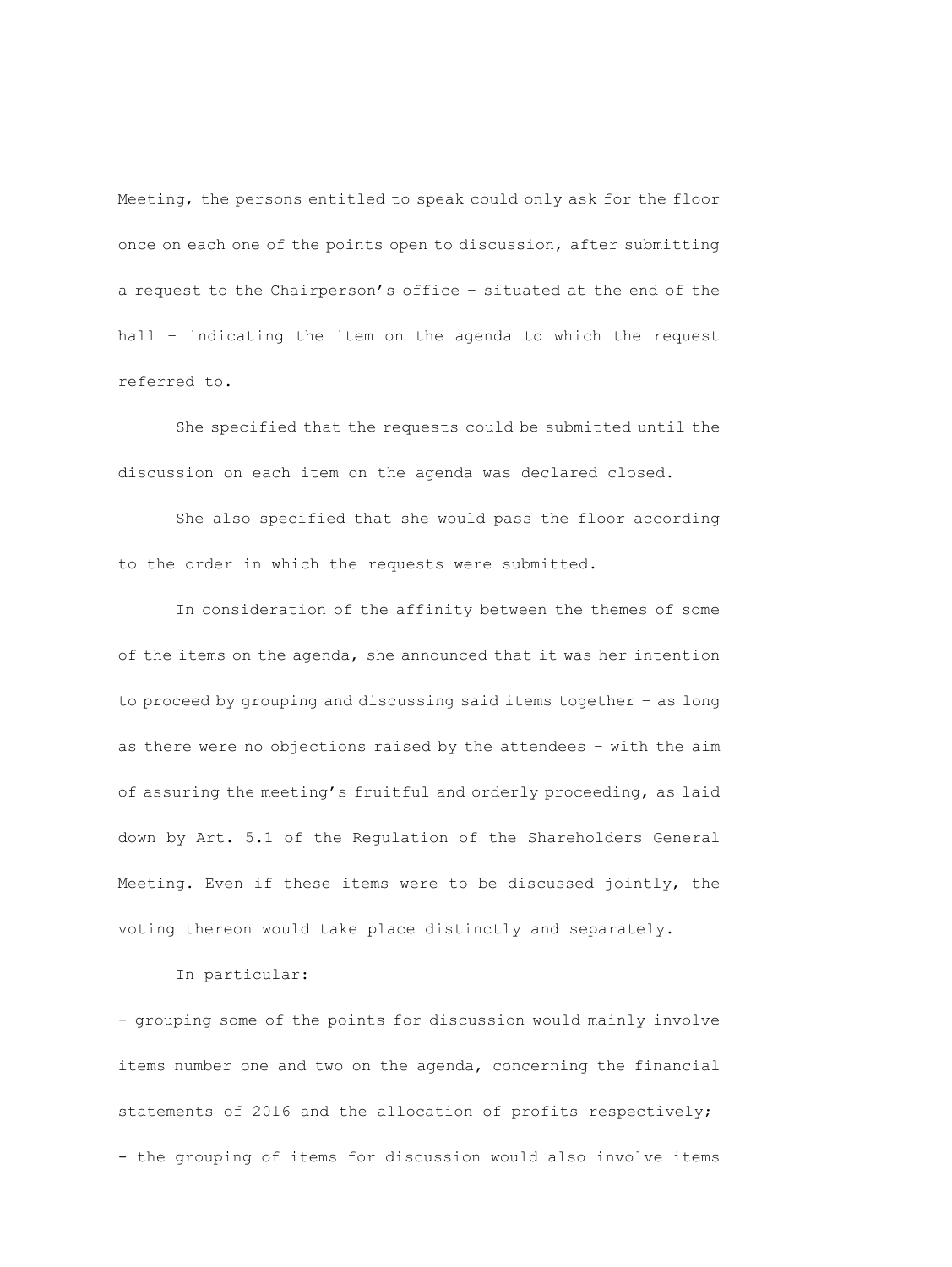number three, four, five, six and seven, which were closely inter-related and concerned the renewal of the Board of Directors and determining the remuneration of directors;

- lastly, the grouping of items for discussion would also involve items number nine and ten, which were closely inter-related and concerned the 2017 Incentive Plan for the Risk-Takers of Patrimonio BancoPosta and the Remuneration Report respectively.

Conversely, the discussion on item number eight relative to the appointment of an Alternate Auditor would be kept separate just as, as is obvious, the vote thereon.

In order to facilitate the meeting's proceedings, as laid down by Art. 6.6 of the Regulation of the Shareholders General Meeting, she decided to set the time allotment for every contribution at ten minutes, with five minutes for possible replies.

Shareholder Tommaso MARINO took the floor to ask for clarifications on the Chair's proposal to group the items on the agenda, specifically asking if the grouping also envisaged increasing the time allotted to each item on the agenda.

The Chair took the floor to reaffirm that the time allotment remained limited to 10 minutes although, should more time be needed by the topic under discussion, she would be willing to grant more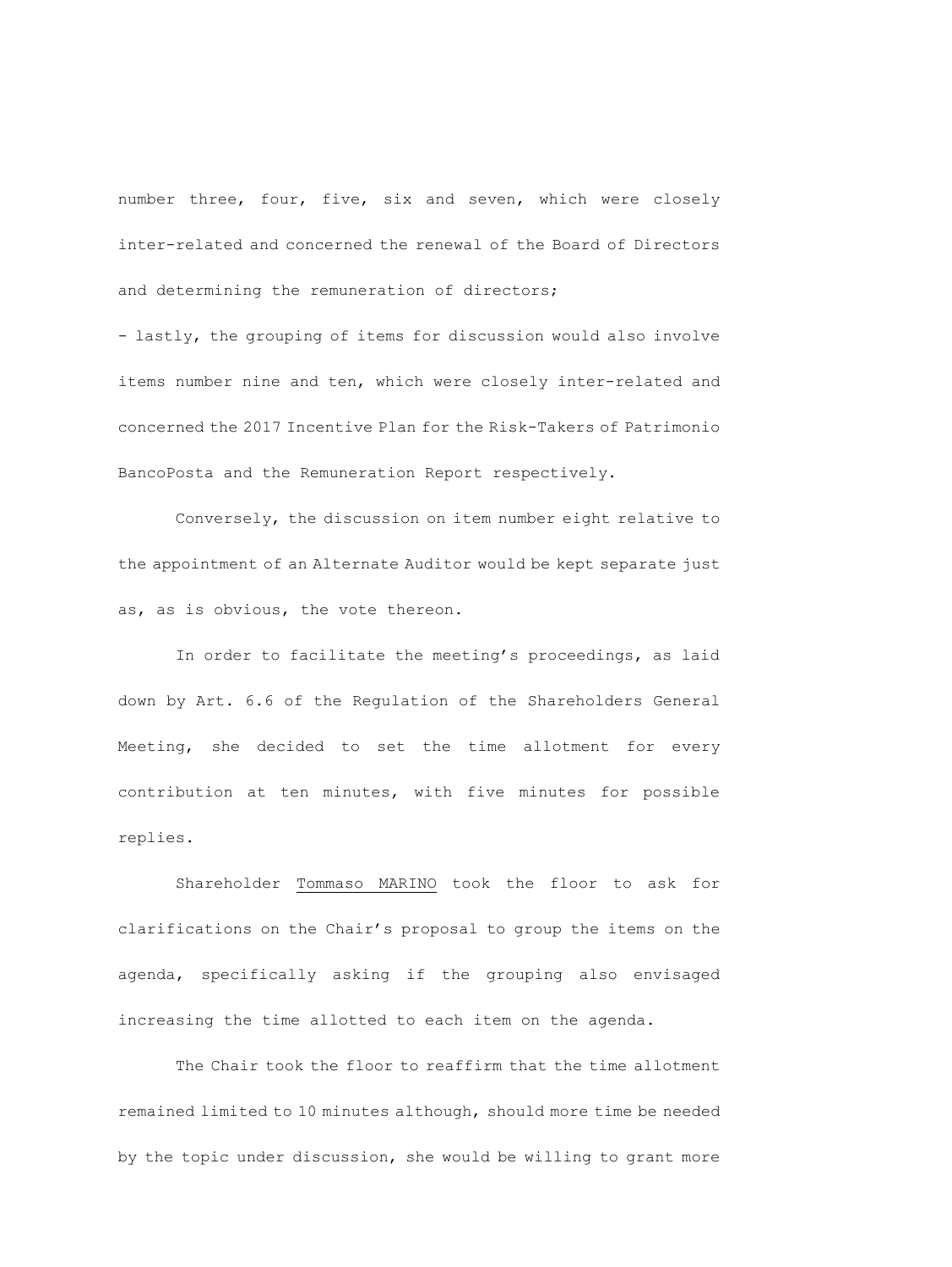time, also in consideration of the number of participants requesting to speak.

She pointed out that the screen behind her would display a time clock showing the count-down to the expiry of the time allotment for the contribution or for the reply.

In order to assure that the debate be orderly and correct, the Chair would urge speakers to immediately wind up the contribution or reply once the time allotment expired. In case the contribution would not be immediately stopped, she would nonetheless consider the contribution or reply to be concluded.

The CEO would reply at the end of all the remarks, after eventually suspending the meeting's proceedings for a limited lapse of time.

She informed that the replies to the questions submitted in writing before the General Meeting were made available to participants on paper at the beginning of the assembly and have been appended to these Minutes of the General Meeting.

The summary of contributions are contained in these Minutes, with an indication of the names of the speakers, the replies given and eventual voting results.

Lastly, she informed the Assembly of the technical means used in managing the meeting's proceedings and voting procedures, as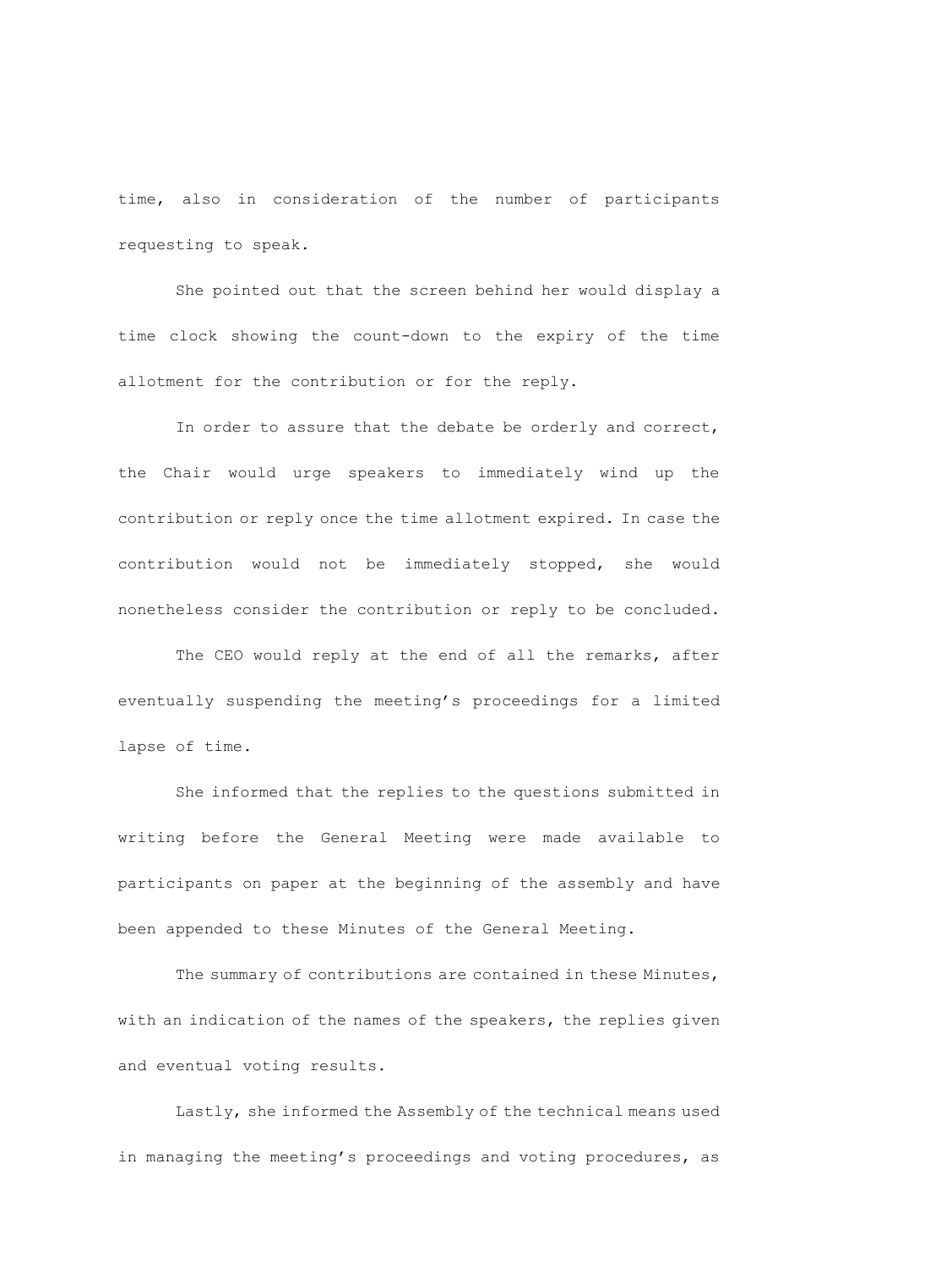laid down in Art. 10 of the Regulation of the General Shareholders Meeting.

Voting would be by open ballot, through the use of a device called a *Televoter* which was given to attendees at registration and the instructions to which were contained in the folder distributed.

The *Televoter* display shows the identification data of every participant, the votes he/she disposed of in this General Meeting, on his/her own behalf or by proxy. The device was said to be strictly for personal use and would be activated at the beginning of every voting operation.

The beginning and closing of the voting operations would be announced by the Chair. On opening the voting operation, the voter would have to cast his/her vote by pressing only one of the push-buttons on the *Televoter,* labelled as follows:

## IN FAVOR ABSTAINED AGAINST

After selecting the voting option, the voter was required to confirm it by pushing the "OK" button.

In voting for the candidates for Members of the Board of Directors referred to in item number 5 on the agenda of the Shareholders General Meeting, shareholders or proxy holders would be required to cast their vote by pressing only one of the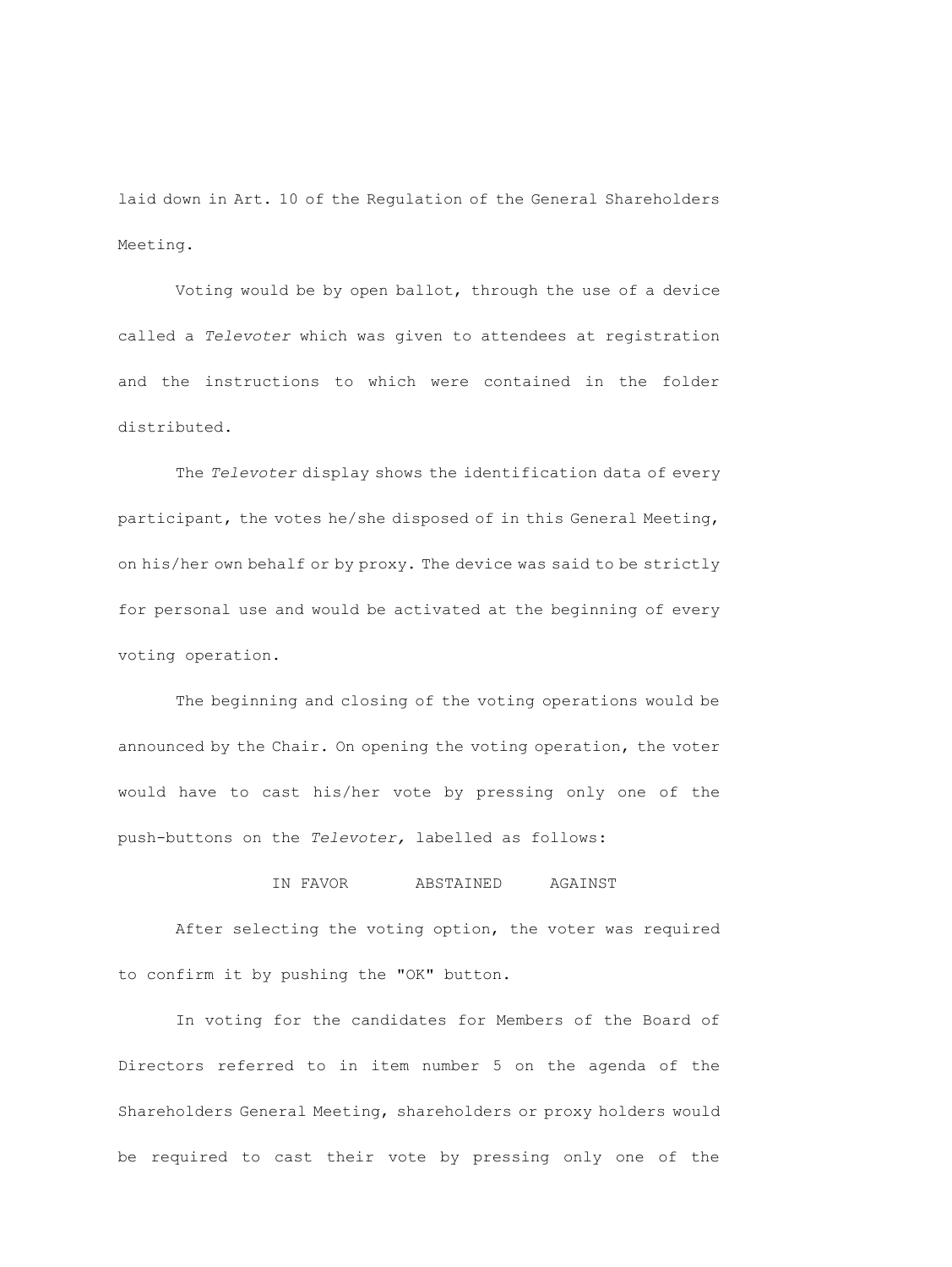push-buttons on the device, respectively marked with the label "LIST 1" or "LIST 2", in order to vote for one of the two lists submitted, or by pressing "AGAINST", to vote against all the lists, or "ABSTAINED" if they wished to abstain.

The voter would be able to change his/her choice of vote until the pushbutton is ultimately pressed. Once the OK button is pressed, the vote would no longer admit changes and would remain visible on the display of the device until the end of voting operations.

In voting for the candidates for the position of Alternate Auditor referred to in item number 8 on the agenda of the Shareholders General Meeting, she reminded the Assembly that it was called on to decide thereon by statutory majority without applying the "slate vote" procedure which, in accordance with Art. 25.2 of the Company's Bylaws, only applied in case of appointing all the members of the Board of Statutory Auditors.

To this effect, she recalled that the Company – at the time of issuing the notice of meeting – in order to enable attendees to cast their vote being fully informed of the content of that specific item on the agenda, invited the shareholders to deposit their eventual candidacy possibly within the  $25<sup>th</sup>$  day prior to the date set for the Shareholders Meeting (and therefore by 3 April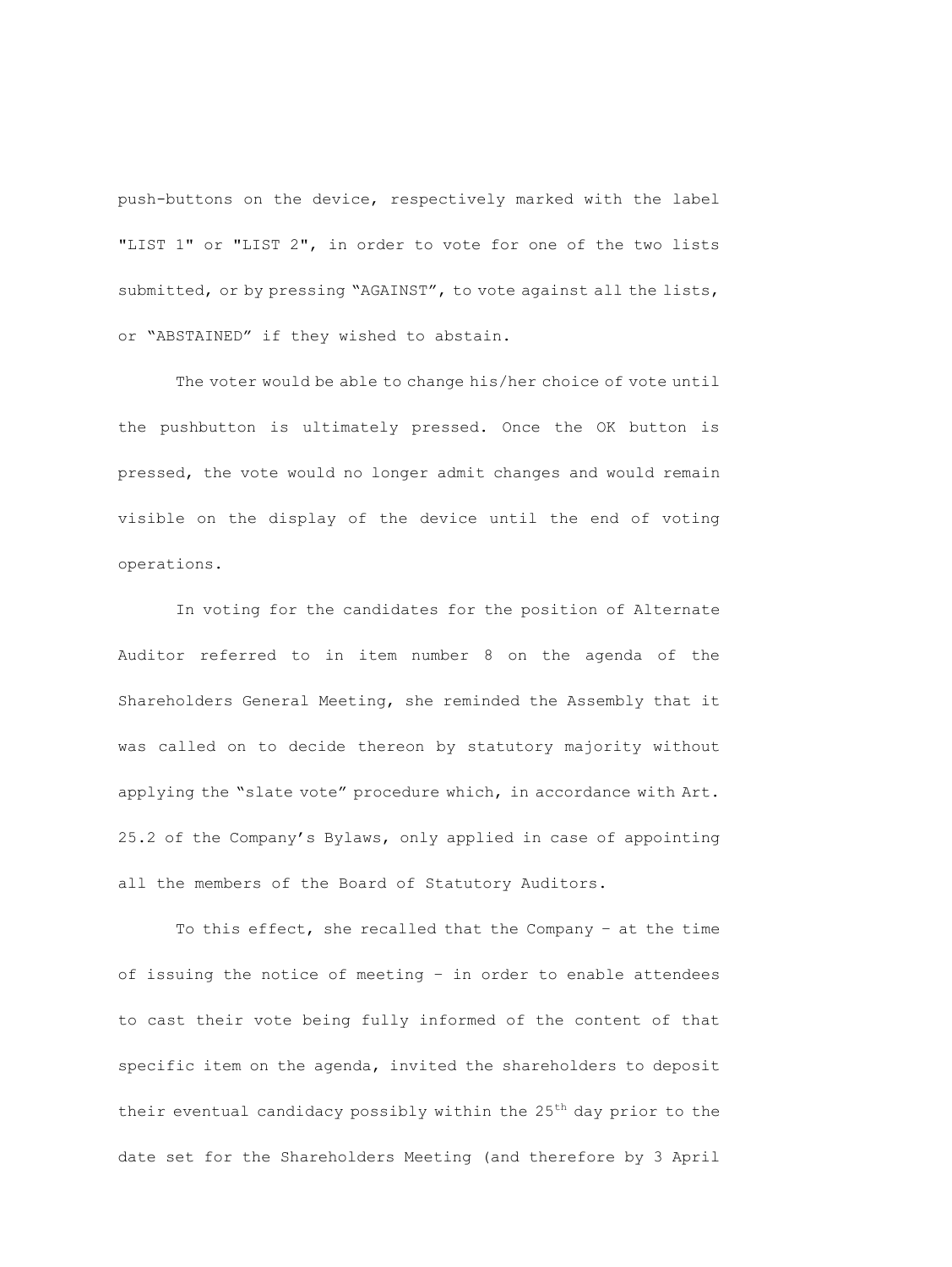2017), with a view to also enabling the Company to promptly make this information available to the general public.

In particular, those who had presented the aforesaid candidacies were then asked to formalize the filing thereof at the Shareholders meeting by using the special "scheda per formulazione proposte" (proposal submission form) contained in the folder distributed to attendees at registration, to be duly filled out and handed in to the Chairperson's Office located at the back of the hall, so that they could be submitted to vote. For the sake of streamlining the meeting's proceedings, the following procedures would be put in place:

- every candidacy would be submitted to vote in order of progression, in correlation with the amount of share capital supporting the candidacy when submitted to the vote of the Shareholders Assembly.

- every person entitled to vote would be able to vote for not more than one candidacy and any further vote in favour of any other candidacy would not be taken into account;

- at the time of voting on item 8 on the agenda, the first candidacy obtaining the absolute majority of the share capital represented in the Shareholders Meeting would be considered as approved; - therefore, once a candidacy, out of all the other candidacies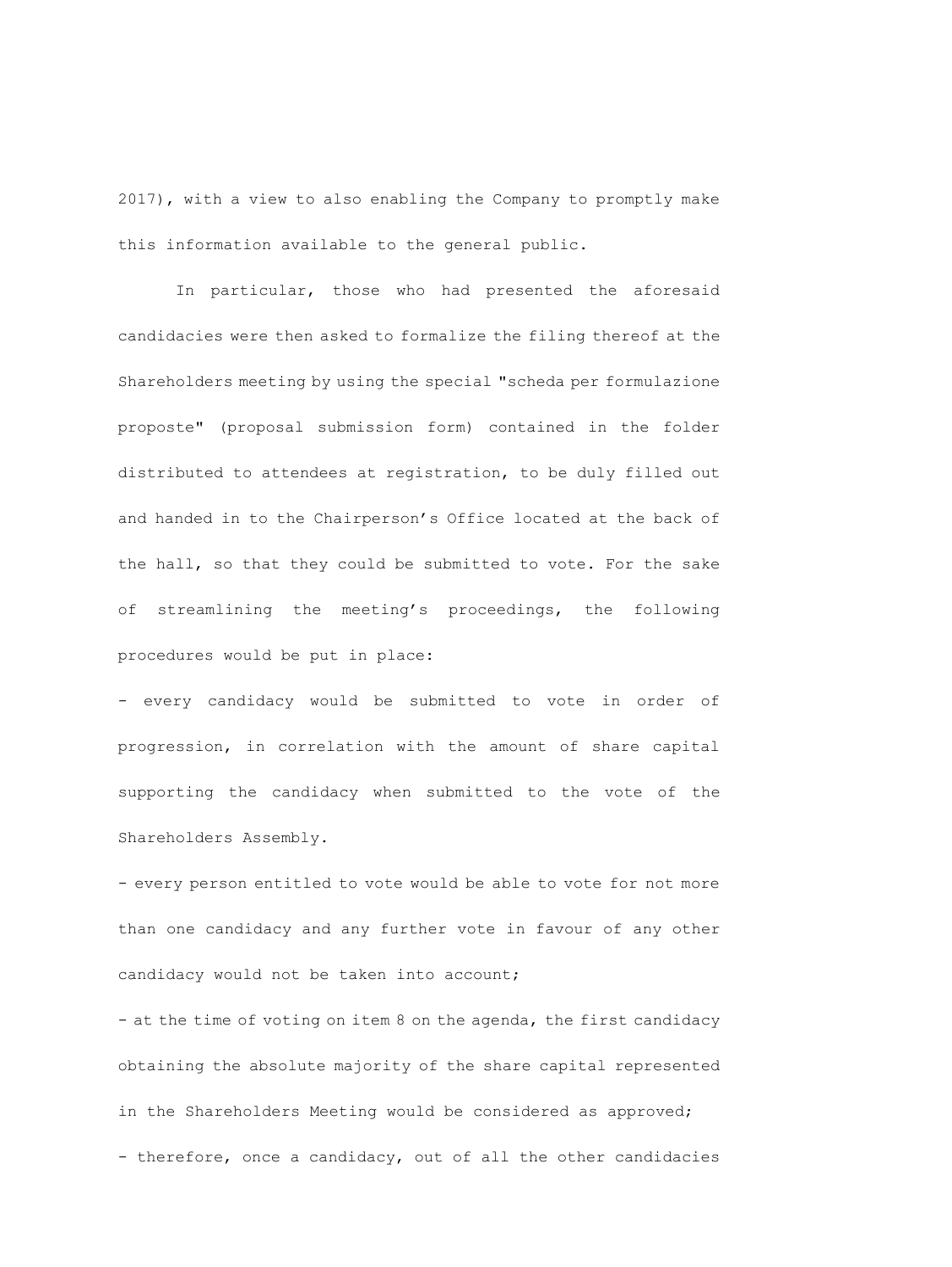submitted, obtained the votes of the absolute majority of the share capital represented in the Shareholders Meeting at the time of voting on item 8 on the agenda, it would be unnecessary to put the other candidacies up for a vote.

Those who did not cast a vote would be considered to be non-voters.

The above description of the voting procedure would apply to all participants except for the persons entitled wishing to cast diversified votes for the shares comprehensively represented, who would be able to vote at the ad hoc assisted voting station located at the end of the room.

She invited those who did not wish to be counted in the calculation base on which to compute the majority to leave the room before the beginning of voting, announcing their exit to staff members and giving them their *Televoter.*

Votes could not be validly cast before the beginning of voting; voters would be able to verify their votes at the ad hoc voting station.

The single item on the agenda would be put to the vote after closing the discussion thereon.

She then invited attendees at the Meeting not to leave the room until voting operations were closed and the voting result was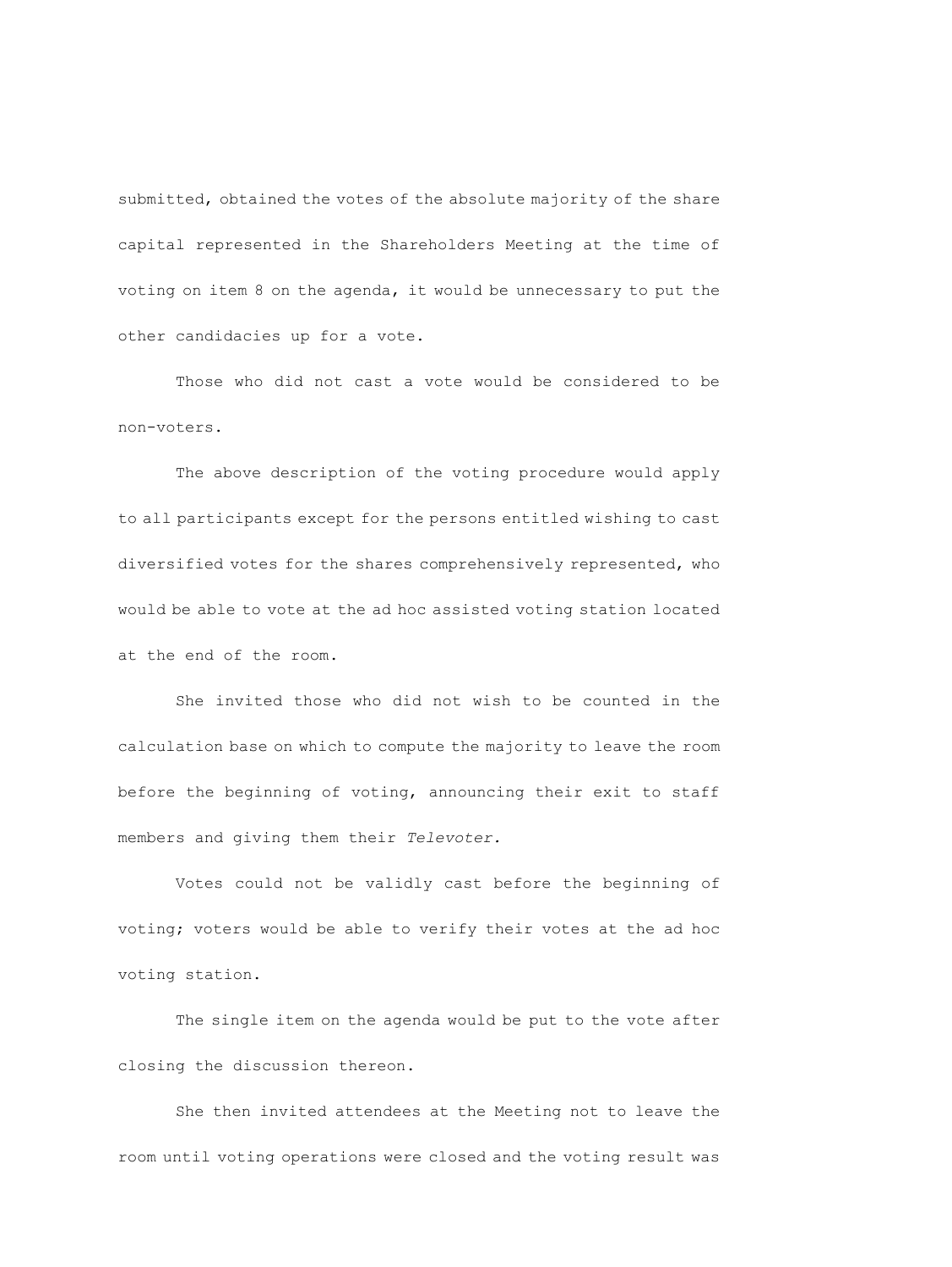declared.

For more information and in case of technical problems with the functioning of the *Televoter*, attendees would be able to turn to the staff in charge of the ad hoc voting station located at the end of the hall.

She went on to specify that the *Televoter* that was handed out to the attendees would also have to be used to enter and exit the Assembly Hall during the Shareholders Meeting; she thence asked all attendees to cooperate so that the names of the people on the list of participants appended to the minutes would indicate when they left the room before every round of voting.

Lastly, she acknowledged that, in counting the votes, she would be helped by the personnel of Spafid S.p.A., the company assisting in the registration and voting procedures.

Having completed the Meeting proceedings' opening formalities, the Chairperson invited the CEO to take the floor and present the Company's and Group's headline data.

CEO Francesco CAIO took the floor. He greeted all Meeting attendees and started his presentation of slides to illustrate the growth targets that the company had hit between 2014 and 2016.

In particular, the CEO presented the results for 2016. Comparing them with 2015, he pointed out that 2016 had been a year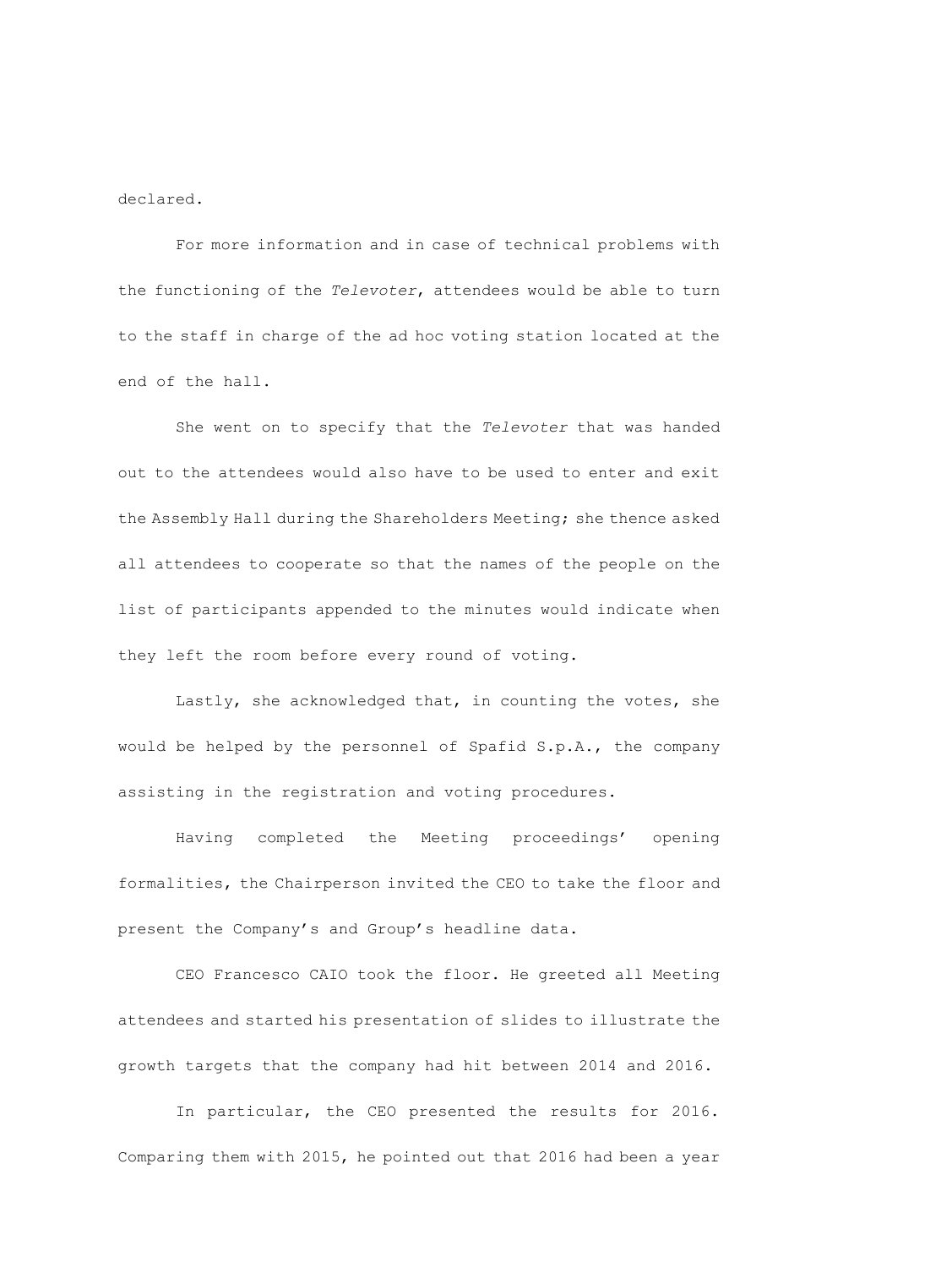characterized by growth across all of the enterprise's key economic and financial elements: revenues had increased by 8% to more than €33 billion; operating profit had risen by 18% to exceed €1 billion; net profit rose from €552 to €622 million, a rise of 13% - and all of this growth had been reflected in earnings per share, which had risen from 42 to 48 cents.

The CEO reminded the meeting that when Poste Italiane was listed on the stock market in October 2015, the Board of Directors had announced a target to the market: that it would distribute 80% of its net profit as dividends. This dividend policy continued in 2016, up 15% from 34 to 39 cents per share, bearing witness to growth in each of the three macro sectors presented in the accounts: the Financial sector – which embraces BancoPosta; the Insurance and Asset Management sector, which also includes PosteVita; and the Postal and Commercial sector, spanning correspondence and parcel-related activities – sectors which, the CEO reminded the meeting, had always been the distinguishing feature of Poste Italiane, and indeed of the Group's strategy.

The figures demonstrated growth in terms of revenue, both in the Financial and Insurance/Asset Management sector, as well as showing that the historical contraction associated with a global decline in correspondence – in 2013, as much as a 10% drop – had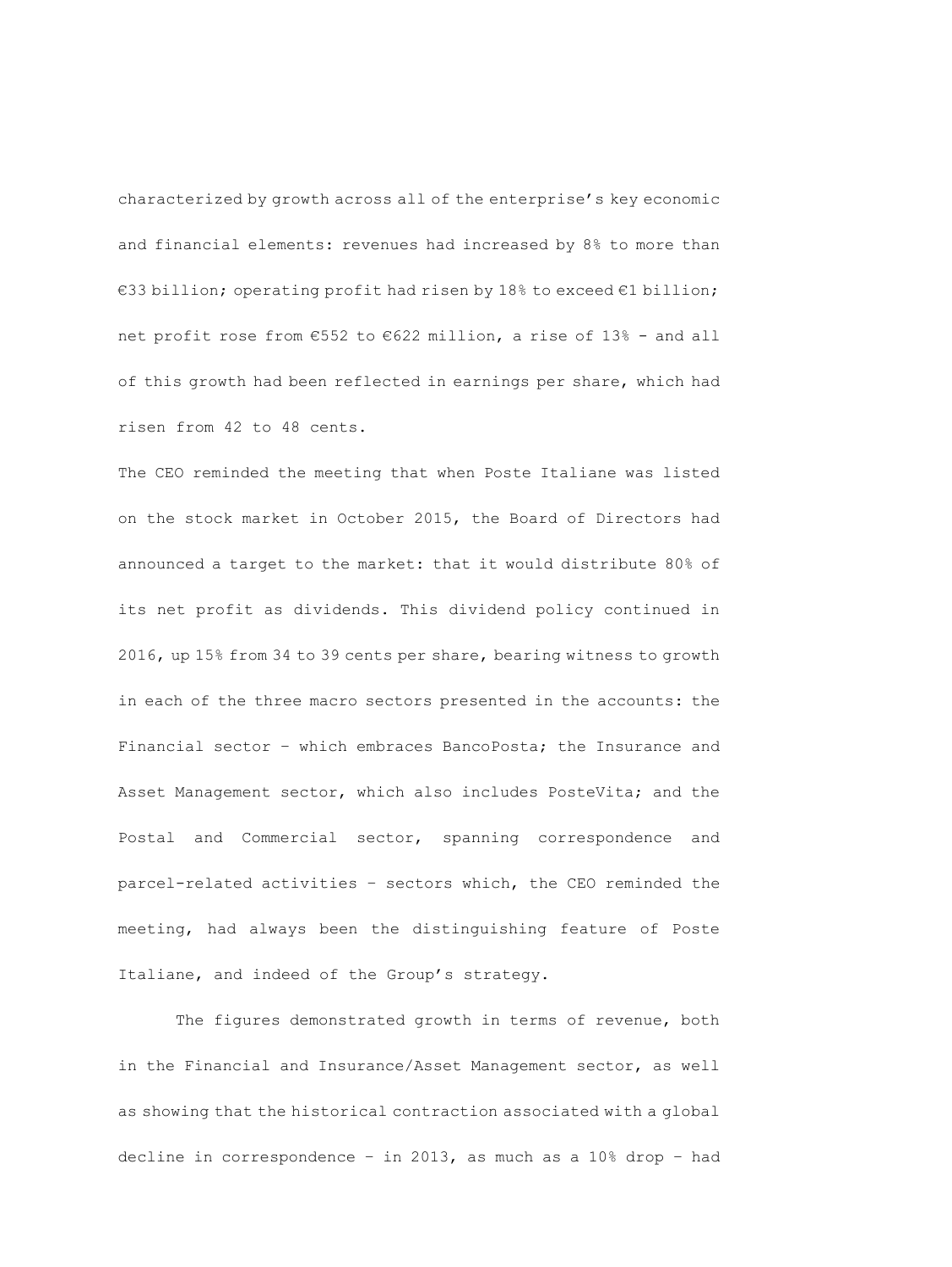this year been contained to 1.5%. In consequence, it was fair to say that the financial statements showed not just growth, they showed growth whose roots and foundations were built on positive developments in each and every reference sector.

Looking specifically at growth in assets under management and administration, the CEO highlighted that assets under management and administration included postal savings collected by the Company through its network of Post Offices, which were managed for investment purposes by Cassa Depositi e Prestiti. Here, the CEO pointed out to the meeting that Poste was a pre-eminent enterprise, given its total amount of assets under management of some €0.5 trillion, especially considering Italy's general circumstances.

Moving on to an analysis of the main growth elements, the CEO pointed out that as regarded Poste Vita's business activities, premium collection was up by 9%, while technical reserves, consisting of deposits and policy-holders' policies, were up 13% to more than €110 billion.

Consequently, Poste Vita had not only confirmed its position as a leading player on the Italian insurance market, in life insurance in particular; it had also continued to be a driver of growth for the company, and in the coming years would experience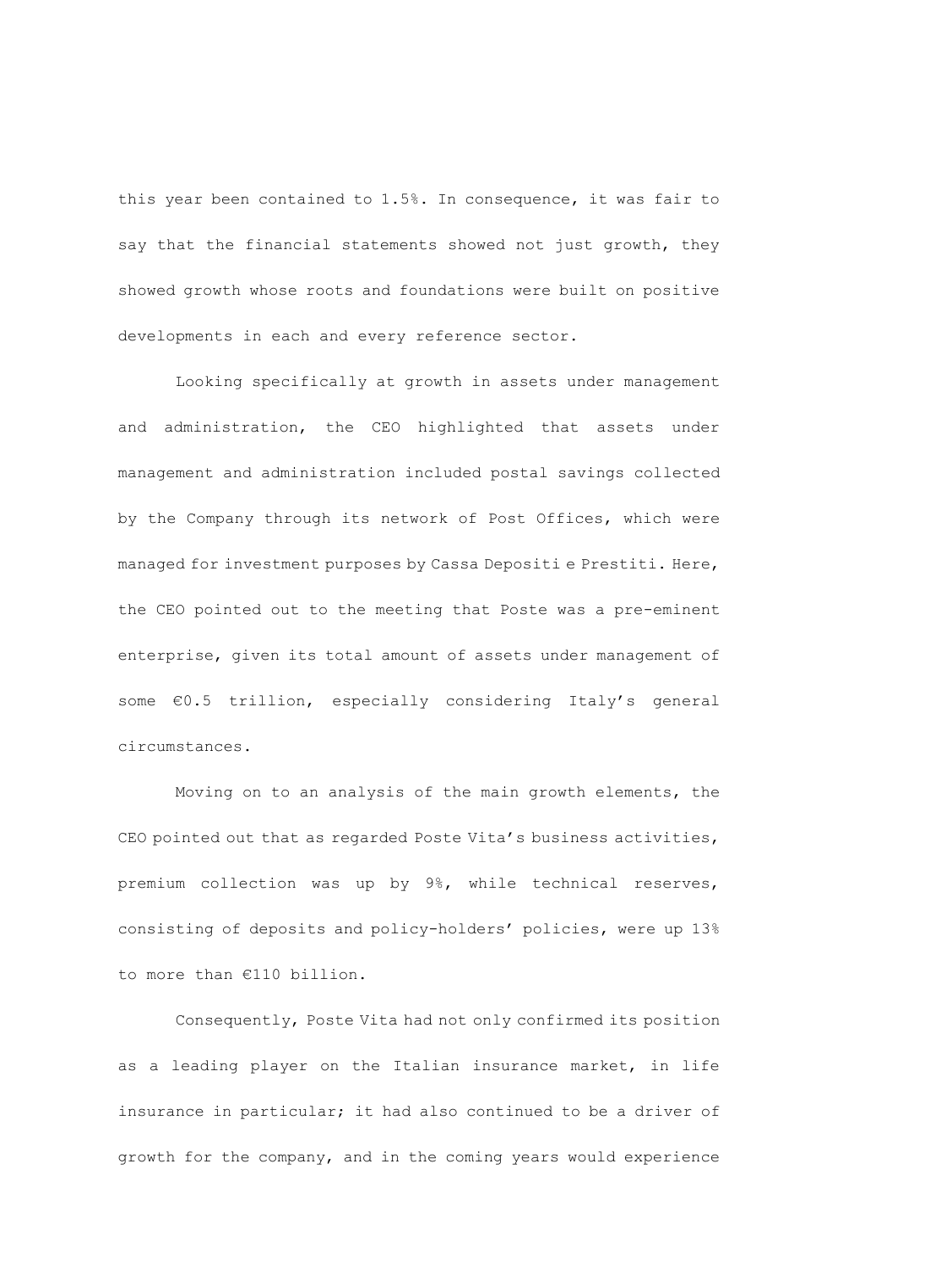an alignment between life products and funds growth.

The CEO went on to analyze the reasons for the slowdown in the deceleration of the postal sector. He posited the existence of two significant variables that had been affecting volumes: on one hand, correspondence, as was the case all around the world, continued to drop in terms of volume, dipping from around 4 billion to 3.5 billion items, a 10% contraction. On the other hand, alongside this contraction, acceleration was continuing in the parcel sector, which had registered growth of 13%. In part as a result of changes in pricing, the combined result of courier and parcel services and turnover from correspondence had limited the contraction of the postal sector to 1.5%, and this was a truly noteworthy result.

Moving on to the topic of costs, the CEO illustrated progress on operating costs thanks to the continuation of a containment drive oriented principally towards raising the efficiency of services and goods, while also working on services costs. This was the result of a structured approach that started to be implemented in late 2015; in 2016, this drive had benefited from major new developments.

To conclude, as he summed up the 2016 financial statements, the CEO confirmed to shareholders that Poste Italiane as a company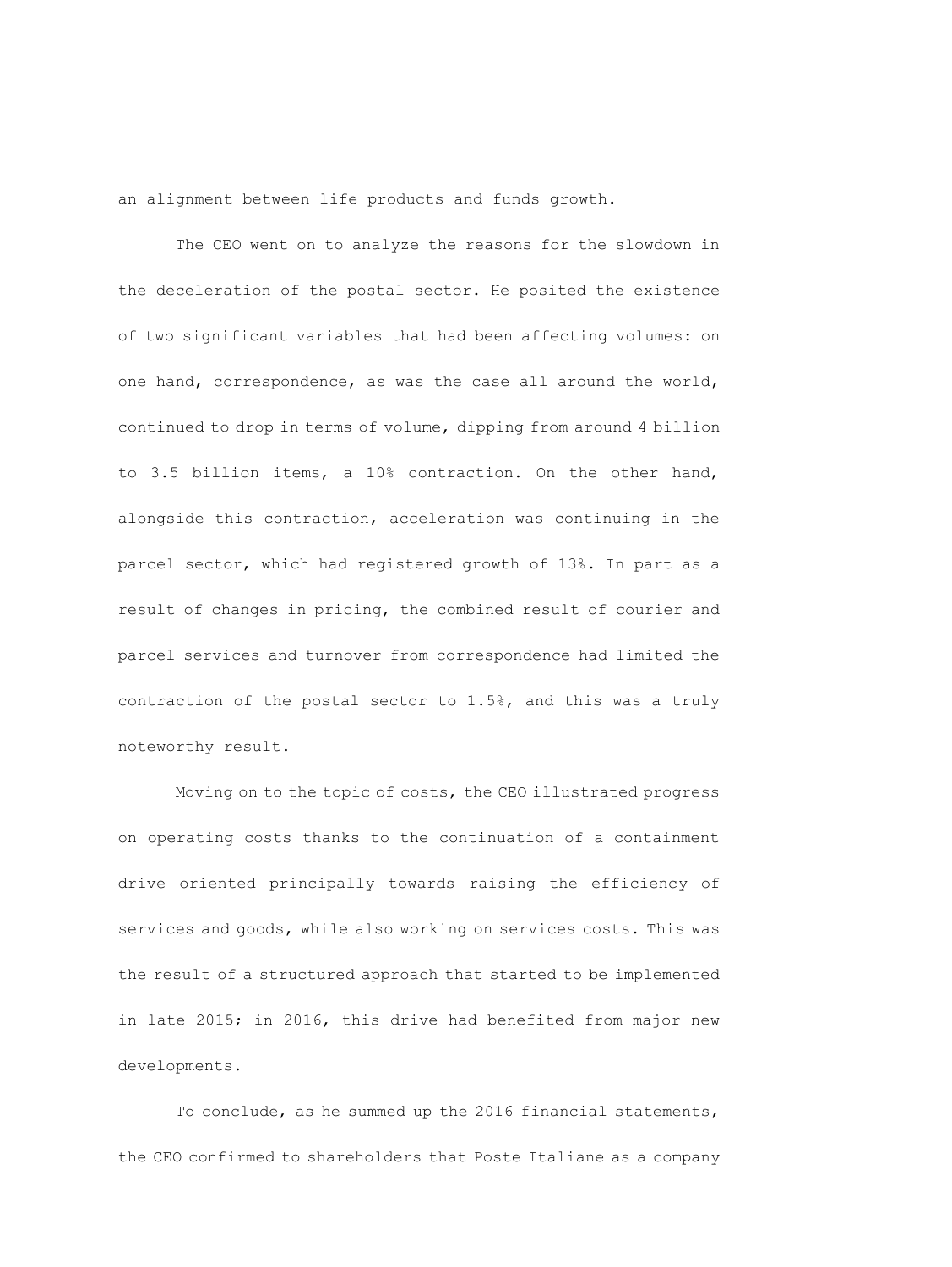was continuing to invest significantly in the future and in growth. Indeed, once again this year it had invested over €450 million in capital goods, above all on the IT platform and, more generally, on Poste Italiane's process and product digitization initiatives. It followed that the positive results and growth were not the result of a slowdown in investment, but rather on the contrary looked ahead to a future of investment-driven growth.

After presenting the 2016 results, the CEO moved on to illustrate what had been achieved over the last three years. He highlighted that the three-year period had been characterized by growth and development, with revenues growing from €28 billion to more than €33 billion, corresponding to an annual average growth of between 7% and 8%; operating profits had risen from €700 million to over €1 billion, while net profit had tripled. At the same time, despite reasonable concerns to do with the listing process, investments had in fact come in at figures that were even higher than when the company had been totally State-owned; at the same time, assets under management had posted an annual growth of 3%.

Dividends per share had risen from 19 eurocents to 39 eurocents, demonstrating that over these three years the company had successfully pursued a strategy that had enabled it to initiate development and pursue a growth-led path.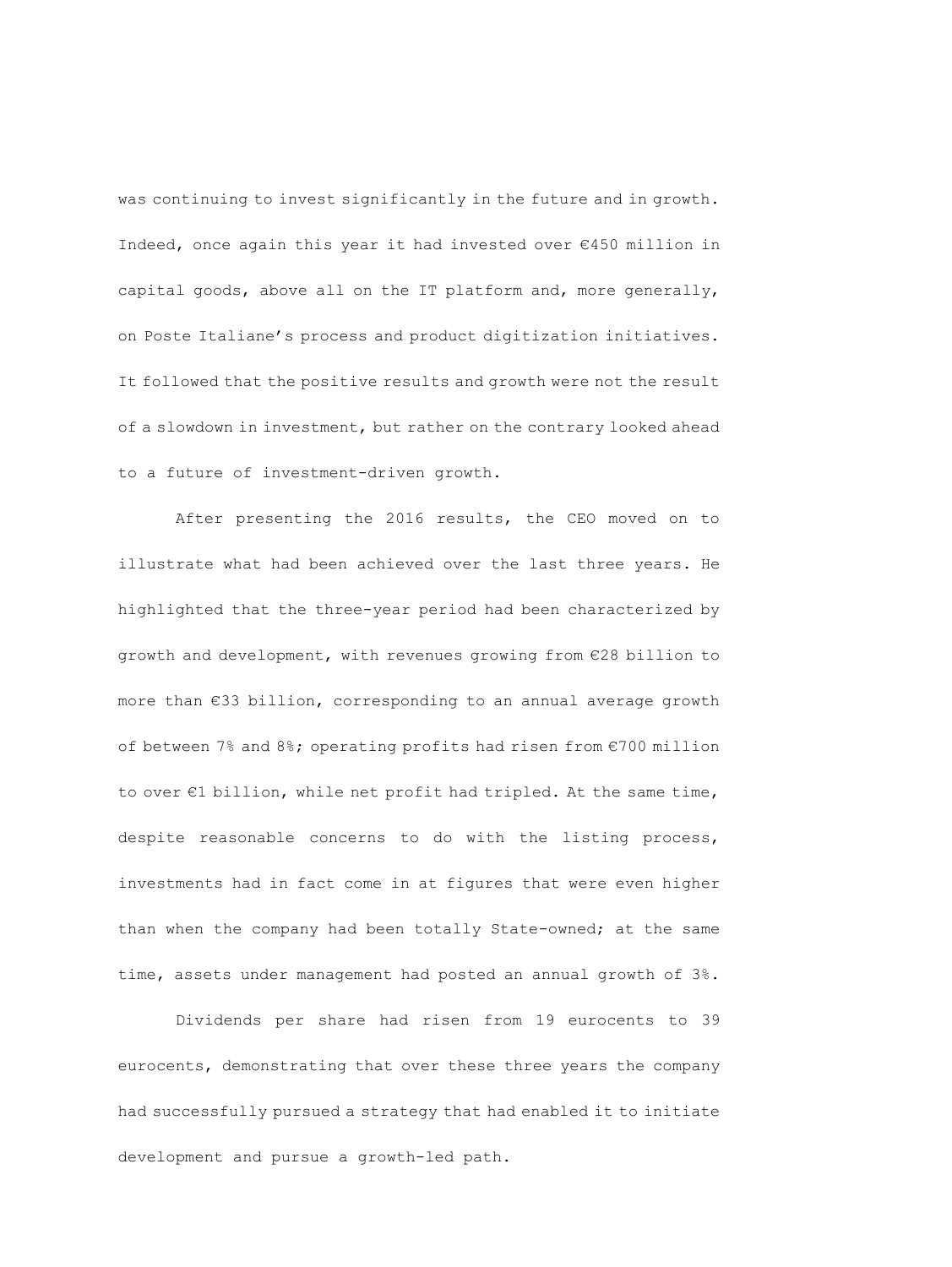The CEO went on to make two final points.

Firstly, the CEO highlighted that the results he had just illustrated were in part a result of the company's discipline in executing strategic guidelines outlined in 2014 through a business plan looking forward as far as 2020, given the awareness that an enterprise like Poste is a large, systemically-significant and complex machine that requires a lengthy period to effect a transformation. Over these last three years, the goals that had been achieved exceeded expectations, thanks in part to input from an extremely accomplished team, both in terms of structuring the investment portfolio and the projects that had been realized.

The CEO went on to illustrate the results of actions to rationalize equity holdings. This had been achieved by simplifying the portfolio of holdings, while embarking on an acquisitions plan to support company strategy both by investing in financial services (through the acquisition of 15% of SIA) and in the insurance and asset management sector, in this case through alliances initially with Poste Welfare Servizi and subsequently with ANIMA. This had made it possible to lay the foundations for the development of new services for citizens, in part by strengthening a number of alliances in the financial sector, as well as in the postal and commercial sector (an example being the alliance with Amazon).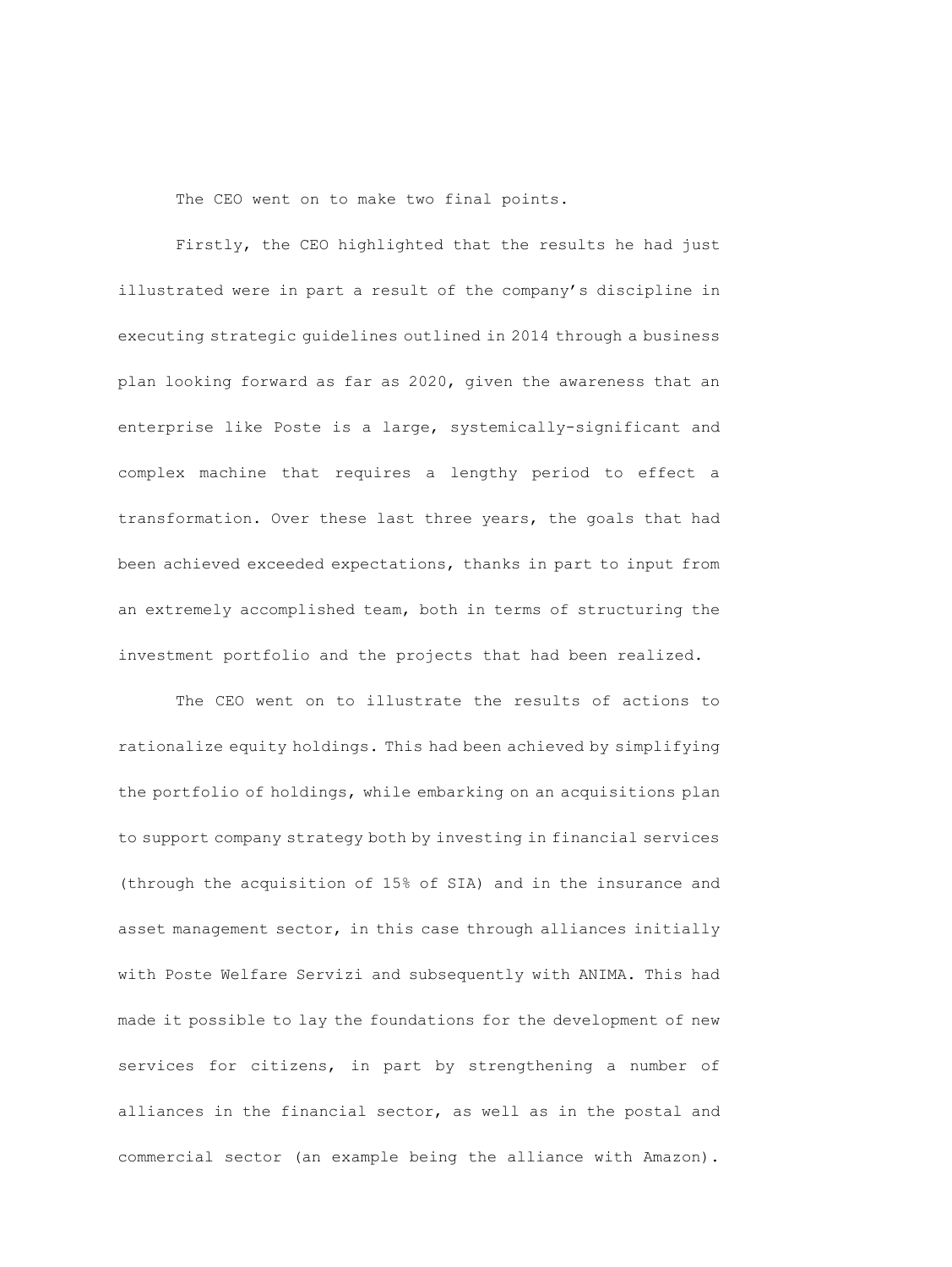Lastly, the post office network had been involved in a long-term growth process (i.e. the electronic commerce sector).

All of this had been achieved by deploying strategic guidelines with a small number of well-defined objectives across the different business lines. These had been successfully implemented thanks to dialogue with operational teams and clients achieving, as planned, growth in financial services, asset management and insurance services, while at the same time implementing a reform of the Postal Service to serve as the foundation for a process of restructuring, now well underway, that would make it possible to transform the correspondence sector and achieve growth in the parcel sector.

The CEO went on to confirm that today Poste Italiane was an even more competitive company, offering significant opportunities for growth; it was a company founded on rewarding merit, with a customer-centric focus and an exchange of free ideas in-house; it was capable of continuing along this path, as the CEO hoped. The CEO thanked everybody for the successes that the company had managed to achieve.

The Chairperson took the floor to thank the CEO. Before moving on to the official portion of the Meeting proceedings, she greeted all of her colleagues, particularly those who were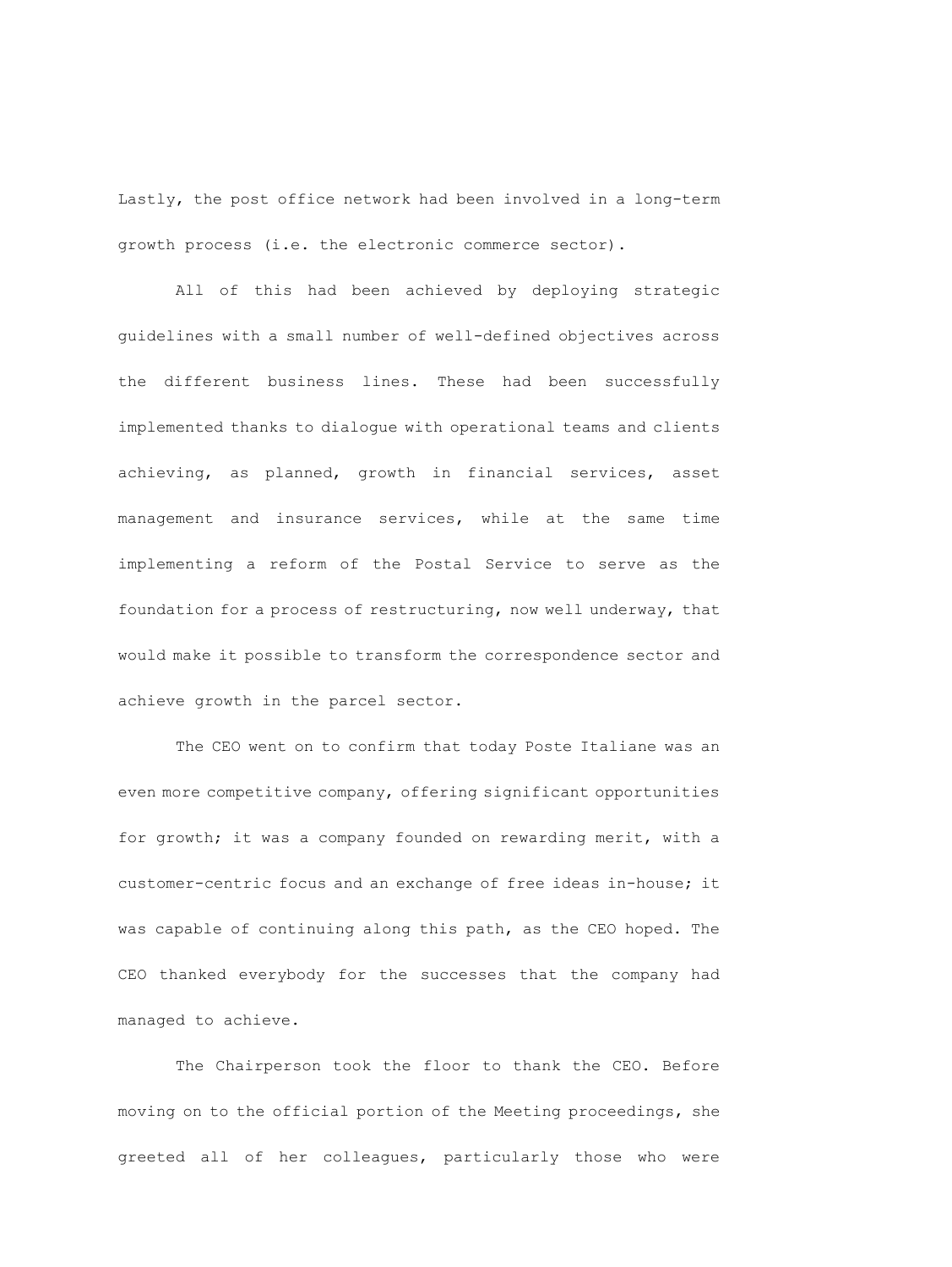authorized to watch the live streaming the Meeting proceedings at a number of sites across the country. She pointed out that the Meeting provided a vital opportunity for dialogue among attendees, including those who happened to be distant from the central premises but nevertheless were a fundamental resource for the Company.

Given that no objections were forthcoming, she went on to open the first and second items on the agenda, which were to be dealt with together, specifying nonetheless that they would in any event be subject to separate votes:

**1. Financial statements as at 31 December 2016. Reports from the Board of Directors, the Board of Statutory Auditors and the External Auditors. Associated resolutions. Presentation of the Consolidated Financial Statements as at 31 December 2016.**

# **2. Allocation of Operating Profits.**

Before moving on to illustrate the financial accounts, she informed the meeting that statutory external auditors PricewaterhouseCoopers S.p.A.'s opinion contained no findings regarding either the operating accounts as at 31 December 2016 or the consolidated financial statements for Poste Italiane S.p.A. as at that same date, and that the report on operations and the information pursuant to article 123-*bis*, sub-paragraph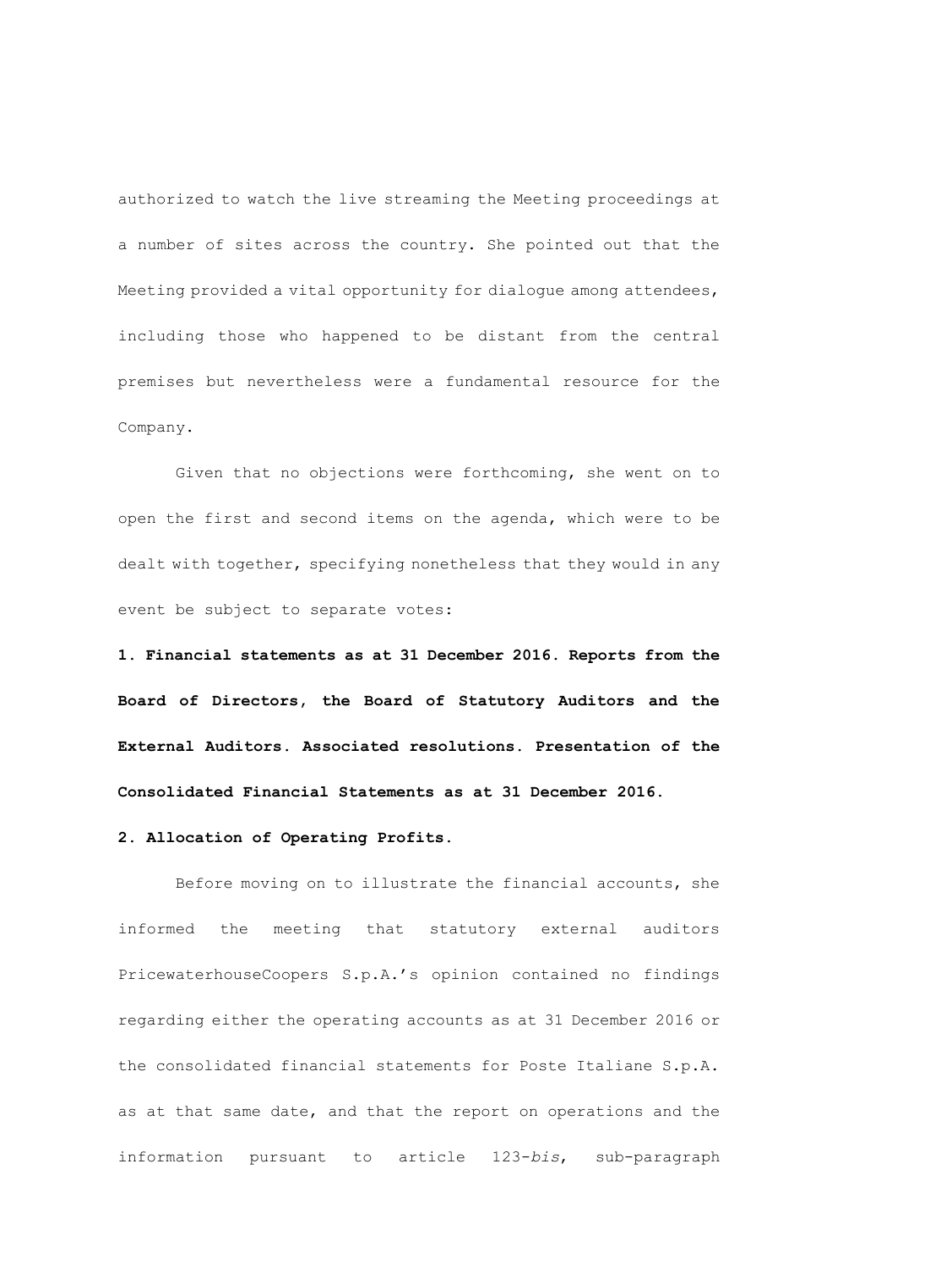$1(c)$ , (d), (f), (l), (m) and sub-paragraph  $2(b)$ , of Legislative Decree no. 58 of 1998 was consistent with the accounts, as presented in the report on corporate governance and the ownership structure, resulting from the reports published on 4 April 2017.

Given that the Company had made the documentation prepared for this Meeting available to the public and sent it out to anybody who had requested it, as well as delivering it to all attendees, in order to facilitate the Meeting proceedings and allow as much time as possible for debate, unless a request to the contrary was made by the Meeting, she proposed waiving a reading of all of the documents associated with the day's Meeting, limiting her reading out loud solely to the proposals under resolution.

Meeting attendees adopted her proposal unanimously.

She went on to open the debate, noting that the questions posed would be answered by the CEO after all the comments had been made.

She invited speakers to remain within the established time limits to ensure that everybody who wanted to could have their say.

She invited Mr Tommaso MARINO to go to the lectern.

Shareholder Tommaso MARINO took the floor. He began by commenting positively that, compared with the last Meeting, many Company employees were in attendance, as well as a number of members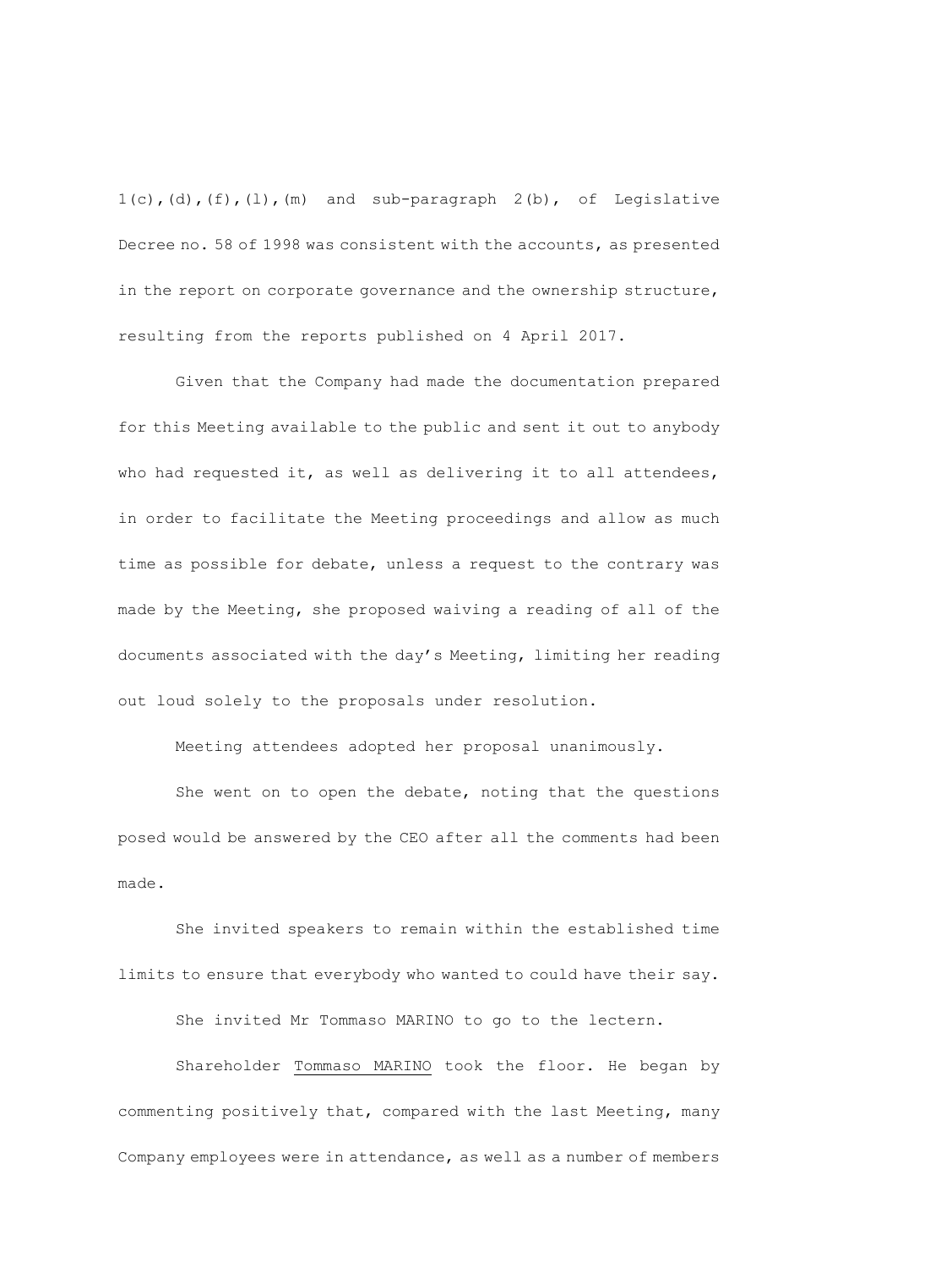of the Board of Directors under appointment.

He highlighted the fact that he was speaking on his own behalf and in representation of other shareholders who, like him, believed in the Group's great potential.

He reminded the Meeting of the welcome and openness towards small shareholders that the Chairperson had demonstrated at the previous Meeting. He informed the meeting that despite benefiting from remuneration in excess of €3 million, as calculated by the shareholder himself, the CEO had never demonstrated such willingness.

He highlighted that the remuneration earned by the CEO and the Chairperson should be tied to the Company's performance. On this topic, he reminded the meeting that when the company was listed in October 2015, the value of the Company's shares had stood at around €6.7; since then, this value had only gone down. He asked for confirmation of this fact, in particular that the company's shares had never broken the threshold of €7 per share.

He went on to point out that since 2015, savers had enjoyed no benefits whatsoever; on the contrary they had lost some of the capital that they had invested.

For these reasons, it was the opinion of the shareholder and of the shareholders he represented, that the remuneration paid out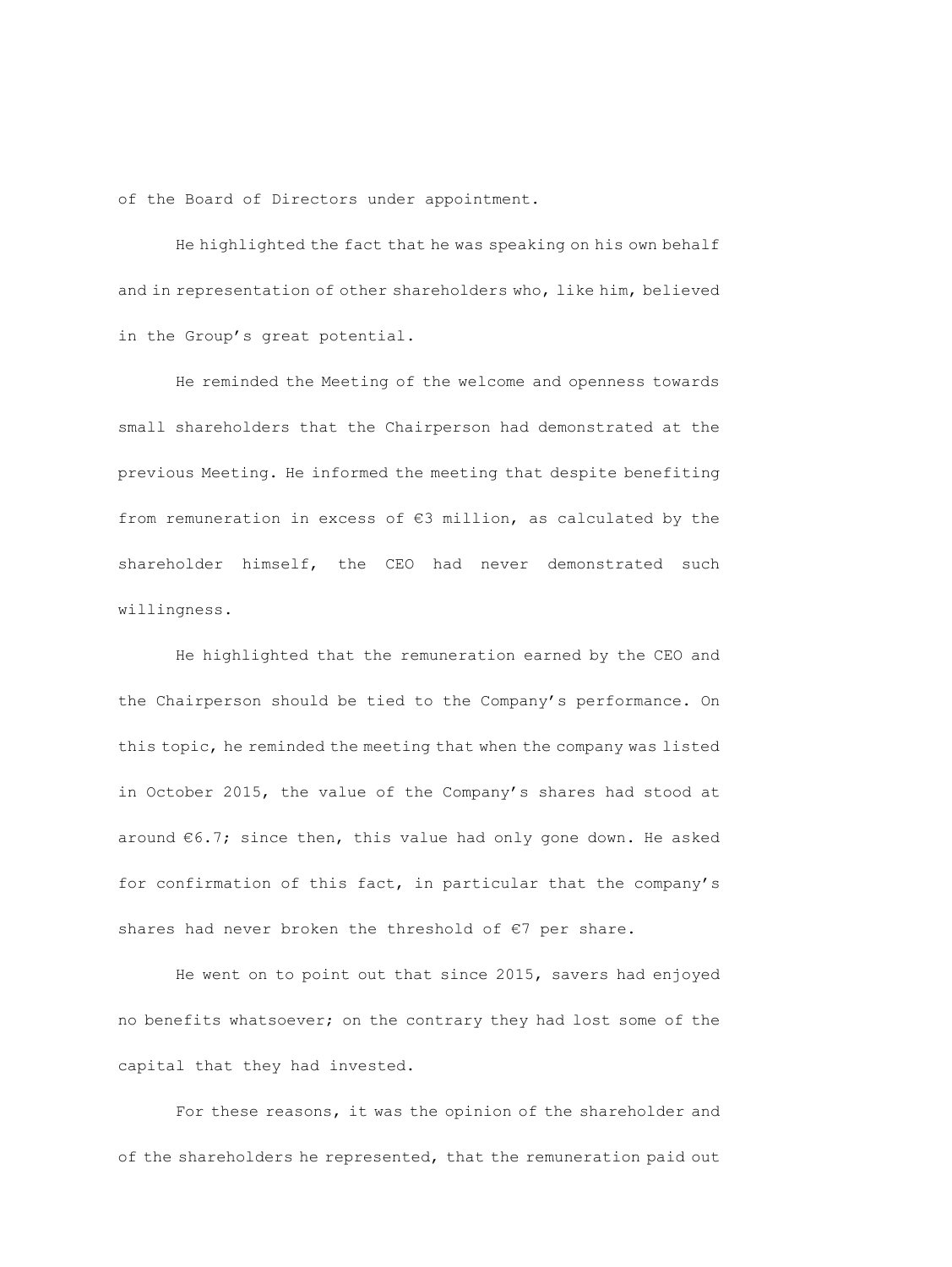to the CEO did not tally with the results achieved.

He went on to ask what moves the Board of Directors – and in particular the Chairperson and the CEO – had enacted with regard to small shareholders and, more specifically, he wondered who was in charge of gathering proposals from the aforementioned small shareholders.

In particular, he pointed out that Mr Bianco had worked excellently with the Chairperson. Nonetheless, none of the proposals that had been collected had gone anywhere; he hoped that the future would see a greater appetite for assessing proposals submitted.

He reminded the meeting that, prompted by a number of small shareholders, he would have liked to have had a meeting with the CEO and Chairperson to illustrate the above-mentioned proposals, but acknowledged that no such meeting had been granted.

He went on to express his hope that the new Board of Directors would adopt a different approach to this issue.

He then went on to talk about news in the national press regarding the position of Mr Alfano – a position about which greater clarity had since arrived, in part as a result of a shareholder-submitted claim and questions. Although he believed that the news was groundless, he highlighted that the CEO's salary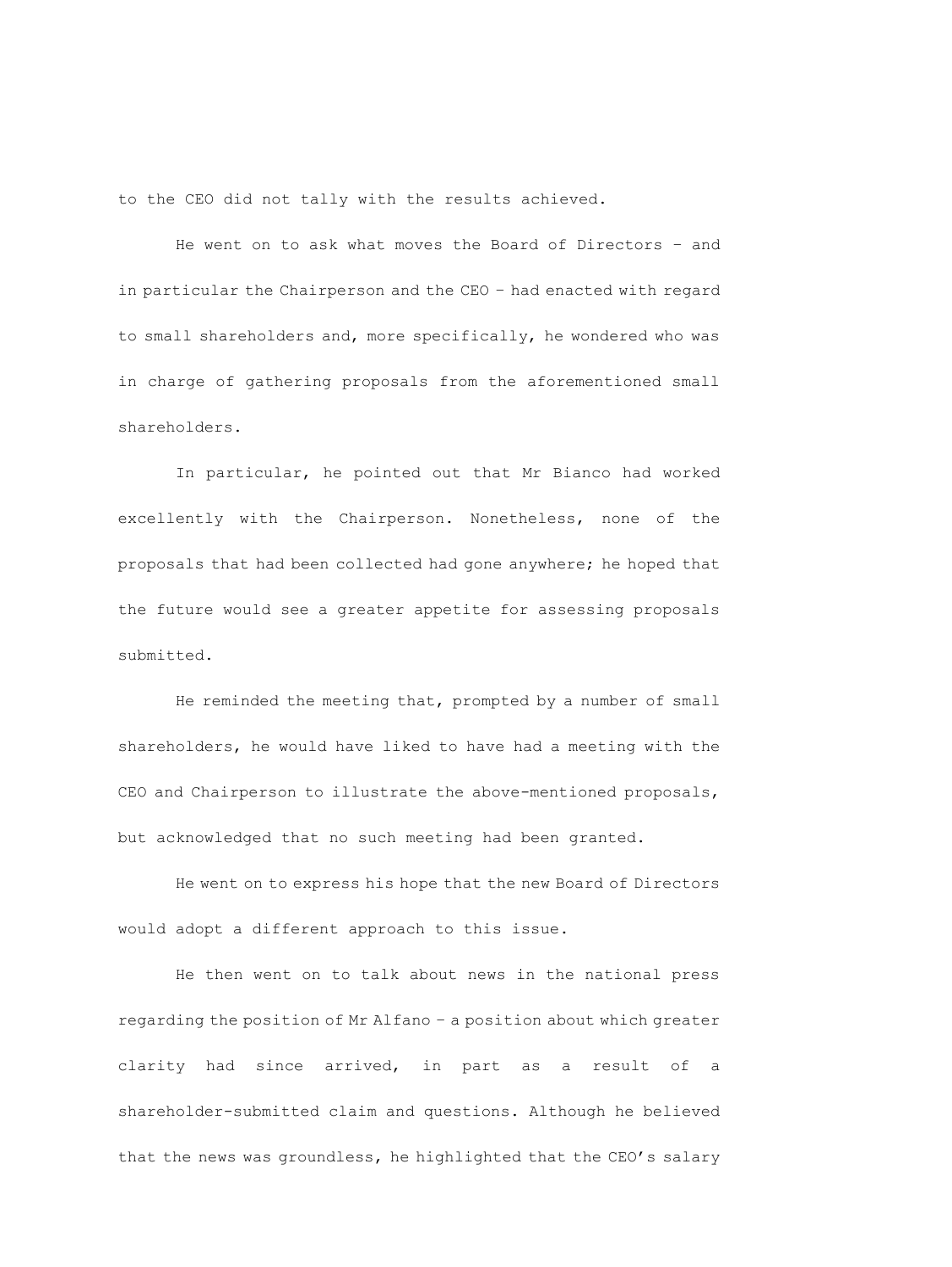was far higher than Mr Alfano's contested €200,000, and that, in his opinion, the damage caused to the Company by CEO CAIO had indeed been far greater. Shareholder MARINO continued his speech, issuing a number of personal judgements about the Company's senior management.

The Chairperson stepped in at this point to invite the shareholder to formulate questions related to the item on the agenda.

Shareholder Tommaso MARINO concluded his speech by asking whether General Manager and CEO CAIO had also been paid as a Director, given that in the documentation made available to attendees, in FY 2016 directors had been paid considerations totalling €16 million, but that no specific calculation was available for how much Mr CAIO had been paid.

The Chairperson returned to the floor to invite Mr Franco ANGELETTI to take up his position at the lectern.

Shareholder Franco ANGELETTI took the floor. He began by disagreeing with the judgements made by shareholder Tommaso MARINO. He highlighted, on the contrary, that in his opinion, management had worked well. The share price performance was, according to the shareholder, satisfactory.

He offered his thanks to Chairperson Luisa TODINI, and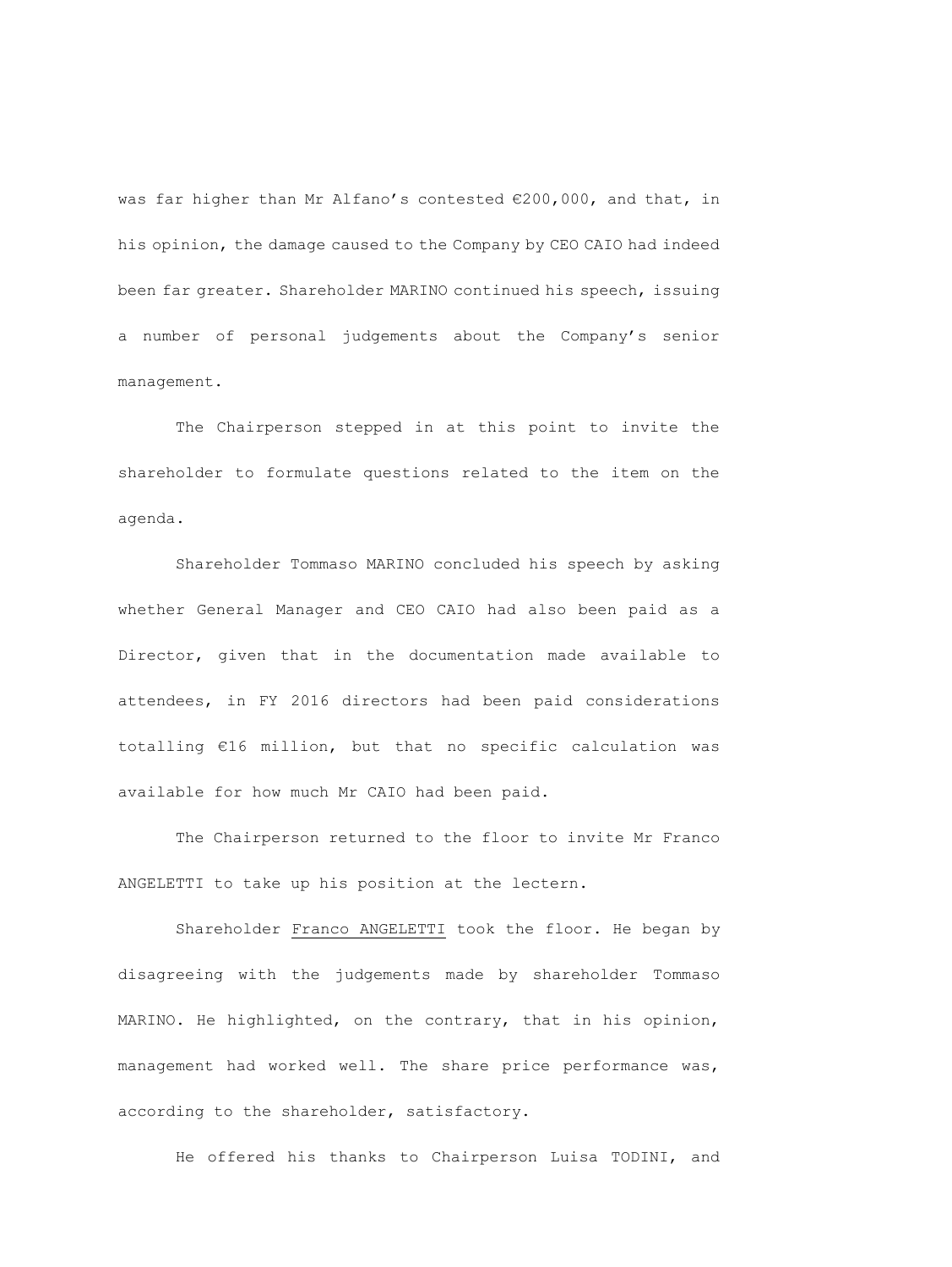expressed his regret at the fact that she had not been re-appointed.

He informed the meeting that he was a Poste Italiane customer, in particular at the Post Office in Via Val Pellice, in the Monte Sacro district. His opinion of the Post Office was positive for the welcome they gave and the significant reduction in paper-based documentation that they had achieved.

The Chairperson returned to the floor and invited the CEO to provide answers to the questions that had been put.

The CEO took the floor. Referring to the question posed by shareholder Tommaso MARINO regarding Poste's share price performance since 2015, to begin with, he clarified that in late 2015 for a few days the share price had risen above seven euros; secondly, the CEO reminded the meeting that in early 2016, following an article in the press suggesting that Poste might be about to step in to purchase Monte dei Paschi di Siena, the share price had slumped rapidly to a minimum value of around five euros.

That said, the CEO pointed out to the meeting that this analysis ought in any event to be undertaken against a broader backdrop, to take into account the performance of the entire reference sector which, in this particular instance, was mixed in nature, given that it spanned the logistics sector and the financial sector through retail banking and insurance. Against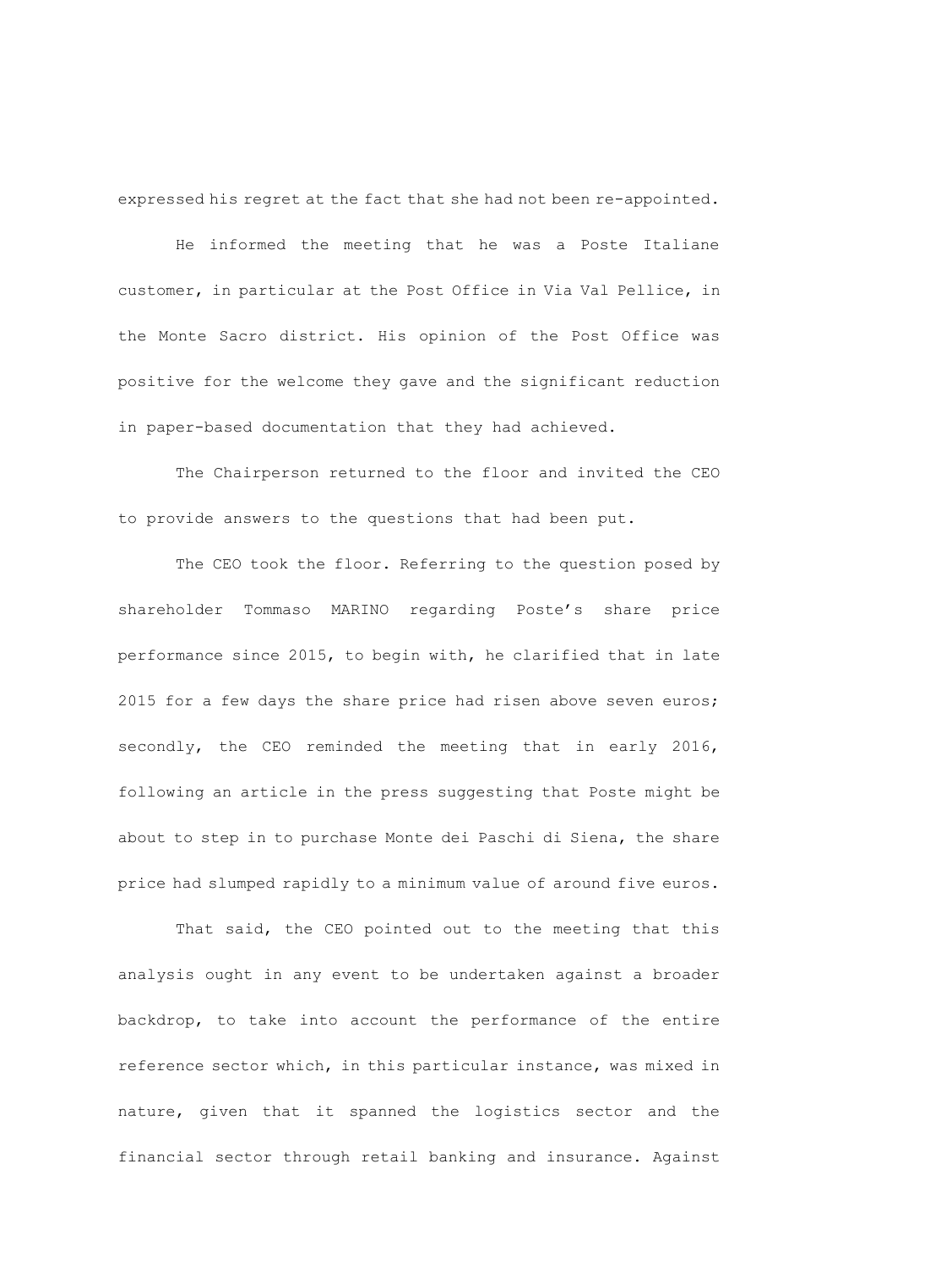this general backdrop, between October 2015 and March 2016, the Eurostock index had suffered a contraction of more than thirty percent, whereas Poste Italiane's share price had essentially remained stable, therefore outperforming the market by some thirty percent. The CEO highlighted that these results were indeed impressive, demonstrating that those who had invested in Poste Italiane rather than in the sector as a whole had earned 30% more, considering that the total shareholders' return (consisting of the difference between the purchase price, the realization price and dividends) had been positive during the months after listing.

In more general terms, the CEO pointed out that since it had been listed in October 2015, taking into account the dividend (for FY 2015) paid out in 2016, the Poste Italiane share price had lost 1.56%, compared with an overall Italian share market loss (FTSEMIB index) of 3.25%.

It was therefore possible to state that the share price had outperformed the market by around 1.7%, protecting value for those who had decided to invest in Poste Italiane during its stock market placement. At this point, in response to Shareholder Marino, the Chairperson suggested that he look at the 2016 Report on Corporate Governance, available on the Poste Italiane website, given that it offered a full and comprehensive description of the Company's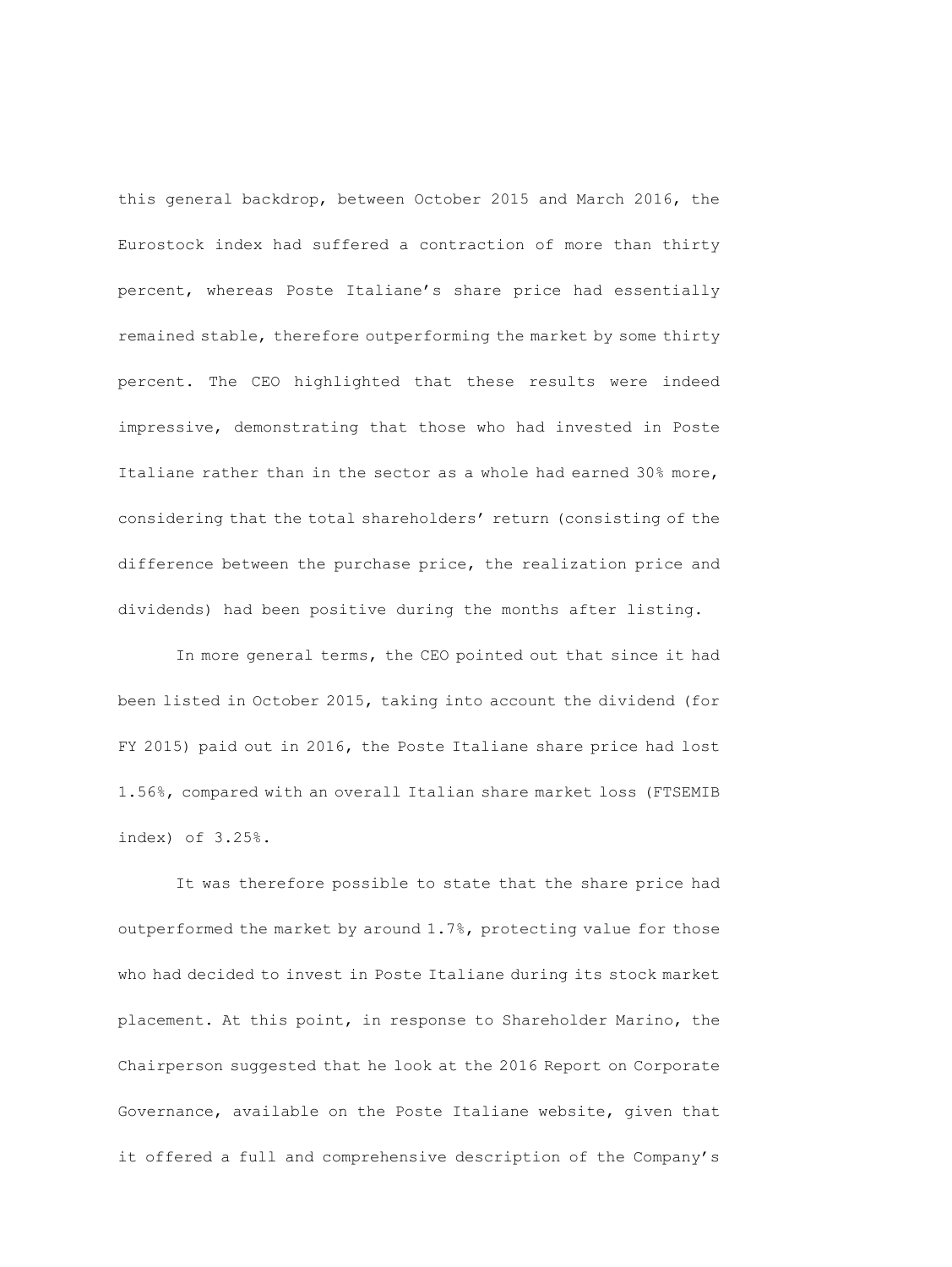operational approach to relations with retail shareholders.

Shareholder Tommaso Marino took the floor to reply to the response that the CEO had given on share price performance. He asserted that for him, the statement that, against the general market sector, the Poste Italiane share price had essentially remained stable, out-performing the market by 30%, was merely theoretical.

The CEO took the floor to confirm that on the contrary it was a statement of fact that people who had invested in the reference sector but had not bought shares in Poste would have been 30% worse off.

Shareholder Marino went on to say that he wished to ask the Chairman a question about how the Register of Shareholders was managed. In particular, Mr Marino asserted that his own delegate, who had come to Rome to consult the Register of Shareholders, was told he should have gone to Spafid in Milan for this consultation, something that would have been complicated owing to a lack of computer-based management.

The Chairperson stepped in to point out that shareholder Marino had posed an entirely new question rather than offering a reply. In any event, the answer to this issue had already been provided during the pre-meeting questions session. Poste had in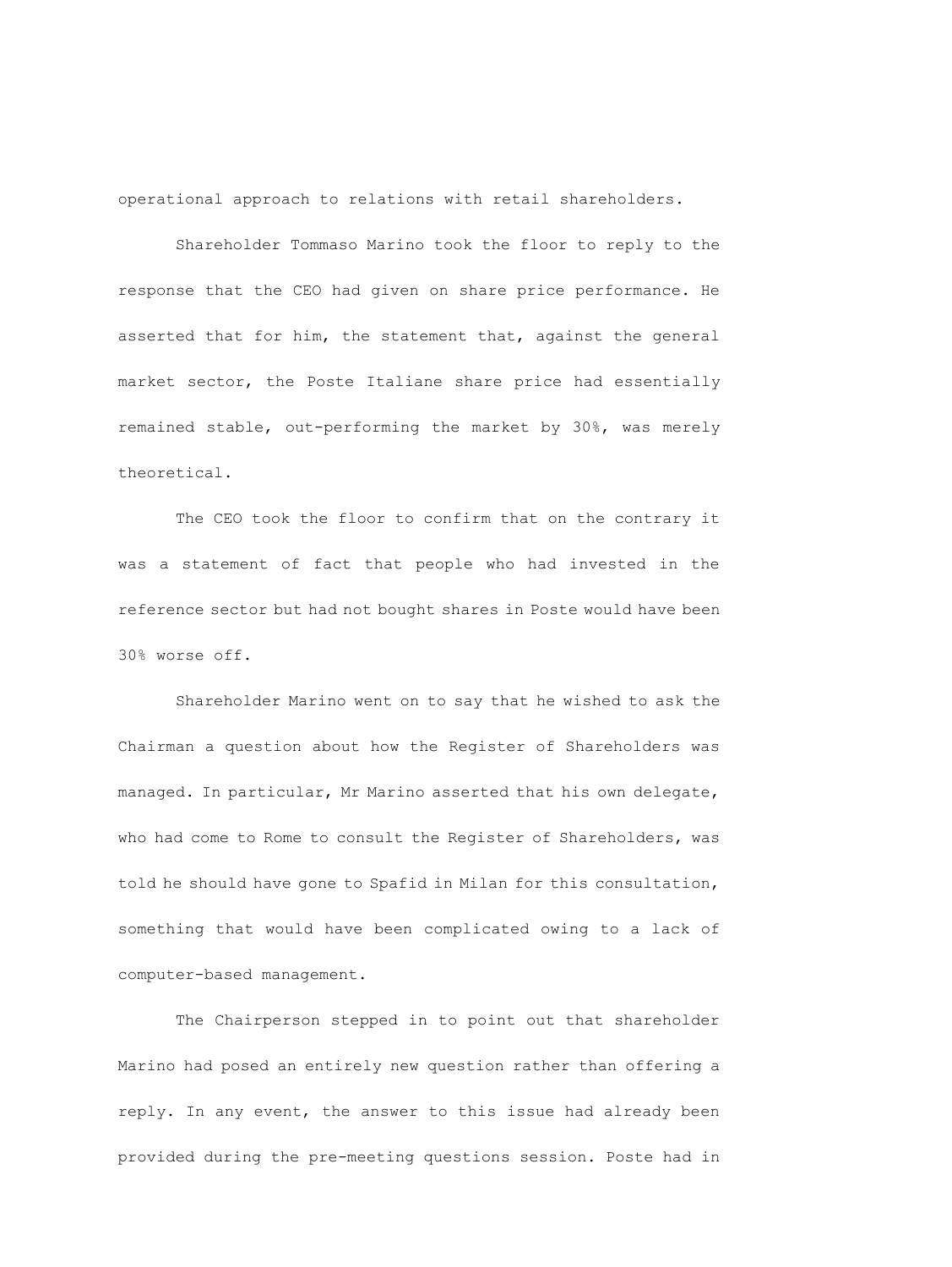any event provided an opportunity to consult the Register of Shareholders via computer, including on the day of the Meeting, from the venue where the Meeting was being held.

Shareholder Marino confirmed that in his speech he had intended to reply to the responses that Poste Italiane had given during the run-up to the Meeting. He concluded by thanking the Company, in particular Mr Scarpelli, for this important new development because, after initial mix ups, the Company had granted his request to consult the Register of Shareholders by computer from the venue where the Meeting proceedings were underway.

The Chairperson declared the debate closed and, pursuant to the provisions of article 10.1 in the Shareholders' Meeting Regulations, read out the following proposal for resolution on the first item on the day's agenda:

*"Poste Italiane S.p.A.'s Shareholders' Meeting:*

*- Having examined the draft operating financial statements as at 31 December 2016, and the associated reports from the Board of Directors, the Board of Statutory Auditors and the statutory External Auditors;*

*- Having acknowledged the consolidated financial statements as at 31 December 2016, and the associated reports from the Board of Directors and the statutory External Auditors;*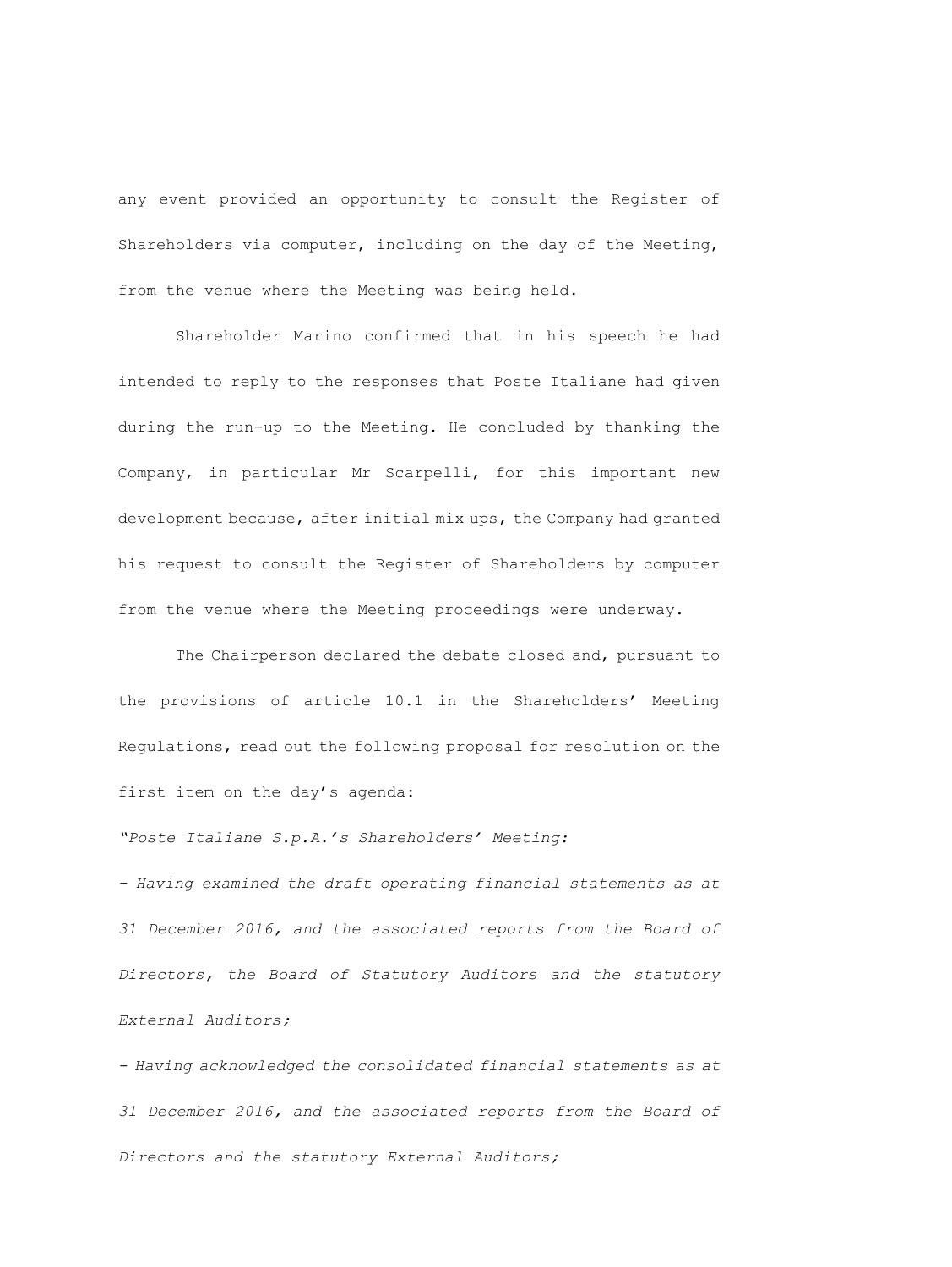#### *Resolves*

*To approve Poste Italiane SpA's financial statements as at 31 December 2016, including the separate Report on Patrimonio Destinato BancoPosta.*"

She renewed her request to attendees to declare any legitimacy-related discrepancies in voting rights pursuant to law and to the company Bylaws, and once again invited attendees who did not wish to be part of the basis for calculating the majority to leave the room via the exit.

She stated that no attendees had reported the existence of any causes for impediment or curtailment of voting rights.

She called for the start of voting, inviting those entitled to vote not to leave the room until the voting procedures had been completed.

She then stated that at that time, on their own behalf or by proxy, 1,043 attendees were present and eligible to vote, representing 1,007,324,634 ordinary shares, equal to 77.12% of the 1,306,110,000 ordinary shares that constituted the company's share capital.

She then put to the vote the proposal for resolution on the first item on the day's agenda, having previously read it out, inviting attendees to cast their vote via the Televoter by pressing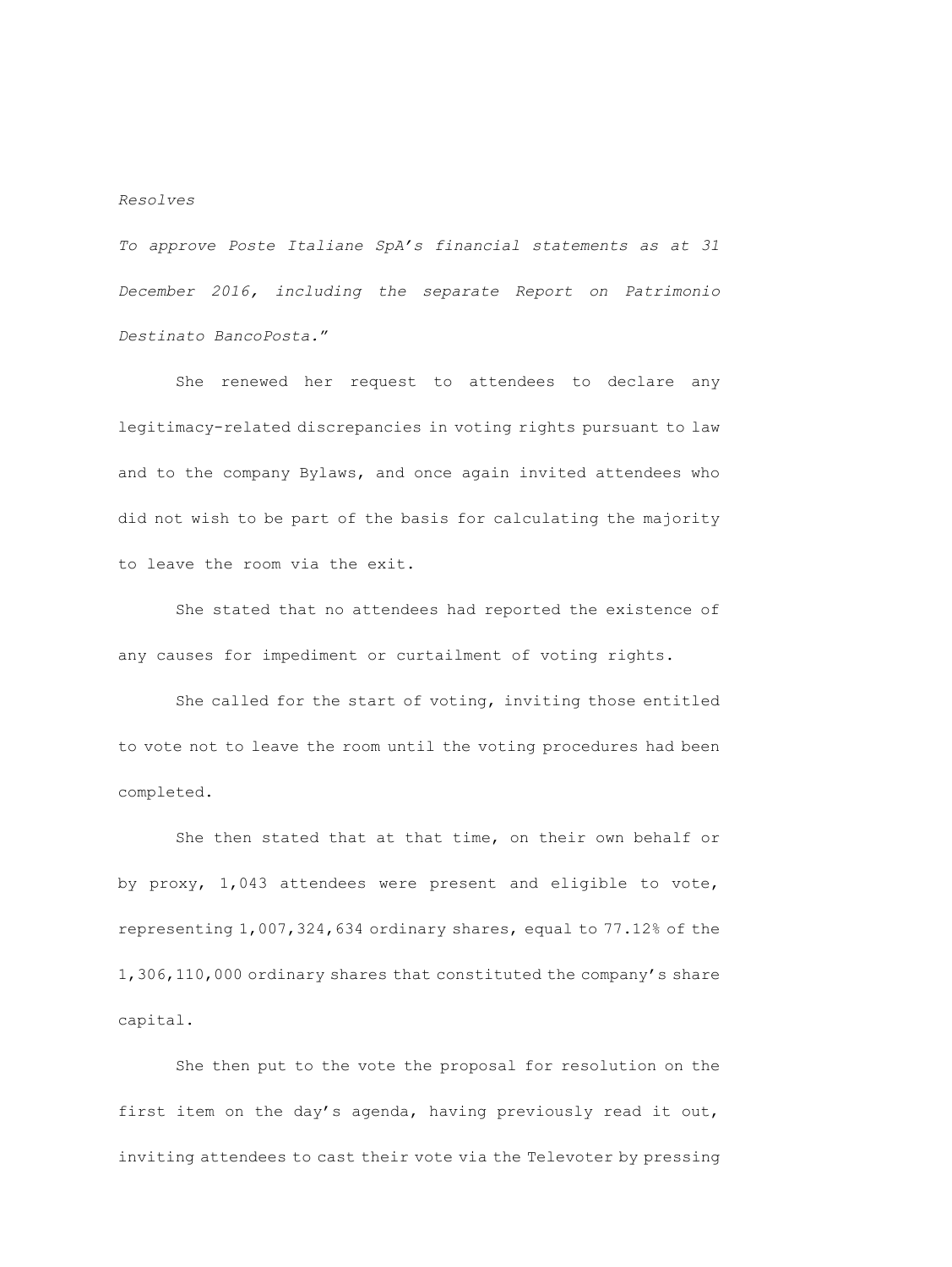one of the following buttons: in favour, against, or abstained.

Having selected how they wanted to cast their vote, they had to confirm by pressing the "OK" button.

Voting was declared officially open.

Given that no complaints were lodged, she declared voting closed and read out the results.

She went on to inform the meeting of the results as provided by the Chairperson's office:

- In attendance: 1,043 shareholders, corresponding to 1,007,324,634 shares, all eligible to vote, equal to 77.12% of the company's capital;

- In favour: 1,004,267,658 shares, equal to 99.6965% of the company's share capital represented at the Shareholders' Meeting; - Against: 981 shares, equal to 0.0001% of the company's share capital represented at the Shareholders' Meeting;

- Abstained: 479,995 shares, equal to 0.0477% of the company's share capital represented at the Shareholders' Meeting; - Non-voters: 2,576,000 shares, equal to 0.2557% of the company's share capital represented at the Shareholders' Meeting.

The proposal was adopted.

She declared that the list of names of those who had voted in favour, against and who had abstained, along with the associated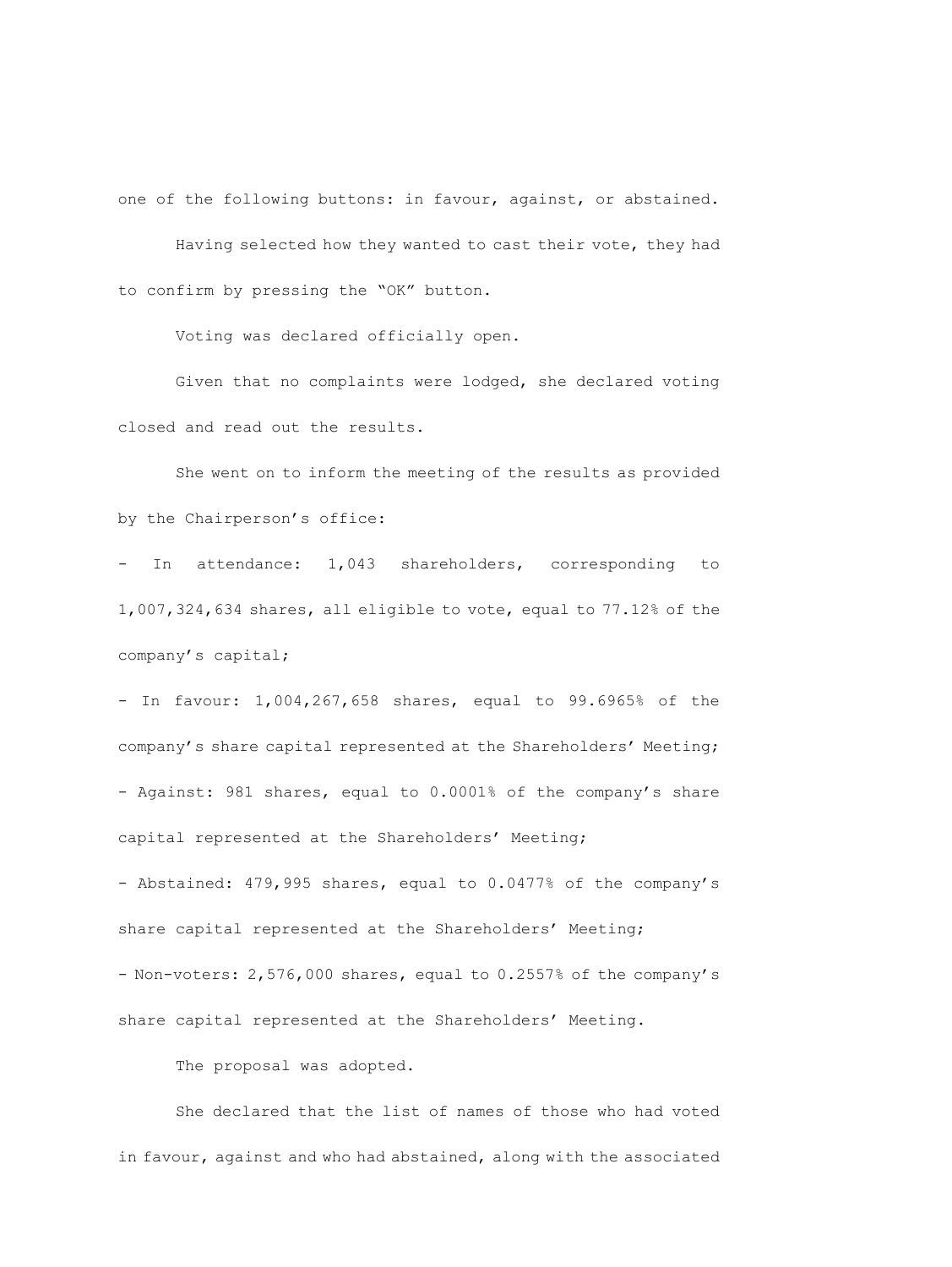votes, as well as those who had not cast a vote, would be attached to the minutes of the day's Shareholders' Meeting.

Pursuant to the provisions of article 10.1 in the Shareholders' Meeting Regulations, the Chairperson read out the following proposal for resolution on the second item on the day's agenda:

*"Having examined the illustrative report issued by the Board of Directors, the Poste Italiane S.p.A. Shareholders' Meeting Resolves*

*1. To allocate Patrimonio BancoPosta's profit of 568,276,740 (five hundred and sixty-eight million, two hundred and seventy-six thousand, seven hundred and forty) euros as follows: 1.1) 110,000,000 (one hundred and ten million) euros to "Surplus funds",*

*1.2) 458,276,740 (four hundred and fifty-eight million, two hundred and seventy-six thousand, seven hundred and forty) euros available to the company;*

*2. To allocate Poste Italiane S.p.A.'s FY 2016 net profit of 625,341,360 (six hundred and twenty-five million, three hundred and forty-one thousand, three hundred and sixty) euros as follows: 2.1) 509,382,900 (five hundred and nine million, three hundred and eighty-two thousand, nine hundred) euros for distribution to*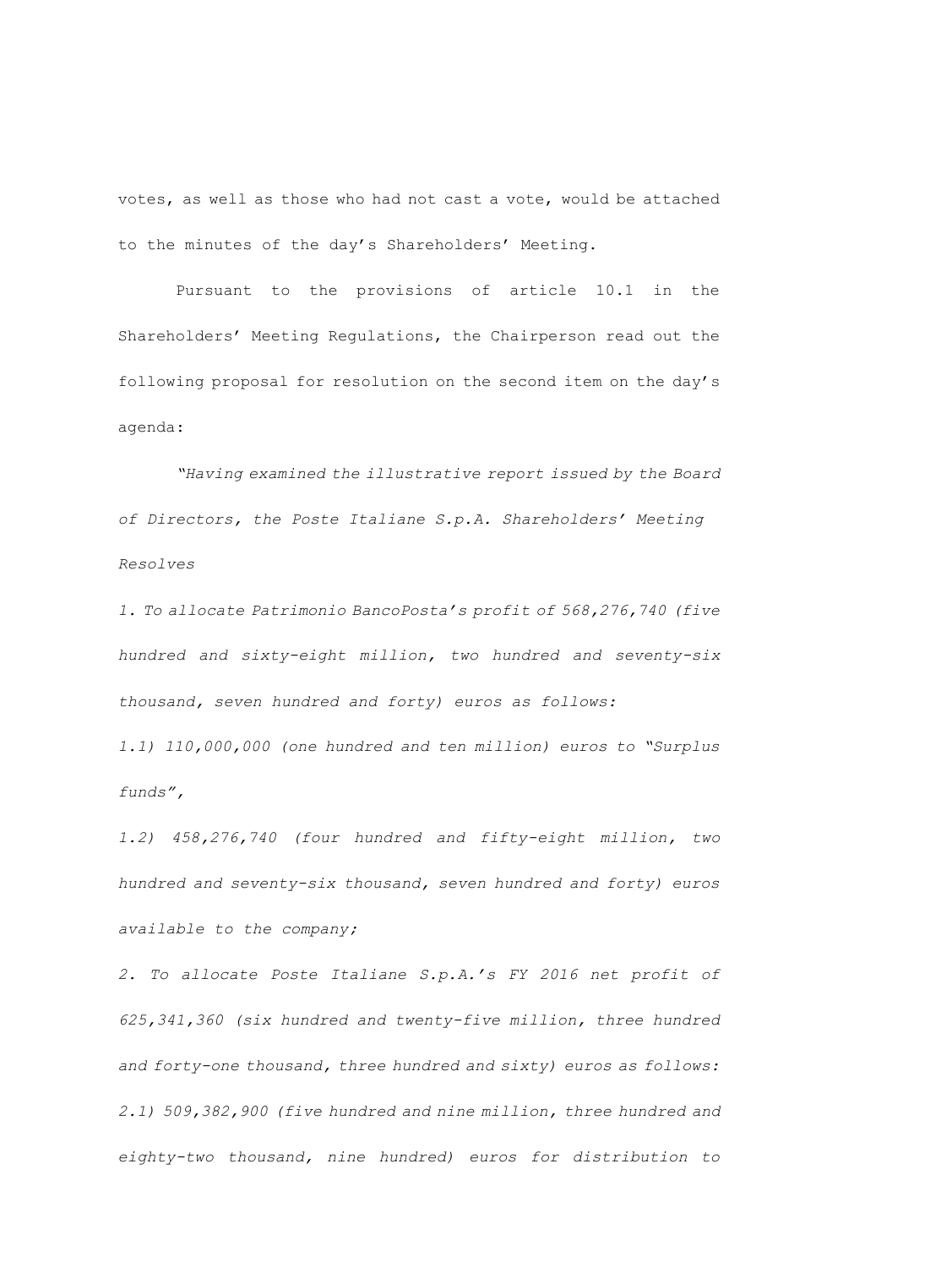*Shareholders by way of a divided of 0.39 (zero point three nine) euros for each one of the 1,306,110,000 (one billion, three hundred and six million, one hundred and ten thousand) ordinary shares in circulation on 19 June 2017, the scheduled "ex-dividend" date; 2.2) 115,958,460 (one hundred and fifteen million, nine hundred and fifty-eight thousand, four hundred and sixty) euros to "Retained earnings", of which 110,000,000 (one hundred and ten million) euros, as stated under item 1.1), allocated to Patrimonio BancoPosta;*

*3. To pay out the suggested dividend for FY 2016 of 0.39 (zero point three nine) euros per ordinary share – gross of any statutory withholding tax – starting from 21 June 2017, the ex-dividend date for coupon no. 2, coinciding with 19 June 2017 and the record date pursuant to article 83-terdecies of Legislative Decree no. 58 of 24 February 1998, and article 2.6.6(2) of the Regulations for Markets organized and managed by Borsa Italiana S.p.A., coinciding with 20 June 2017".*

She renewed her request to attendees to declare any legitimacy-related discrepancies in voting rights pursuant to law and to the company Bylaws, and once again invited attendees who did not wish to be part of the basis for calculating the majority to leave the room via the exit.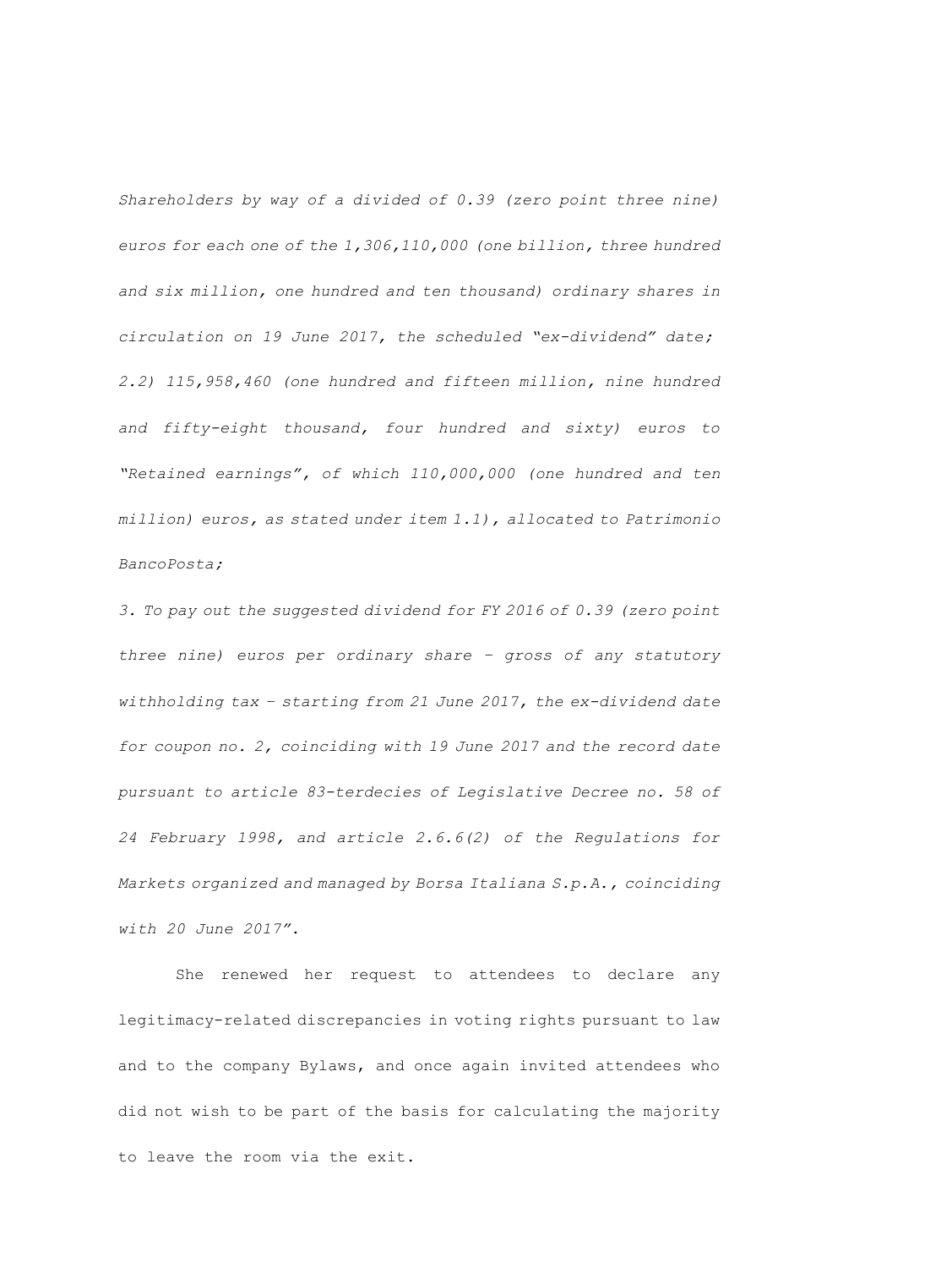She stated that no attendees had reported the existence of any cause for the impediment or curtailment of voting rights.

She called for the start of voting, inviting those entitled to vote not to leave the room until the voting procedures had been completed.

She then stated that at that time, on their own behalf or by proxy, 1,043 attendees were present and eligible to vote, representing 1,007,324,634 ordinary shares, equal to 77.12% of the 1,306,110,000 ordinary shares that constituted the company's share capital.

She then put to the vote the proposal for resolution on the second item on the day's agenda, having previously read it out, inviting attendees to cast their vote via the Televoter by pressing one of the following buttons: in favour, against, or abstained.

Having selected how they wanted to cast their vote, they had to confirm by pressing the "OK" button.

Voting was declared officially open.

Given that no complaints were lodged, she declared voting closed and read out the results.

She went on to inform the meeting of the results as provided by the Chairperson's office:

- In attendance: 1,043 shareholders, corresponding to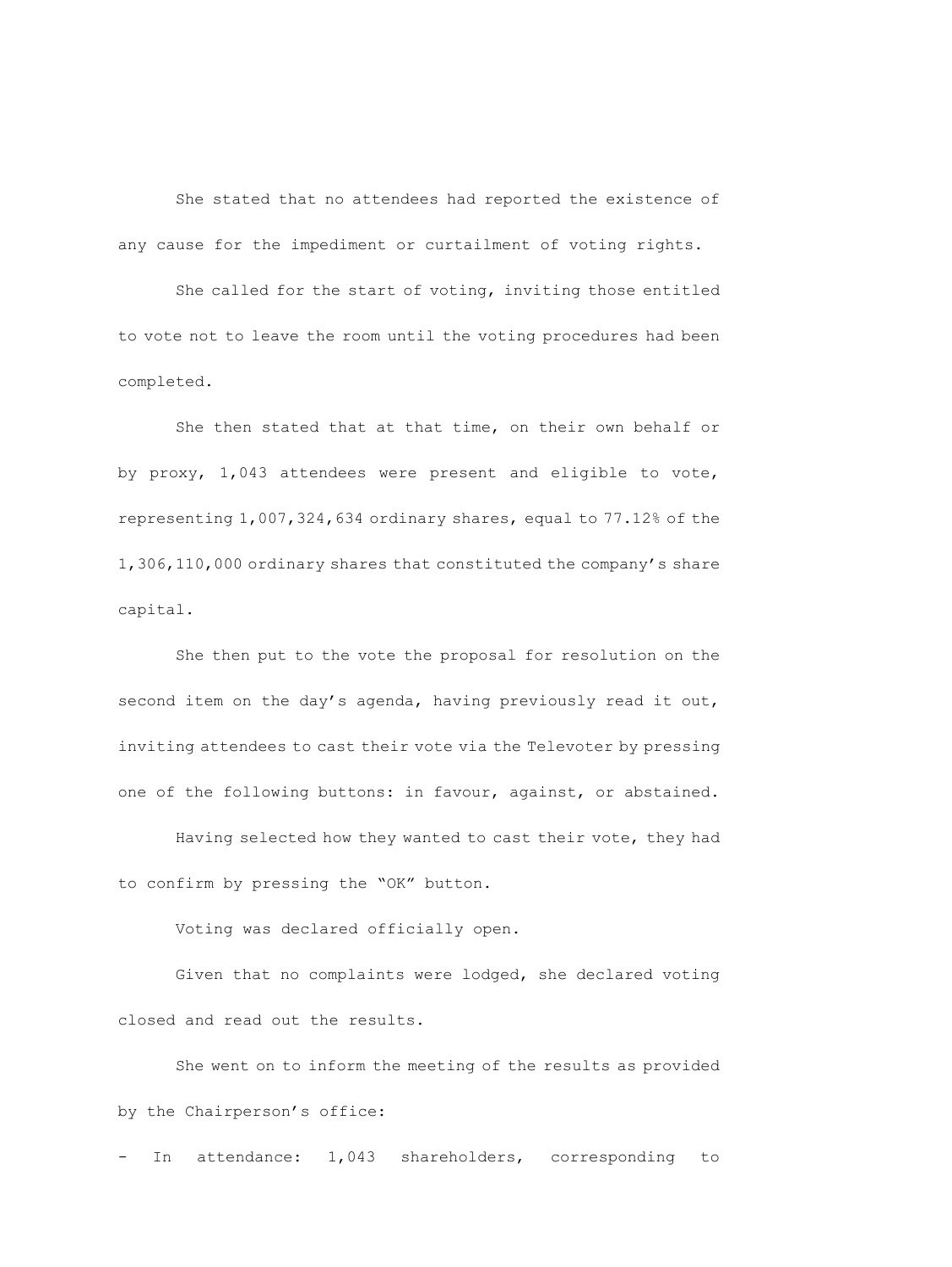1,007,324,634 shares, all eligible to vote, equal to 77.12% of the company's capital;

- In favour: 1,004,128,093 shares, equal to 99.6827% of the company's share capital represented at the Shareholders' Meeting; - Against: 104,456 shares, equal to 0.0104% of the company's share capital represented at the Shareholders' Meeting;

- Abstained: 481,085 shares, equal to 0.0478% of the company's share capital represented at the Shareholders' Meeting; - Non-voters: 2,611,000 shares, equal to 0.2592% of the company's share capital represented at the Shareholders' Meeting.

The proposal was adopted.

She declared that the list of names of those who had voted in favour, against and who had abstained, along with the associated votes, as well as those who had not cast a vote, would be attached to the minutes of the day's Shareholders' Meeting.

The Chairperson subsequently moved on to deal with the third, fourth, fifth, sixth and seventh items on the day's agenda, which would nevertheless be subject to separate votes:

**3. Establishing the number of members on the Board of Directors.**

**4. Establishing the term limit for the Board of Directors.**

**5. Appointment of members to the Board of Directors.**

**6. Appointment of the Chairperson for the Board of Directors.**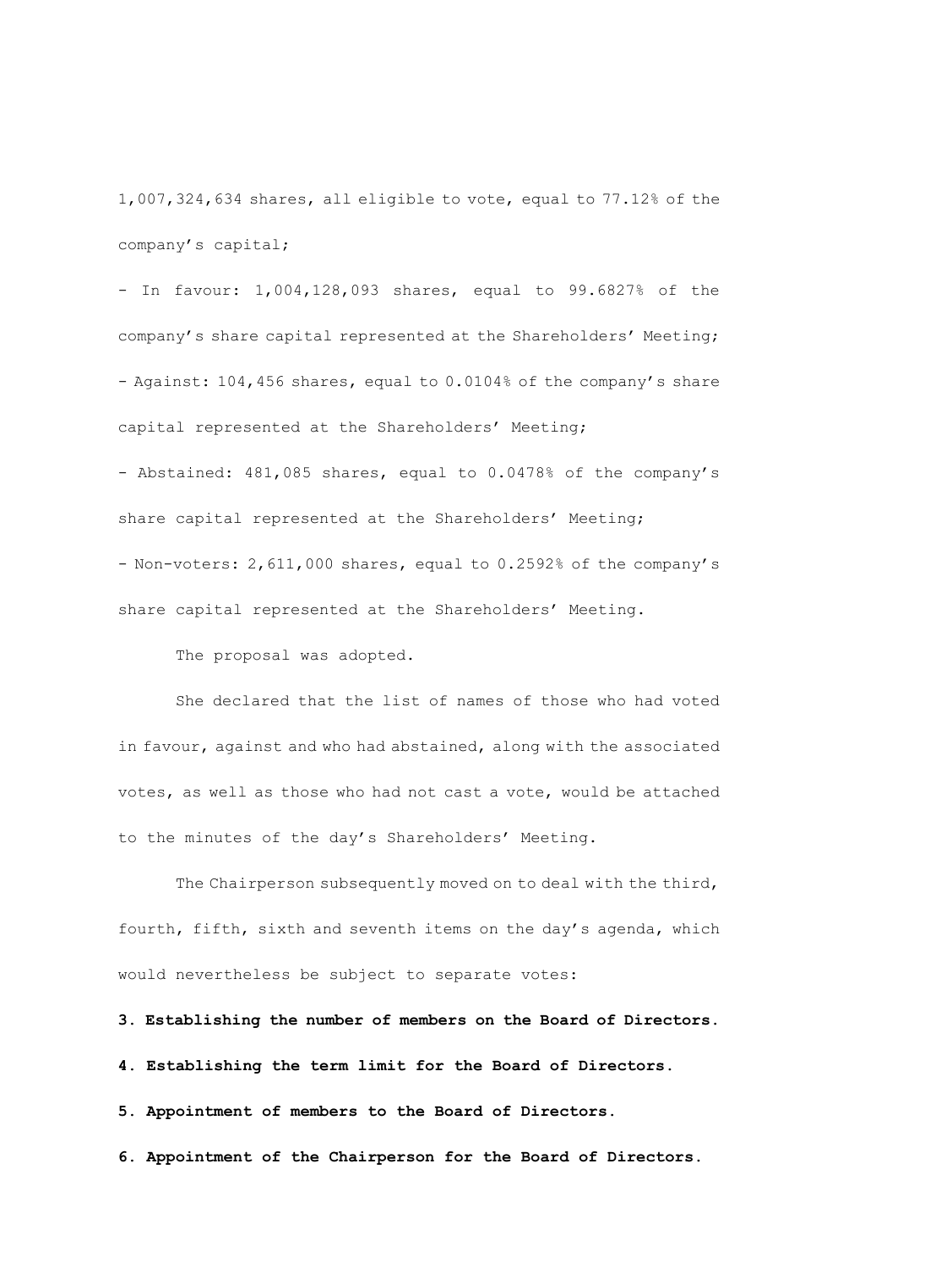# **7. Establishing remuneration for members of the Board of Directors.**

Once again, she reminded the meeting that all of these issues were closely related, regarding the various resolutions for adoption concerning renewal of the Board of Directors and establishment of the remuneration thereof.

If no objections were forthcoming, she proposed refraining from reading out the *ad hoc* illustrative reports, the wording of which had been published pursuant to law as well as circulated through a dossier contained in the document folder delivered at registration.

Before opening the debate, she reminded the meeting that for the issues pursuant to items 5, 6 and 7 on the day's agenda, the outgoing Board of Directors had not presented any proposals, given that it was up to Shareholders to formulate proposals on such matters.

Moving on to the fifth item on the day's agenda, concerning the appointment of members to the Board of Directors, she reminded the Meeting that they would be proceeding on the basis of the candidacies submitted by Shareholders prior to the Shareholders' Meeting.

Any Shareholder wishing to put forward their own proposals on agenda items 6 (appointment of the Chairperson of the Board of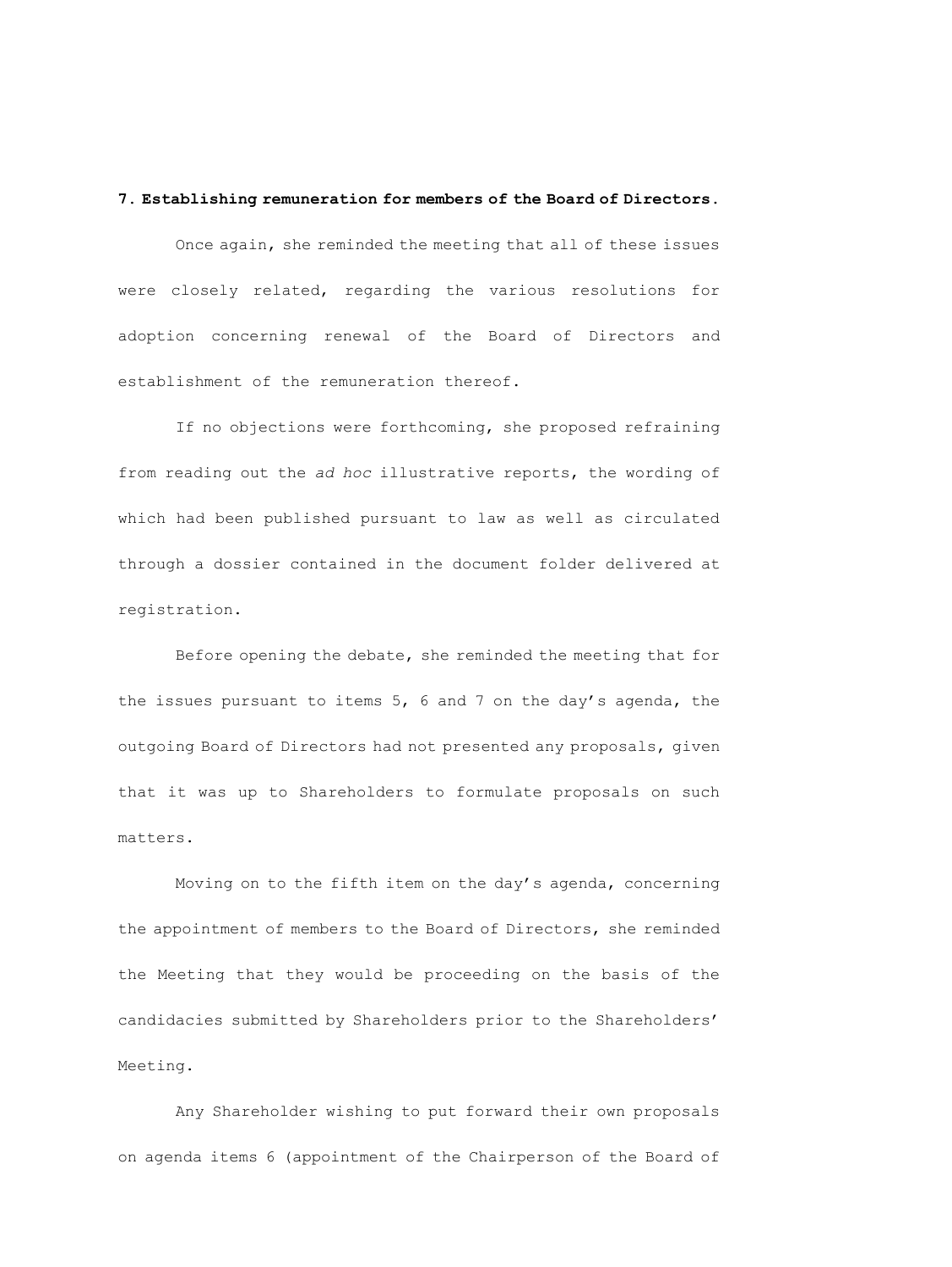Directors) and 7 (establishing remuneration for members of the Board of Directors) were requested to use the appropriate "proposal submission form", available at the Chairperson's Office at the back of the hall, which had to be duly compiled and returned to the same Chairperson's Office.

After delivery, the forms would immediately be read and the proposals submitted on items 6 and 7 on the agenda would be announced, including the reference to the number of shares held overall by the persons presenting each proposal. The proposals would then be put to a vote progressively, in correlation with the amount of equity supporting the proposals at such time as they were presented at the Meeting.

On this item, she reminded the meeting that when submitting and presenting its own list of candidates for directors – as mentioned at the start of the Shareholders' Meeting proceedings, done on 3 April 2017 – the shareholder Ministry of the Economy and Finance had announced its proposal regarding item 6 on the agenda of that day's meeting to put forward Maria Bianca Farina as its candidate for appointment to the post of Chairperson of the Board of Directors.

Provided that the shareholder Ministry of the Economy and Finance did not intend to amend or withdraw it, this proposal should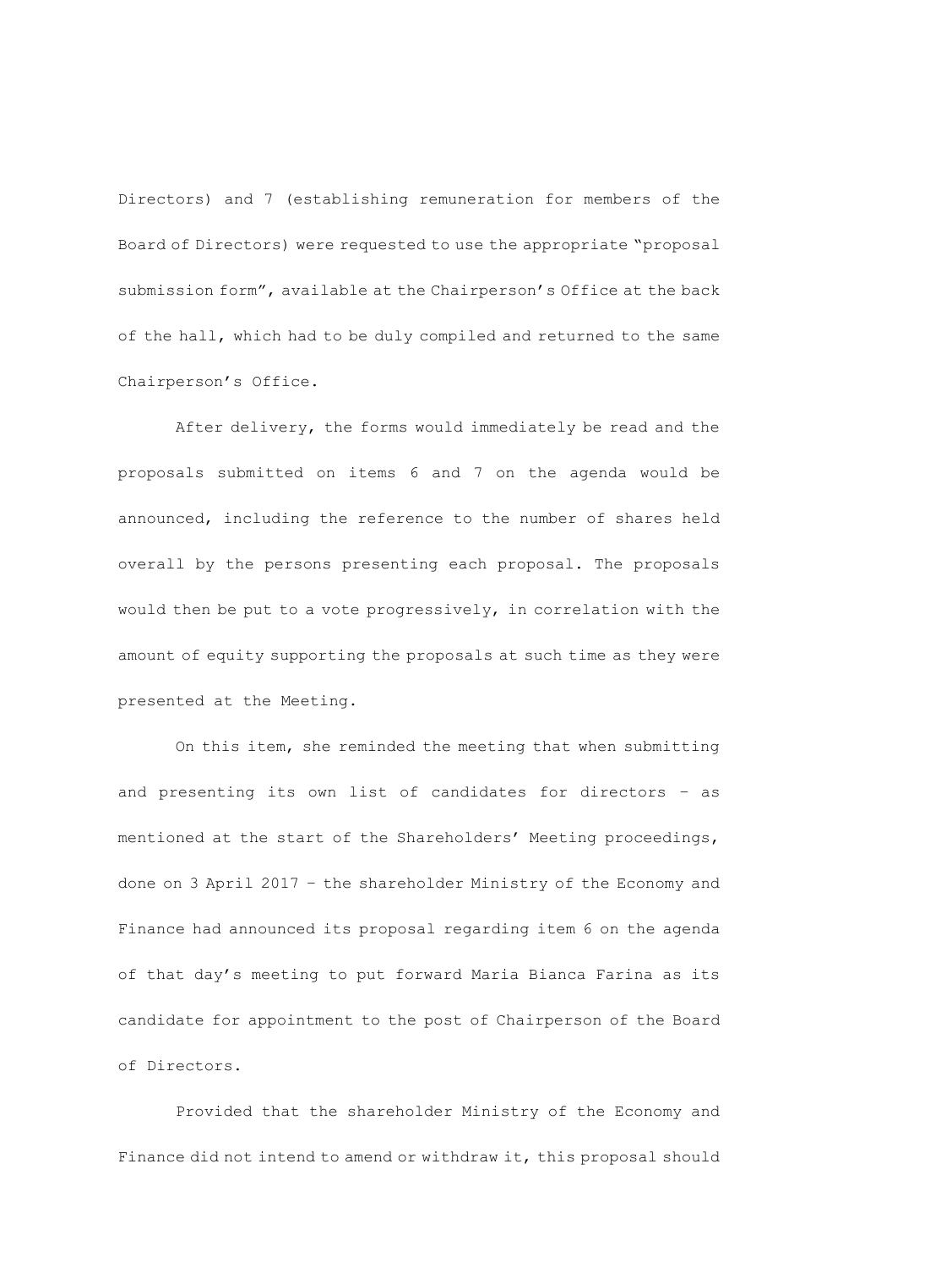be considered as formally presented at these Shareholders' Meeting proceedings.

She went on to remind the Meeting that subsequent to this, on 11 April 2017, the same shareholder, the Ministry of the Economy and Finance, had informed the company of its intention to submit the following proposal to today's Shareholders' Meeting regarding remuneration for members of the Board of Directors pursuant to item 7 on the agenda:

- a gross yearly remuneration of €60,000 (sixty thousand) for the Chairperson;

- a gross yearly remuneration of €40,000 (forty thousand) for each of the Directors.

Provided that the shareholder Ministry of the Economy and Finance did not intend to amend or withdraw it, this proposal should be considered as formally presented at these Shareholders' Meeting proceedings.

The Company had promptly publicly disclosed the aforementioned advance proposals put forward by the shareholder Ministry of the Economy and Finance.

Moving on to item 5 on the agenda – regarding the appointment of members to the Board of Directors – she informed the meeting that, as noted during the opening remarks of Meeting proceedings,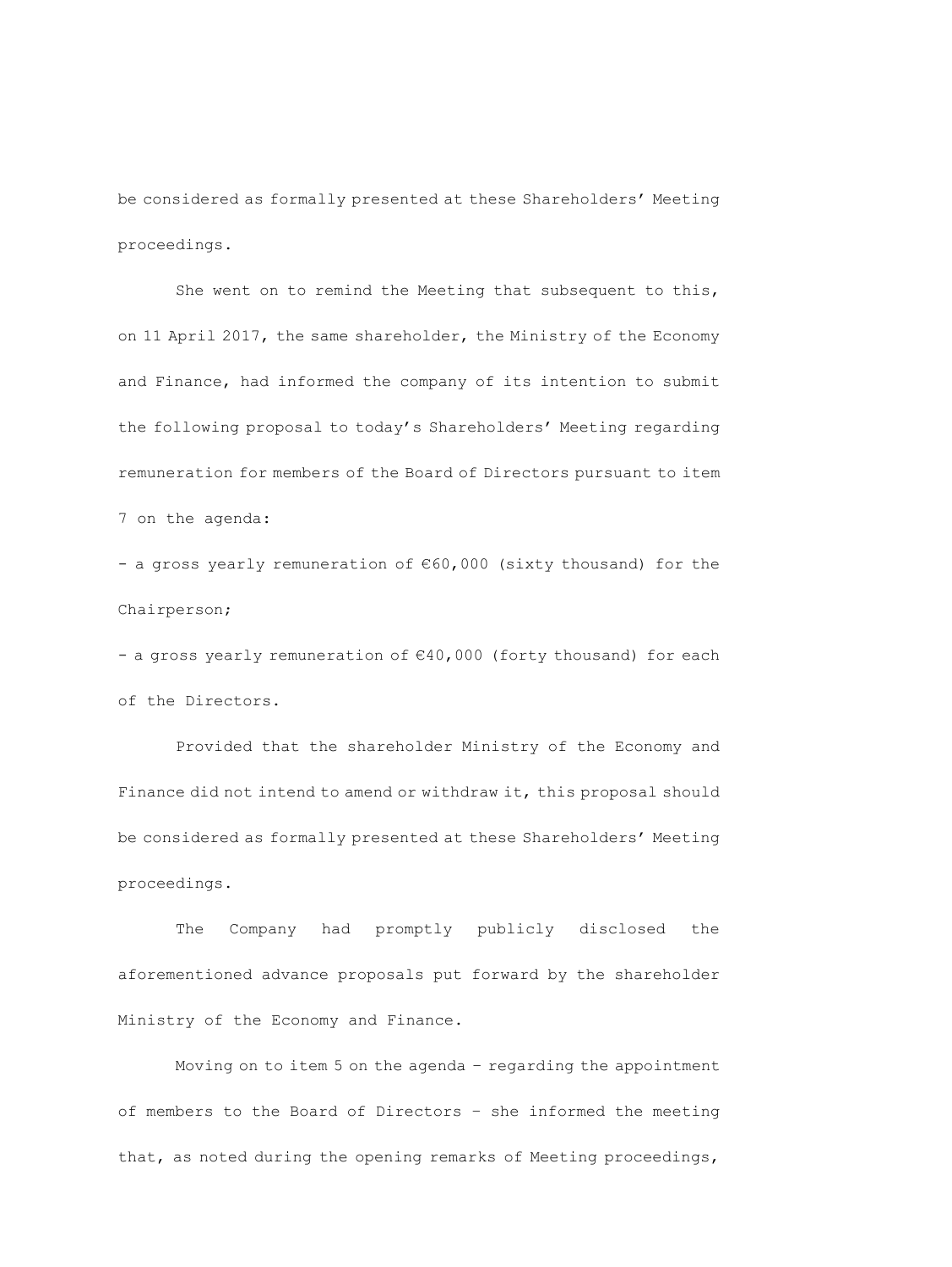Shareholders had presented two lists, both of which had been prepared, submitted and published in compliance with the terms, conditions and deadlines envisaged statutorily and under the Company Bylaws.

# Specifically:

- A list presented by the shareholder Ministry of the Economy and Finance (holder of 382,127,890 - three hundred and eighty-two million, one hundred and twenty-seven thousand, eight hundred and ninety) shares, equal to 29.257% (twenty-nine point two five seven percent) of the company's registered capital) – a list that would be indicated during voting as list "number 1" – had been submitted via certified email on 3 April 2017. On that same date, Poste Italiane had taken steps to make this list available to the public at its headquarters and on its website, along with the elements specified under article 144-*octies* of CONSOB Issuer Regulations.

This list contained the following candidates, listed in progressive order:

**1. Carlo Cerami;**

**2. Maria Bianca Farina;**

**3. Matteo Del Fante;**

**4. Antonella Guglielmetti;**

**5. Francesca Isgrò;**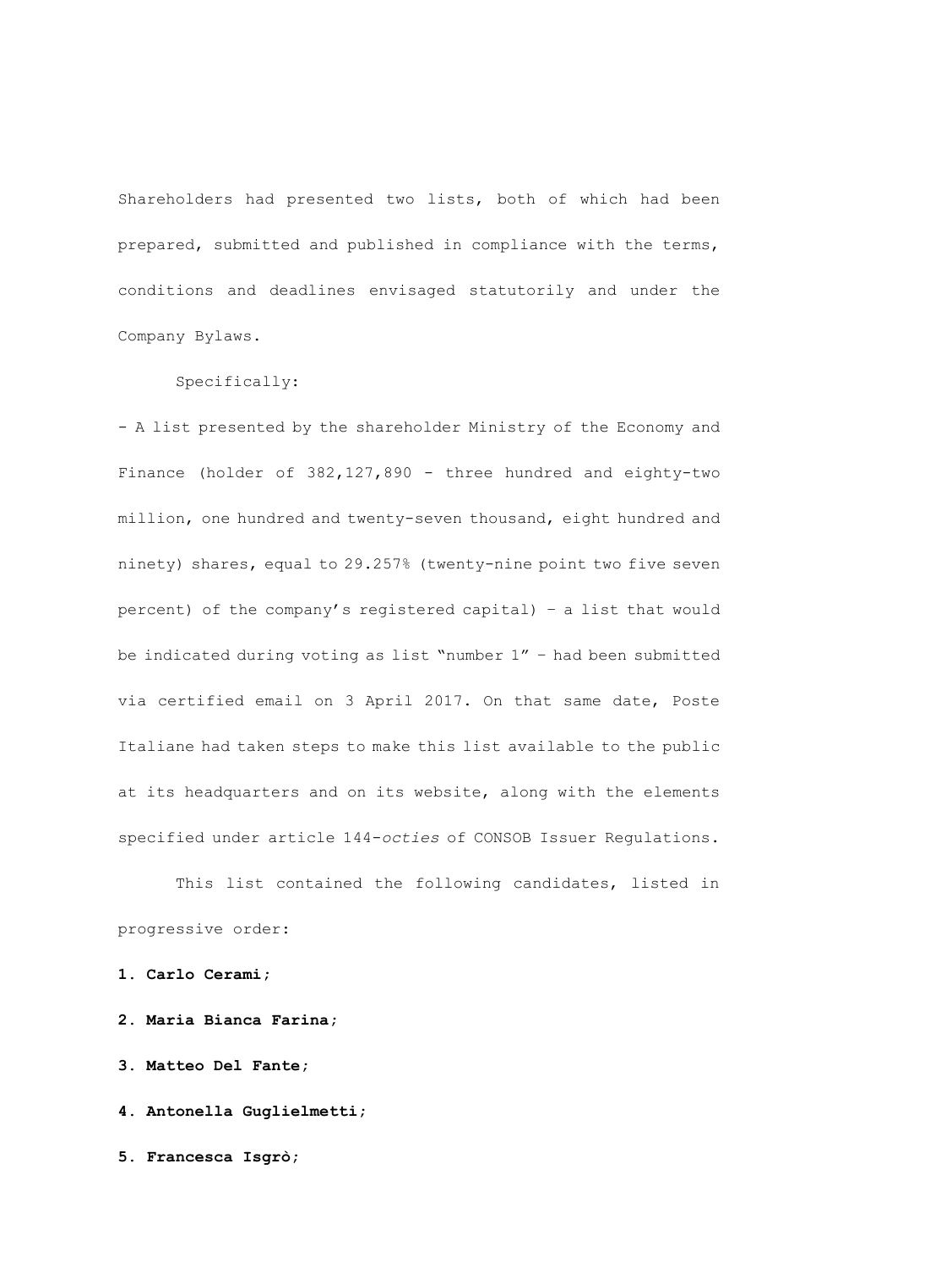## **6. Roberto Rao.**

In particular, the list in question was backed up with comprehensive information on the personal and professional characteristics of the candidates, as well as a statement on the eligibility of the same as being independent, pursuant (i) to article 147-*ter* (4) and article 148(3) of Legislative Decree no. 58 of 24 February 1998, as referenced in Poste Italiane S.p.A.'s Company Bylaws, and in the (ii) Corporate Governance Code for listed companies. Personal bios of the candidates were available in a special dossier contained in the document folder handed out to attendees at registration;

- A list presented by a group of 15 (fifteen) asset management companies and other institutional investors – specifically, Aberdeen Asset Management PLC, Aletti Gestielle SGR S.p.A., APG Asset Management N.V., Arca Fondi SGR S.p.A., Ersel Asset Management SGR S.p.A., Eurizon Capital SGR S.p.A., Eurizon Capital SA., Fideuram Asset Management (Ireland), Fideuram Investimenti S.p.A., Generali Investments Europe S.p.A. SGR, Generali Investments Luxemburg SA, Interfund SICAV, Legal & General Assurance (Pensions Management) Limited, Mediolanum Gestione Fondi SGR S.p.A., and Mediolanum International Funds - which overall held 16,743,199 (sixteen million, seven hundred and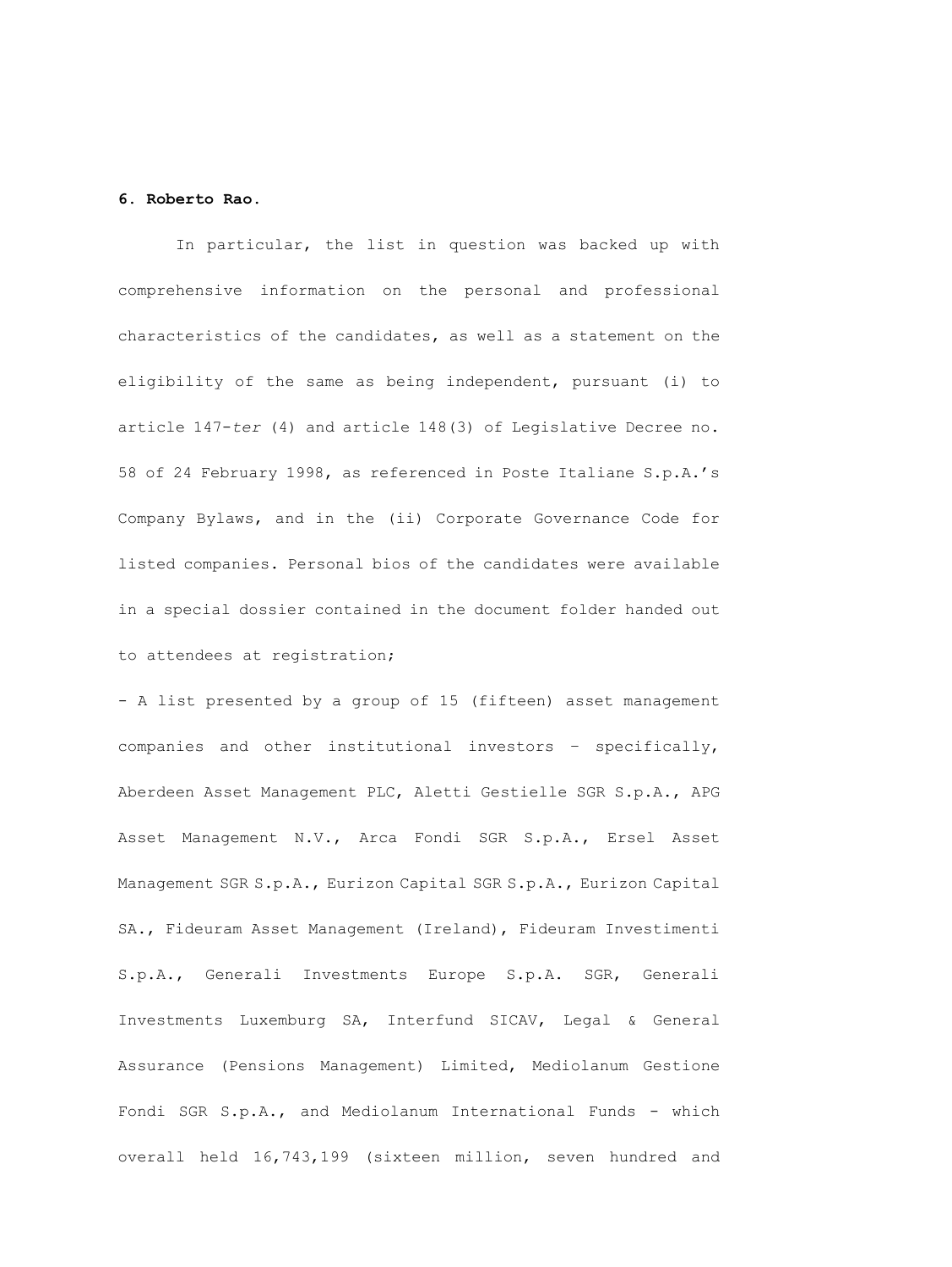forty-three thousand, one hundred ninety-nine) shares, equal to around 1.282% (one point two eight two percent) of Poste Italiane S.p.A.'s registered share capital – a list that during the voting process would be indicated as list "number 2", had also been submitted via certified electronic mail on 30 March 2017. On 3 April 2017, Poste Italiane had taken steps to make this list available to the public at its headquarters and on its website, along with the elements specified under article 144-*octies* of CONSOB Issuer Regulations.

This list contained the following candidates, listed in progressive order:

# **1. Giovanni Azzone;**

### **2. Mimi Kung;**

# **3. Roberto Rossi.**

In particular, the list in question was backed up with comprehensive information on the personal and professional characteristics of the candidates, as well as a statement on the eligibility of the same as being independent, pursuant (i) to article 147-*ter* (4) and article 148(3) of Legislative Decree no. 58 of 24 February 1998, as referenced in Poste Italiane S.p.A.'s Company Bylaws, and in the (ii) Corporate Governance Code for listed companies. Personal bios of the candidates were available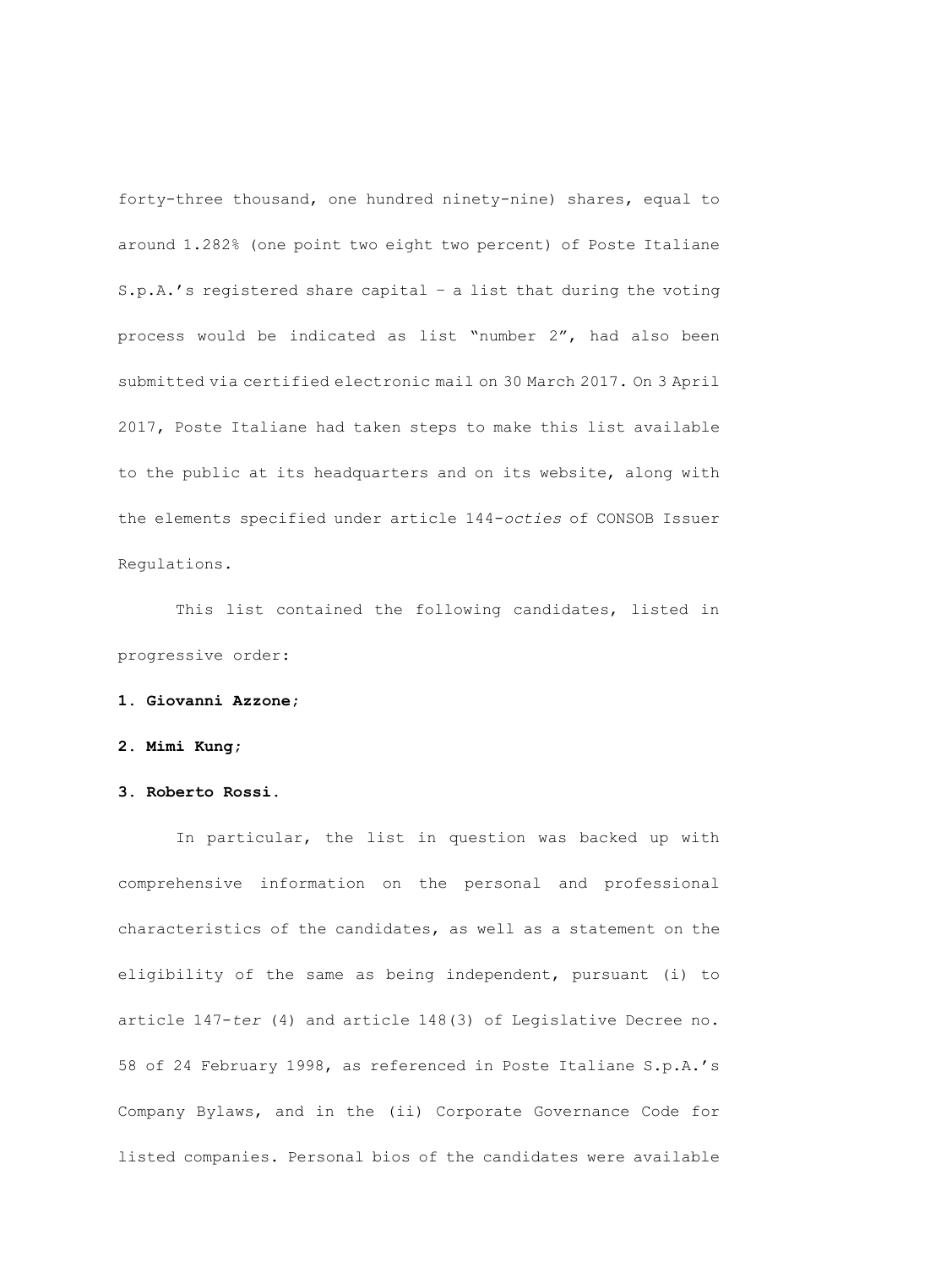in a special dossier contained in the document folder handed out to attendees at registration.

With regard to the CONSOB recommendations stated in Communication DEM/9017893 dated 26 February 2009, this list included a statement from the institutional investors listed above, stating that between them there were no connection relationships, direct or indirect, pursuant to article 147-*ter*(3), Legislative Decree no. 58, 24 February 1998, and article 144-*quinquies* of CONSOB Issuer Regulations, nor significant relations with shareholders that hold a controlling stake in Poste Italiane S.p.A., that is to say the shareholder Ministry of the Economy and Finance, and shareholder Cassa depositi e prestiti S.p.A.

She also pointed out that the candidates on both lists had in a timely manner filed appropriate statements with the Company, accepting their candidacy, and under their own liability certified that no causes existed for ineligibility or incompatibility, as well as attesting to the fact that they held the requirements envisaged under applicable law and regulations, and under Company Bylaws, for their respective posts.

She went on to ask if any shareholders intended to present further proposals on agenda items 6 (appointment of the Chairperson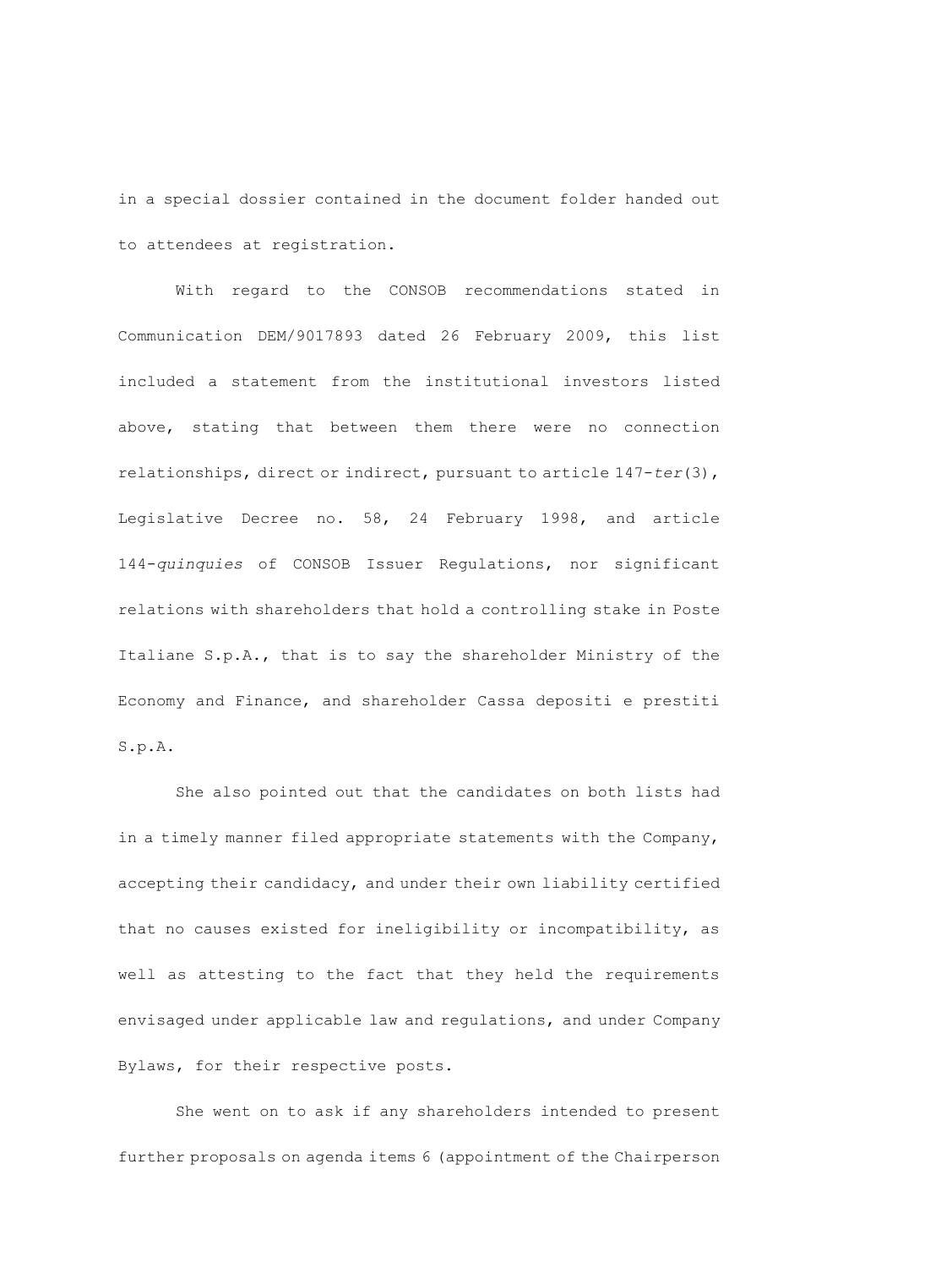for the Board of Directors) and 7 (establishing remuneration for members of the Board of Directors).

Nobody requested to speak.

She went on to open the debate on items 3, 4, 5, 6 and 7 on the agenda, noting that questions posed would be answered by the CEO after all comments had been made.

She invited speakers to remain within the established time limits to ensure that everybody who wanted to could have their say.

Shareholder Tommaso MARINO took the floor to point out that the presence of a number of the candidates to members of the Board of Directors being appointed was a positive sign, signalling their sense of belonging to the Group.

The shareholder announced that he would be voting in favour of the new Board of Directors, and asked for confirmation that the Chairperson of the Board of Directors would be receiving a consideration of just €60,000 per year.

The Chairperson confirmed this figure, specifying that the aforementioned sum referred solely to the role of Chairperson of the Board of Directors, notwithstanding other emoluments for any other positions held on the administrative body.

Shareholder MARINO returned to the floor to state that he considered the overall consideration received in 2016 by the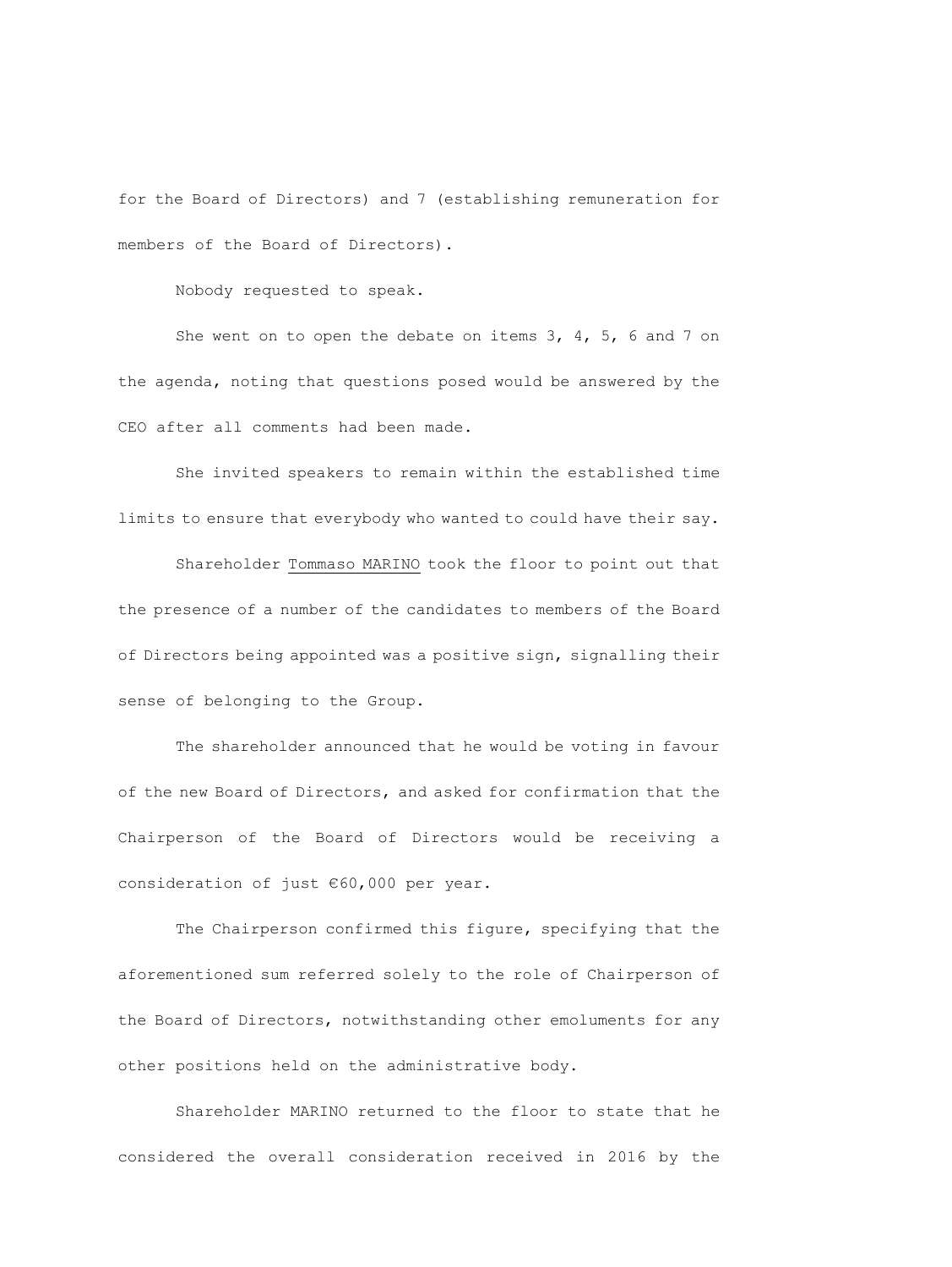serving Chairperson, corresponding to around €240,000, to be appropriate, as he believed it was right to reward the merits of Directors who provided suitable organizational capabilities for forging a relationship with outlying areas and with shareholders who were keen to invest in the Group.

He went on to ask which of the Directors being appointed were in attendance.

The Chairperson took the floor to acknowledge that only Roberto Rao, a current member of the Board, and Ms. Bianca Maria Farina, who was attending in her role as CEO of Poste Vita, were in attendance.

She nevertheless highlighted the fact that the absence of the other Directors under appointment should not be judged negatively as a sign of a lack of interest, but rather as a form of discretion.

Shareholder MARINO returned to the floor to criticize the way of greeting shareholders, which gave the impression that the shareholder was not welcome. He himself believed that the purpose of the Company should also be to attract new investors and, to that end, considered that a change in policy should be implemented. He noted that as the designated representative, SPAFID had been paid fees for the activity of collecting proxies – and yet no proxy had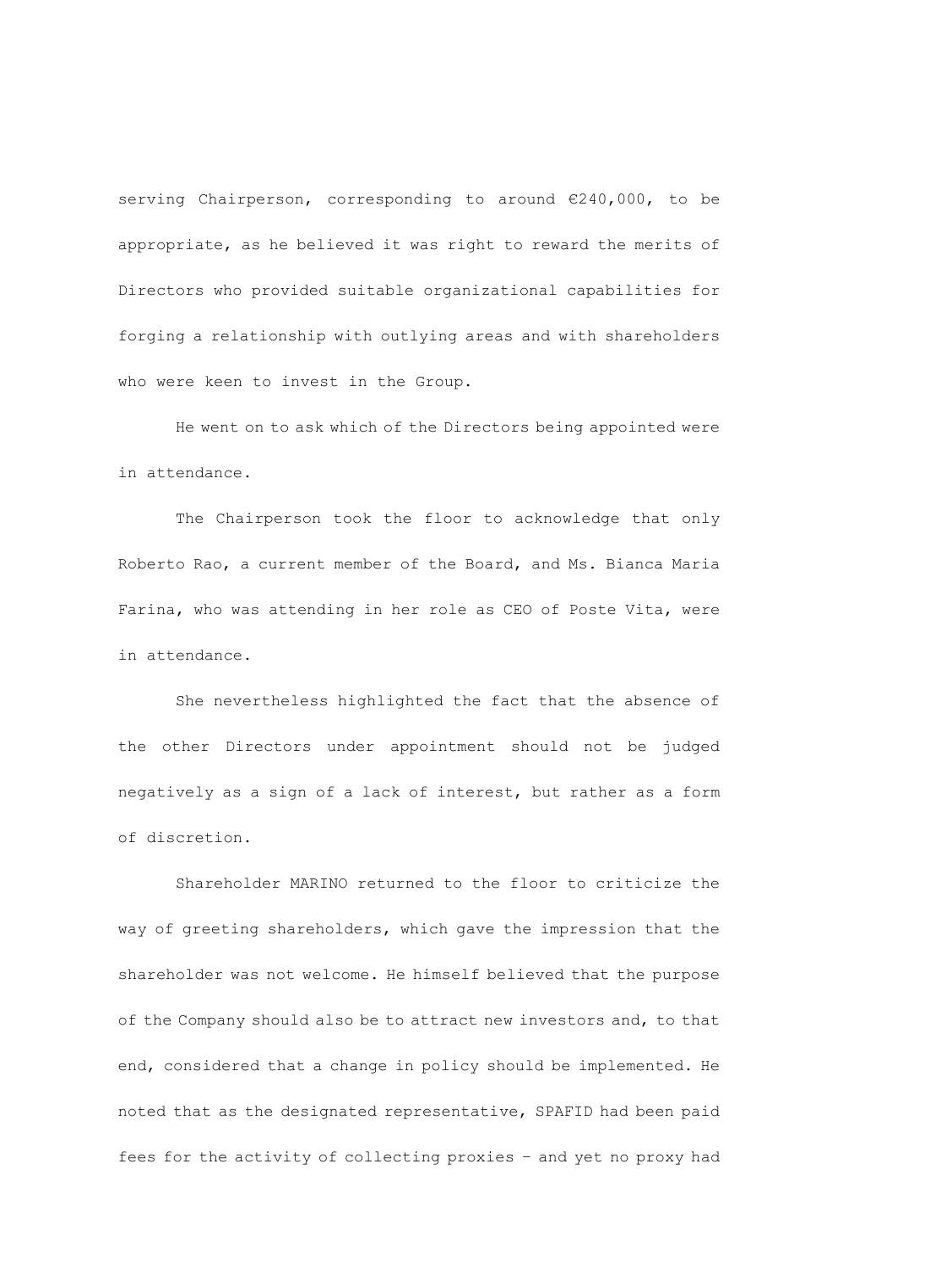been issued at that day's meeting to the aforementioned person. In the shareholder's opinion, this fact was a sign that the Company should dwell upon. He expressed his hope that the new Administrative Body would take steps to encourage shareholder attendance of the AGM, and to increase the number of investors.

The Chairperson took the floor once more. She thanked the shareholder for his words, pointing out that not only did the company consider respect of its shareholders to be advisable and appropriate, it had been a veritable mission over the last 155 years.

Regarding the question about the service provided by Spafid S.p.A., she invited me, Notary Public, to clarify that the designated representative is a tool prescribed by applicable law precisely for the purpose of facilitating participation at Shareholders' Meetings, and that the company had appointed Spafid S.p.A. for this very purpose.

The Meeting subsequently moved on to a separate round of voting for items three, four, five, six and seven on the agenda.

For the third item on the agenda, pursuant to the provisions of article 10.1 in the Shareholders' Meeting Regulations, the following proposal for resolution, compliant with the wording of the Board of Directors' Report to the Shareholders' Meeting, was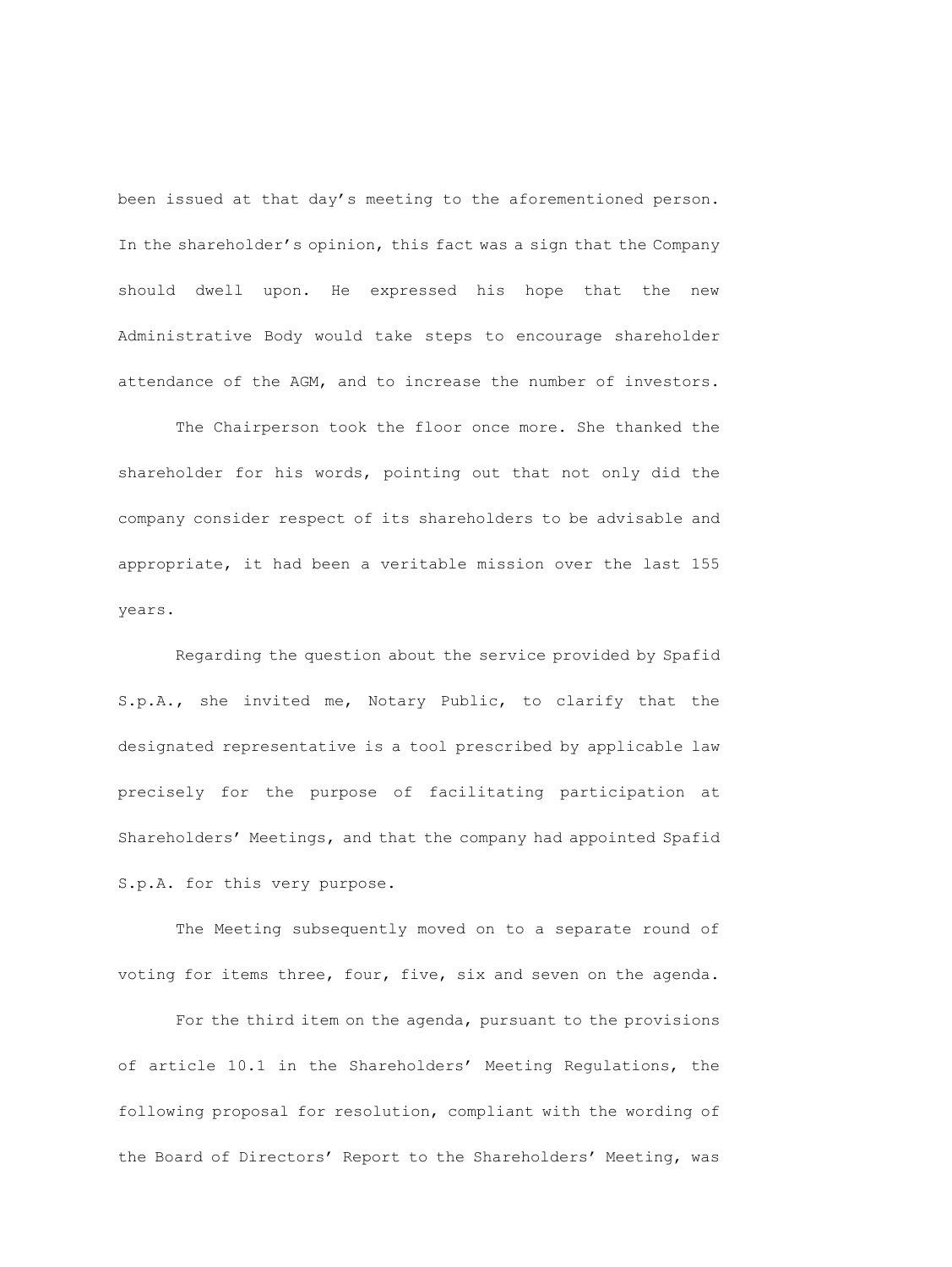# read out:

*"Having examined the report issued by the Board of Directors, and taking into account what is envisaged in particular by article 14.1 of the Company Bylaws, the Poste Italiane S.p.A. Shareholders' Meeting* 

#### *Resolves:*

*to establish at nine the number of members who sit on the company's Board of Directors."*

She renewed her request to attendees to declare any legitimacy-related discrepancies in voting rights pursuant to law and to the company Bylaws, and once again invited attendees who did not wish to be part of the basis for calculating the majority to leave the room via the exit.

She stated that no attendees had reported the existence of any cause for the impediment or curtailment of voting rights.

She called for the start of voting, inviting those entitled to vote not to leave the room until the voting procedures had been completed.

She then stated that at that time, on their own behalf or by proxy, 1,041 attendees were present and eligible to vote, representing 1,007,274,384 ordinary shares, equal to 77.12% of the 1,306,110,000 ordinary shares that constituted the company's share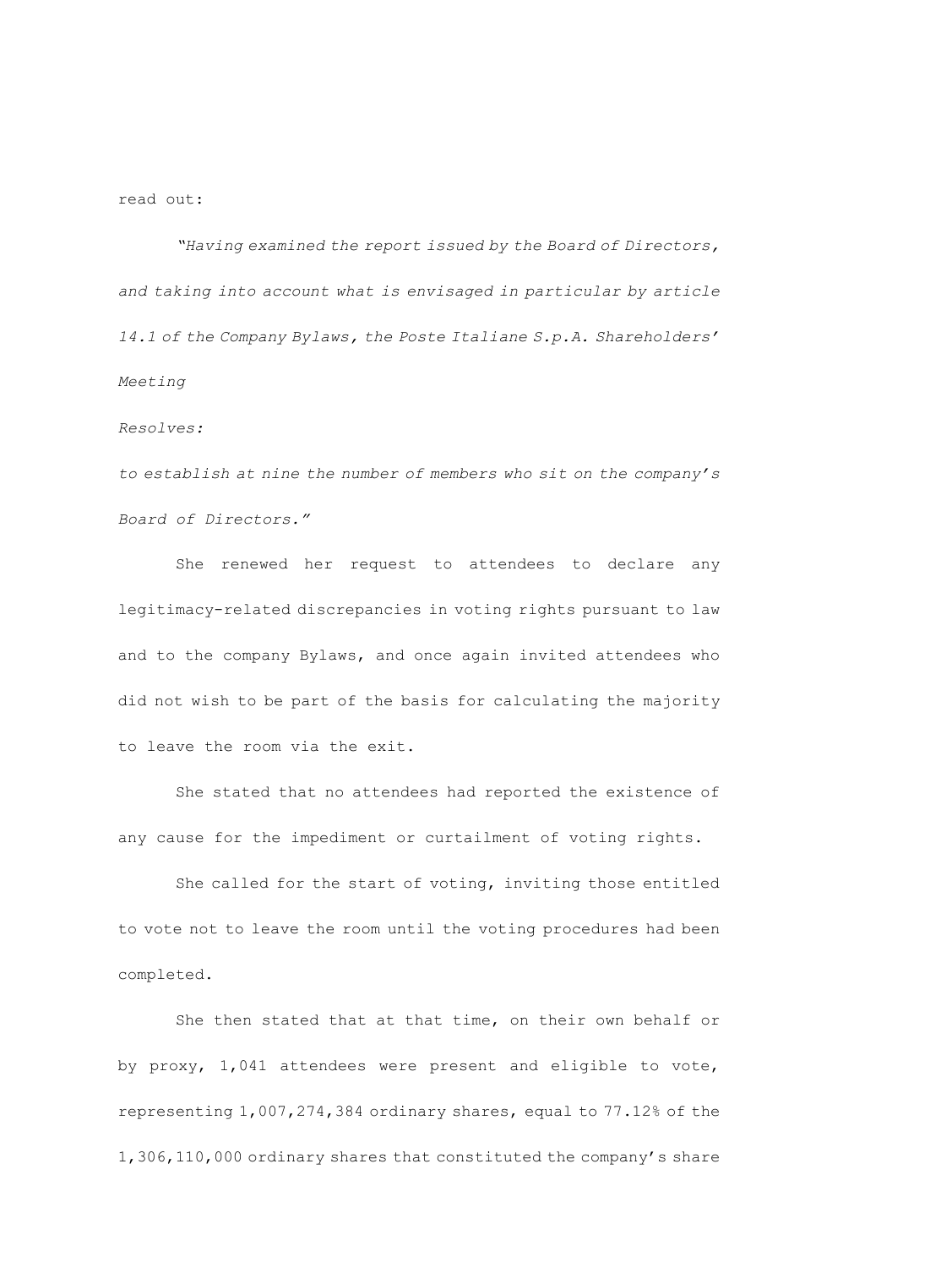capital.

She then put to the vote the proposal for resolution on the third item on the day's agenda, having previously read it out, inviting attendees to cast their vote via the Televoter by pressing one of the following buttons: in favour, against, or abstained.

Having selected how they wanted to cast their vote, they had to confirm by pressing the "OK" button.

Voting was declared officially open.

Given that no complaints were lodged, she declared voting closed and read out the results.

She went on to inform the meeting of the results as provided by the Chairperson's office:

- In attendance: 1,041 shareholders, corresponding to 1,007,274,384 shares, all eligible to vote, equal to 77.12% of the company's capital;

- In favour: 1,004,181,873 shares, equal to 99.6930% of the company's share capital represented at the Shareholders' Meeting; - Against: 635 shares, equal to 0.0001% of the company's share capital represented at the Shareholders' Meeting;

- Abstained: 480,876 shares, equal to 0.0477% of the company's share capital represented at the Shareholders' Meeting;

- Non-voters: 2,611,000 shares, equal to 0.2592% of the company's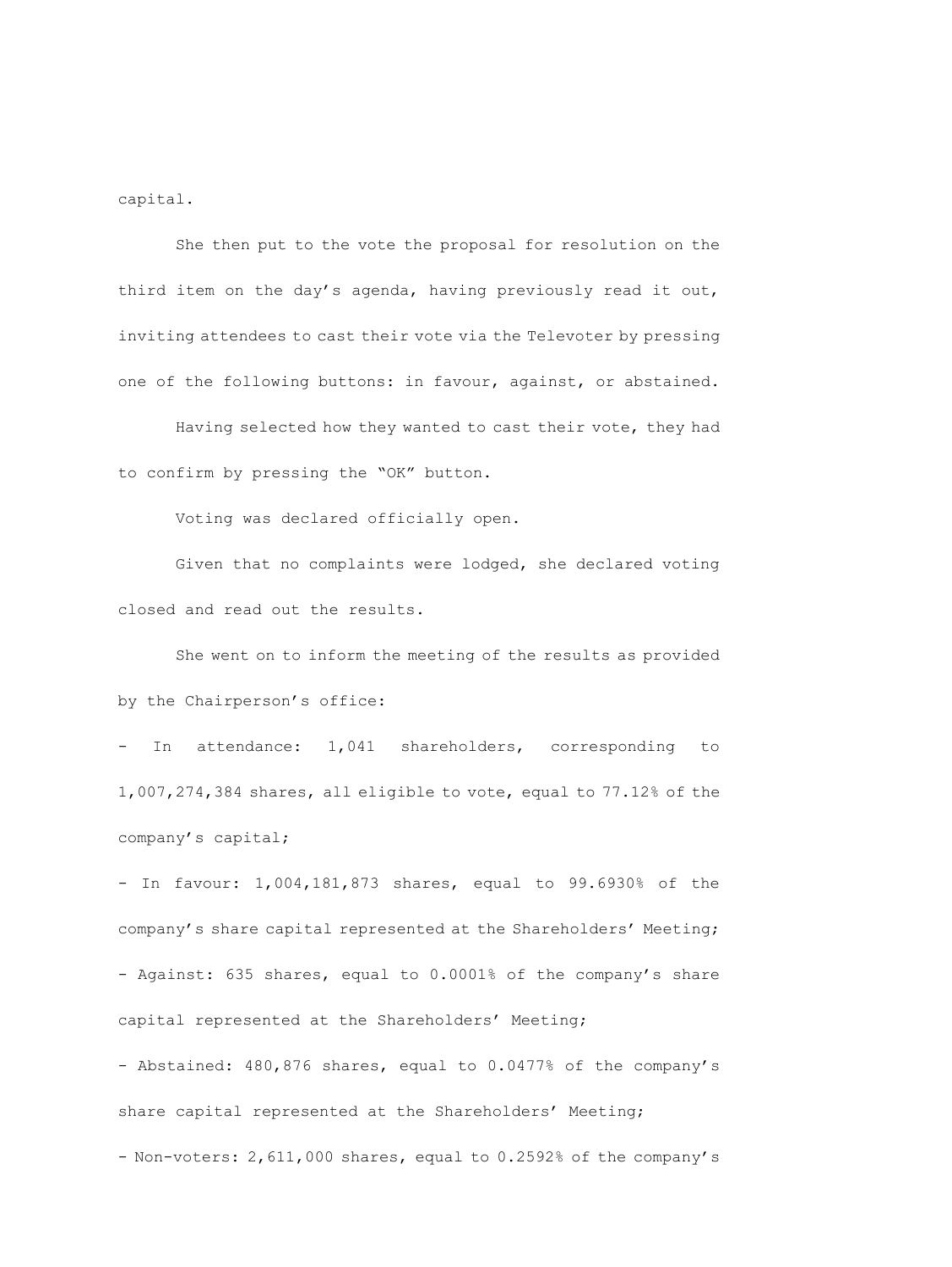share capital represented at the Shareholders' Meeting.

The proposal was adopted.

She declared that the list of names of those who had voted in favour, against and who had abstained, along with the associated votes, as well as those who had not cast a vote, would be attached to the minutes of the day's Shareholders' Meeting.

For the fourth item on the agenda, pursuant to the provisions of article 10.1 in the Shareholders' Meeting Regulations, the following proposal for resolution, compliant with the wording of the Board of Directors' Report to the Shareholders' Meeting, was read out:

*"Having examined the report issued by the Board of Directors, and taking into account what is envisaged in particular by article 14.2 of the Company Bylaws, the Poste Italiane S.p.A. Shareholders' Meeting* 

# *Resolves:*

*to establish the term of office of the directors being appointed at three financial years, expiring on the date of the Shareholders' Meeting called to approve the operating financial statements as at 31 December 2019."*

She renewed her request to attendees to declare any legitimacy-related discrepancies in voting rights pursuant to law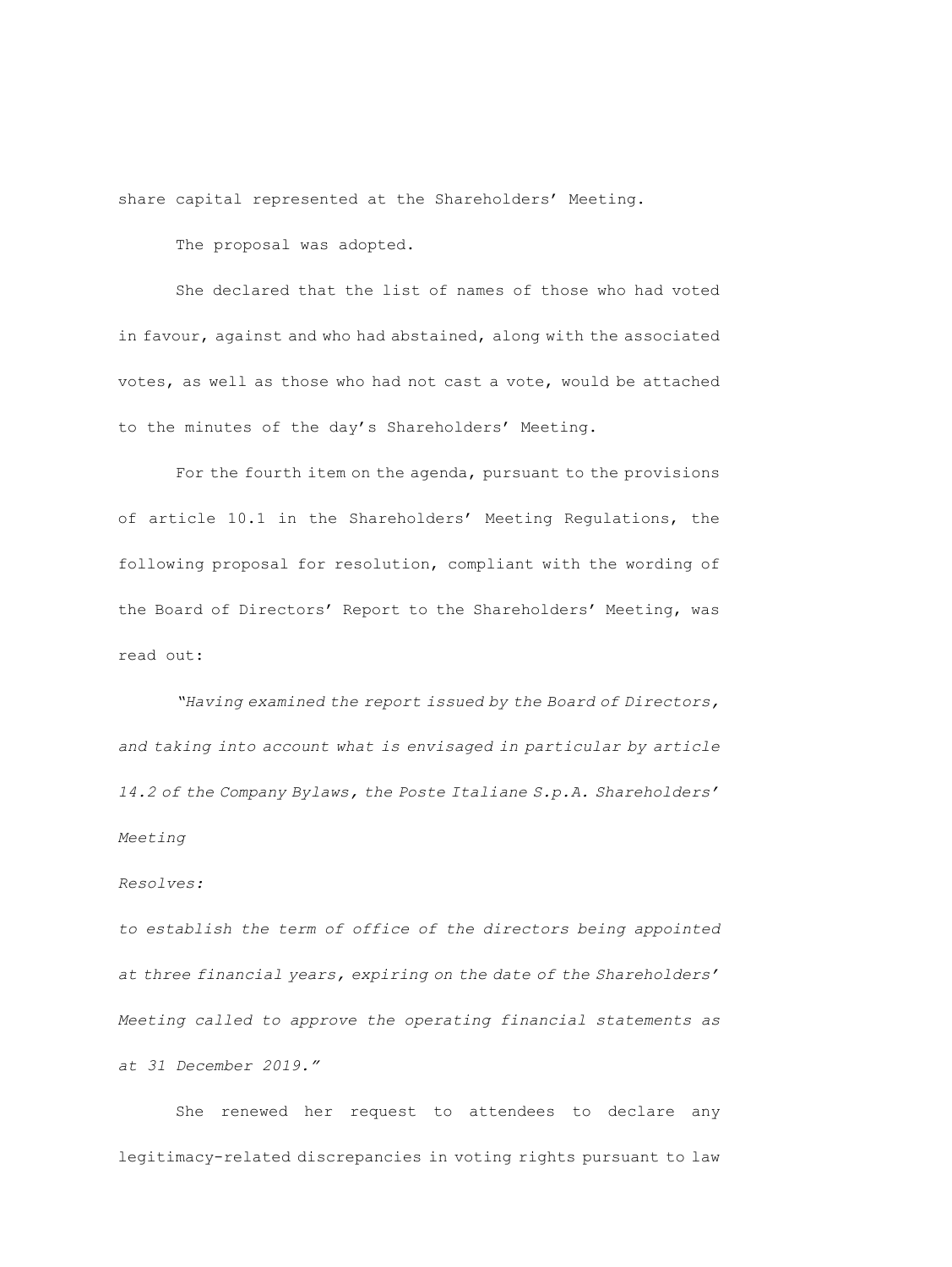and to the company bye-laws, and once again invited attendees who did not wish to be part of the basis for calculating the majority to leave the room via the exit.

She stated that no attendees had reported the existence of any causes for the impediment or curtailment of voting rights.

She called for the start of voting, inviting those entitled to vote not to leave the room until the voting procedures had been completed.

She then stated that at that time, on their own behalf or by proxy, 1,041 attendees were present and eligible to vote, representing 1,007,274,384 ordinary shares, equal to 77.12% of the 1,306,110,000 ordinary shares that constituted the company's share capital.

She then put to the vote the proposal for resolution on the fourth item on the day's agenda, having previously read it out, inviting attendees to cast their vote via the Televoter by pressing one of the following buttons: in favour, against, or abstained.

Having selected how they wanted to cast their vote, they had to confirm by pressing the "OK" button.

Voting was declared officially open.

Given that no complaints were lodged, she declared voting closed and read out the results.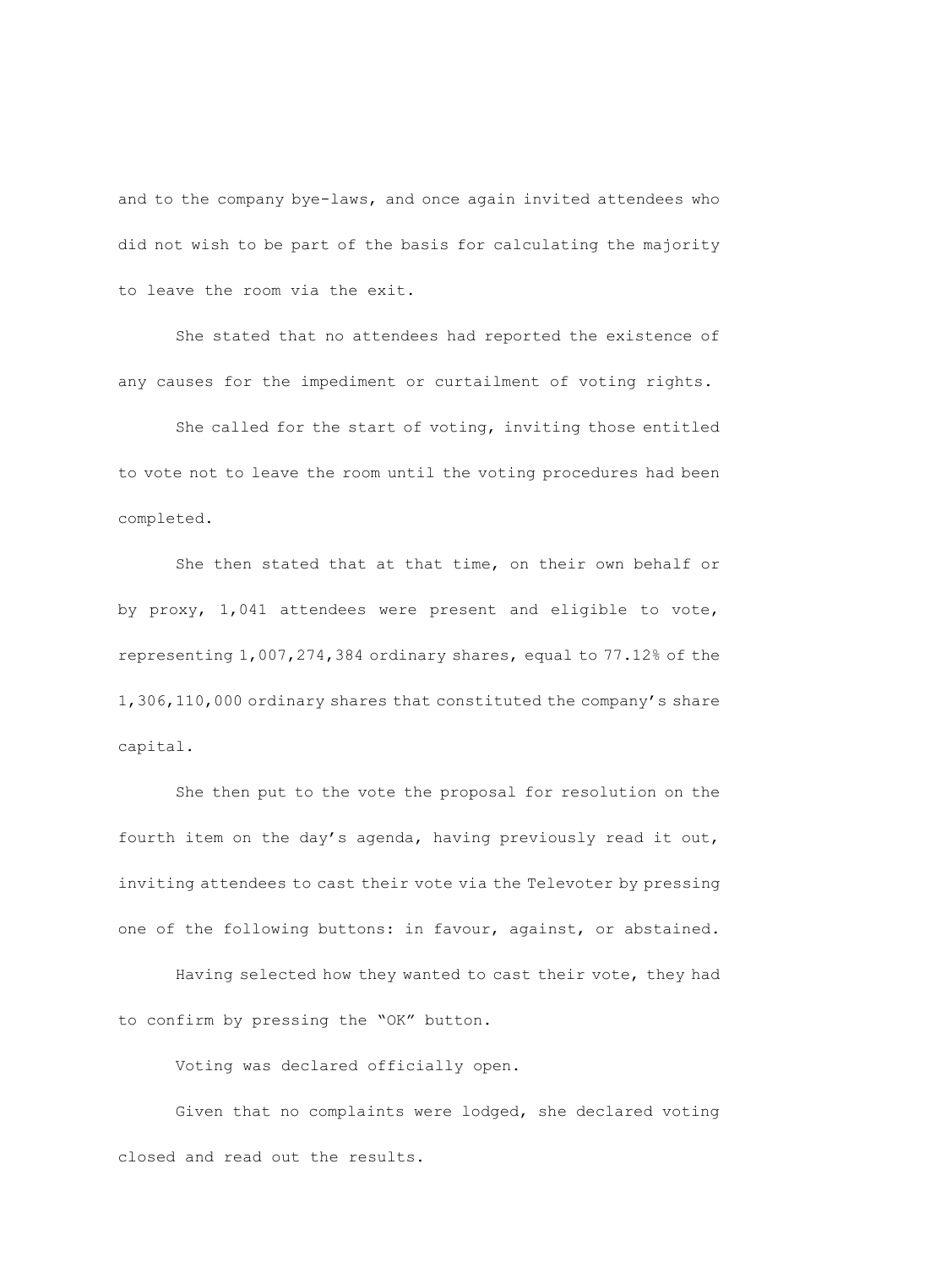She went on to inform the meeting of the results as provided by the Chairperson's office:

- In attendance: 1,041 shareholders, corresponding to 1,007,274,384 shares, all eligible to vote, equal to 77.12% of the company's capital;

- In favour: 1,004,107,206 shares, equal to 99.6856% of the company's share capital represented at the Shareholders' Meeting; - Against: 75,718 shares, equal to 0.0075% of the company's share capital represented at the Shareholders' Meeting;

- Abstained: 480,460 shares, equal to 0.0477% of the company's share capital represented at the Shareholders' Meeting; - Non-voters: 2,611,000 shares, equal to 0.2592% of the company's share capital represented at the Shareholders' Meeting.

The proposal was adopted.

She declared that the list of names of those who had voted in favour, against and who had abstained, along with the associated votes, as well as those who had not cast a vote, would be attached to the minutes of the day's Shareholders' Meeting.

For the fifth item on the agenda, she invited attendees to cast their vote by pressing just one of the buttons on the Televoter, respectively, either with the wording "LIST 1", "LIST 2", "AGAINST" or "ABSTAIN" in order to vote for one of the lists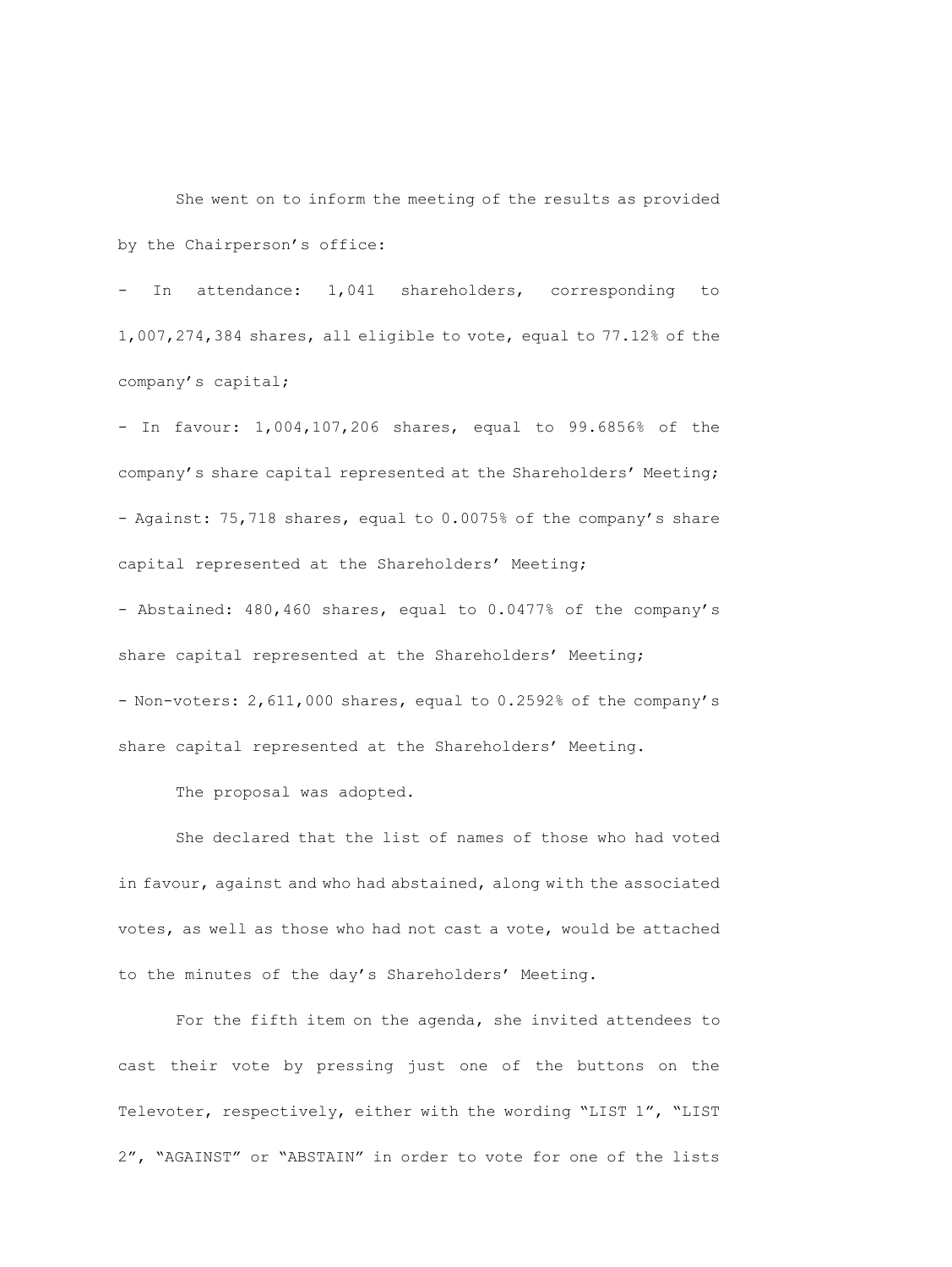being put forward, reject any of the lists, or abstain, and then immediately afterwards press the "OK" button.

She renewed her request to attendees to declare any legitimacy-related discrepancies in voting rights pursuant to law and to the company bye-laws, and once again invited attendees who did not wish to be part of the basis for calculating the majority to leave the room via the exit.

She stated that no attendees had reported the existence of any cause for the impediment or curtailment of voting rights.

She called for the start of voting, inviting those entitled to vote not to leave the meeting until the voting procedures had been completed.

She then stated that at that time, on their own behalf or by proxy, 1,041 attendees were present and eligible to vote, representing 1,007,274,384 ordinary shares, equal to 77.12% of the 1,306,110,000 ordinary shares that constituted the company's share capital.

Voting was declared officially open.

Given that no complaints were lodged, she declared voting closed and read out the results.

She went on to inform the meeting of the results as provided by the Chairperson's office: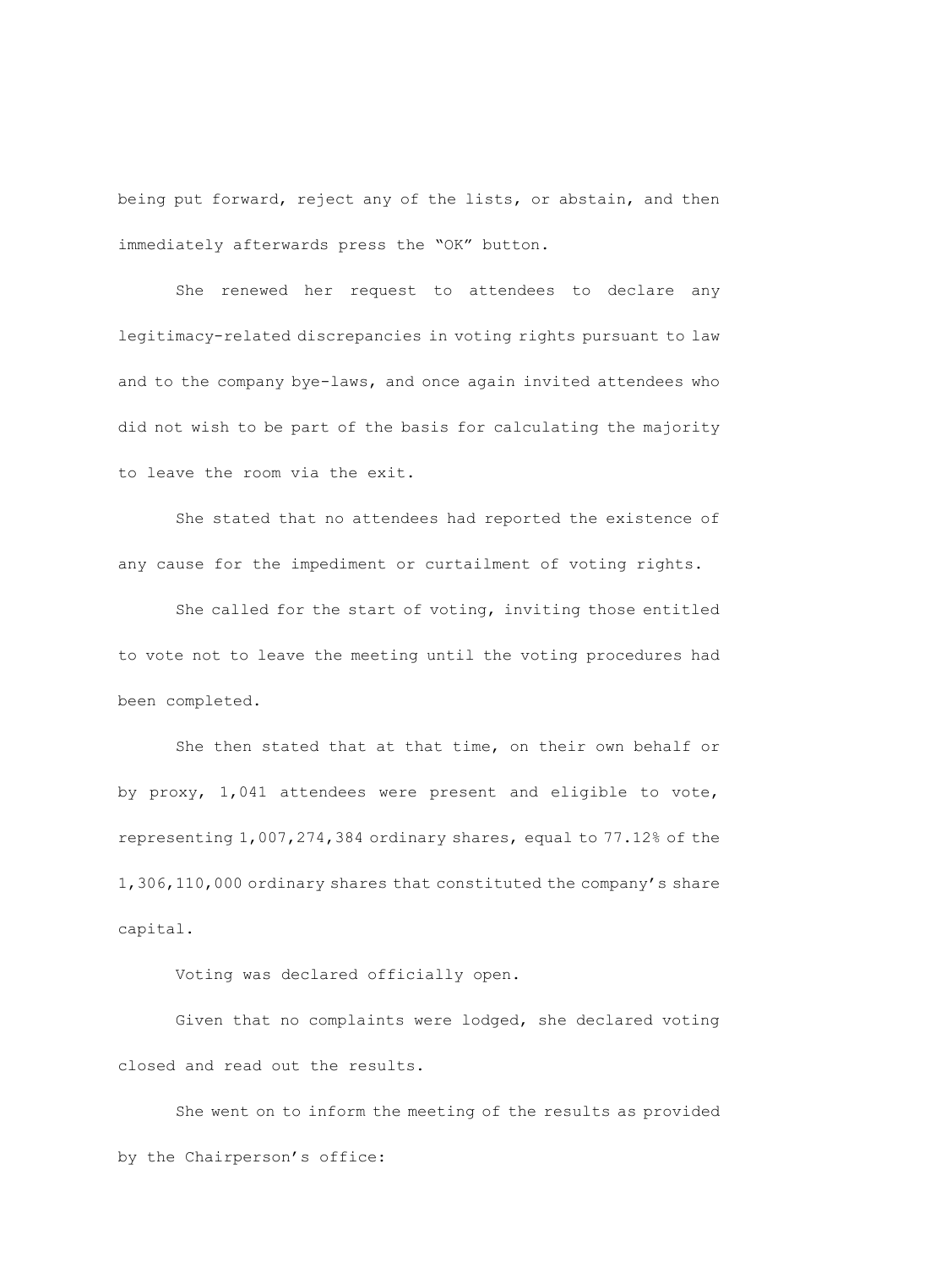- In attendance: 1,041 shareholders, corresponding to 1,007,274,384 shares, all eligible to vote, equal to 77.12% of the company's capital;

- In favour of LIST no. 1: 860,907,585 shares, equal to 85.47% of the company's share capital represented at the Shareholders' Meeting;

- In favour of LIST no. 2: 145,567,070 shares, equal to 14.45% of the company's share capital represented at the Shareholders' Meeting;

- Against both lists: 451,082 shares, equal to 0.04% of the company's share capital represented at the Shareholders' Meeting; - Abstained on both lists: 348,122 shares, equal to 0.03% of the company's share capital represented at the Shareholders' Meeting; - No vote cast on either list: 525 shares, equal to 0% of the company's share capital represented at the Shareholders' Meeting.

She declared that the list of names of those who had voted in favour of each list, against and who had abstained, along with the associated votes, as well as those who had not cast a vote, would be attached to the minutes of the day's Shareholders' Meeting.

Upon conclusion of voting operations, and bearing in mind what the previous resolution regarding the number of members to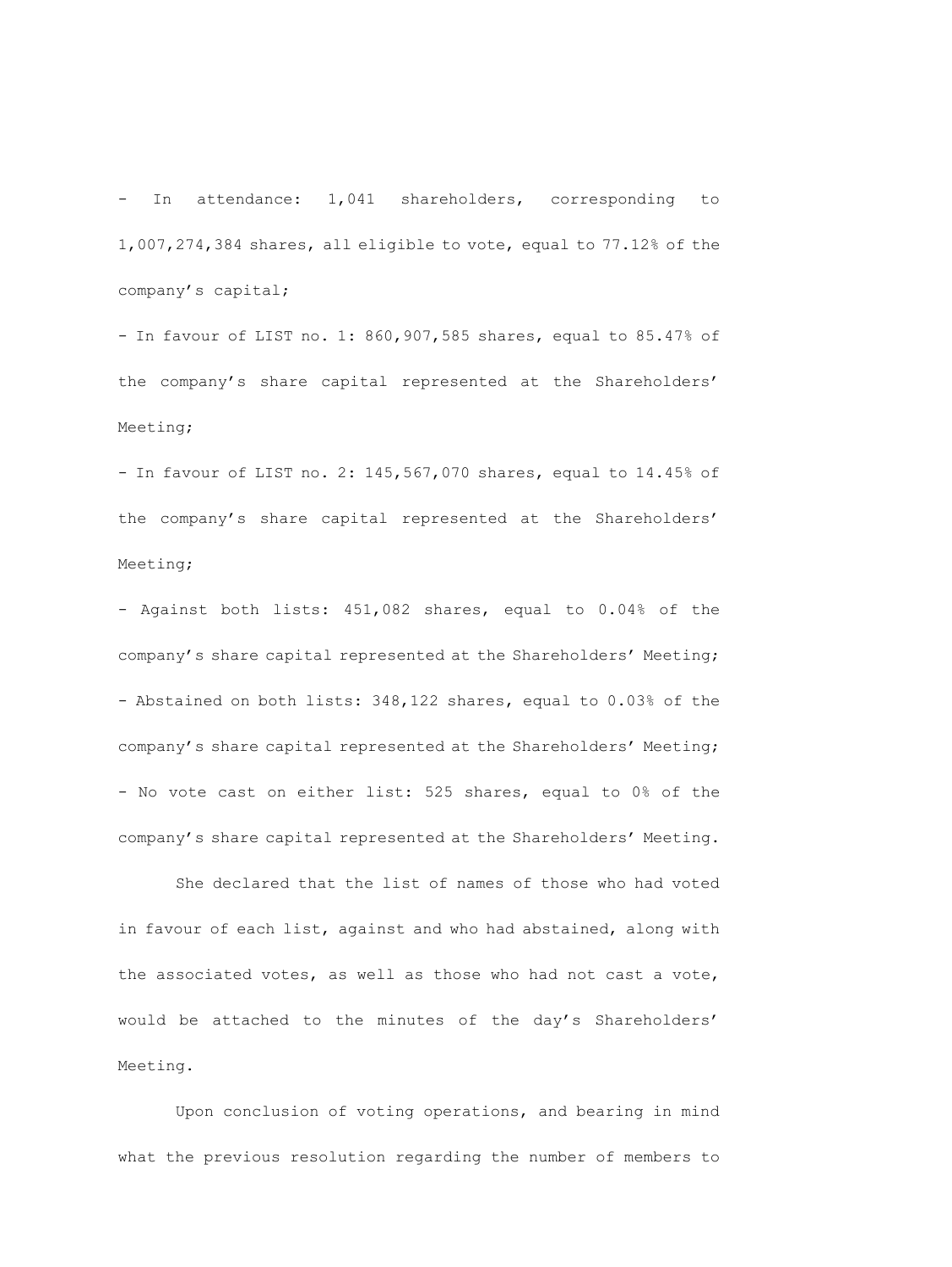sit on the Board of Directors, she went on to declare that the company's new Board of Directors had been appointed with the following members (in alphabetical order):

- Giovanni Azzone, born in Milan on 24 November 1962;

- Carlo Cerami, born in Verona on 2 February 1965;

- Matteo Del Fante, born in Florence on 27 May 1967;

- Maria Bianca Farina, born in Rome on 22 December 1941;

- Antonella Guglielmetti, born in Premosello Chiovenda (Verbano-Cusio-Ossola) on 29 April 1970;

- Francesca Isgrò, born in Milazzo (Messina) on 23 November 1974;

- Mimi Kung, born in Taipei (Taiwan) on 5 February 1965;

- Roberto Rao, born in Rome on 3 March 1968;

- Roberto Rossi, born in Piozzo (Cuneo) on 27 August 1943.

According to the previous resolution regarding the Board of Directors' term of office, the above-mentioned Directors would remain in office through FYs 2017, 2018 and 2019. Their term of office would conclude upon approval of the financial statements for FY 2019.

The Chairperson offered the new members of the Board of Directors her best wishes for every success in their work.

Regarding the sixth item on the agenda, drawing on the powers enshrined in article 10.1 of the Shareholders' Meeting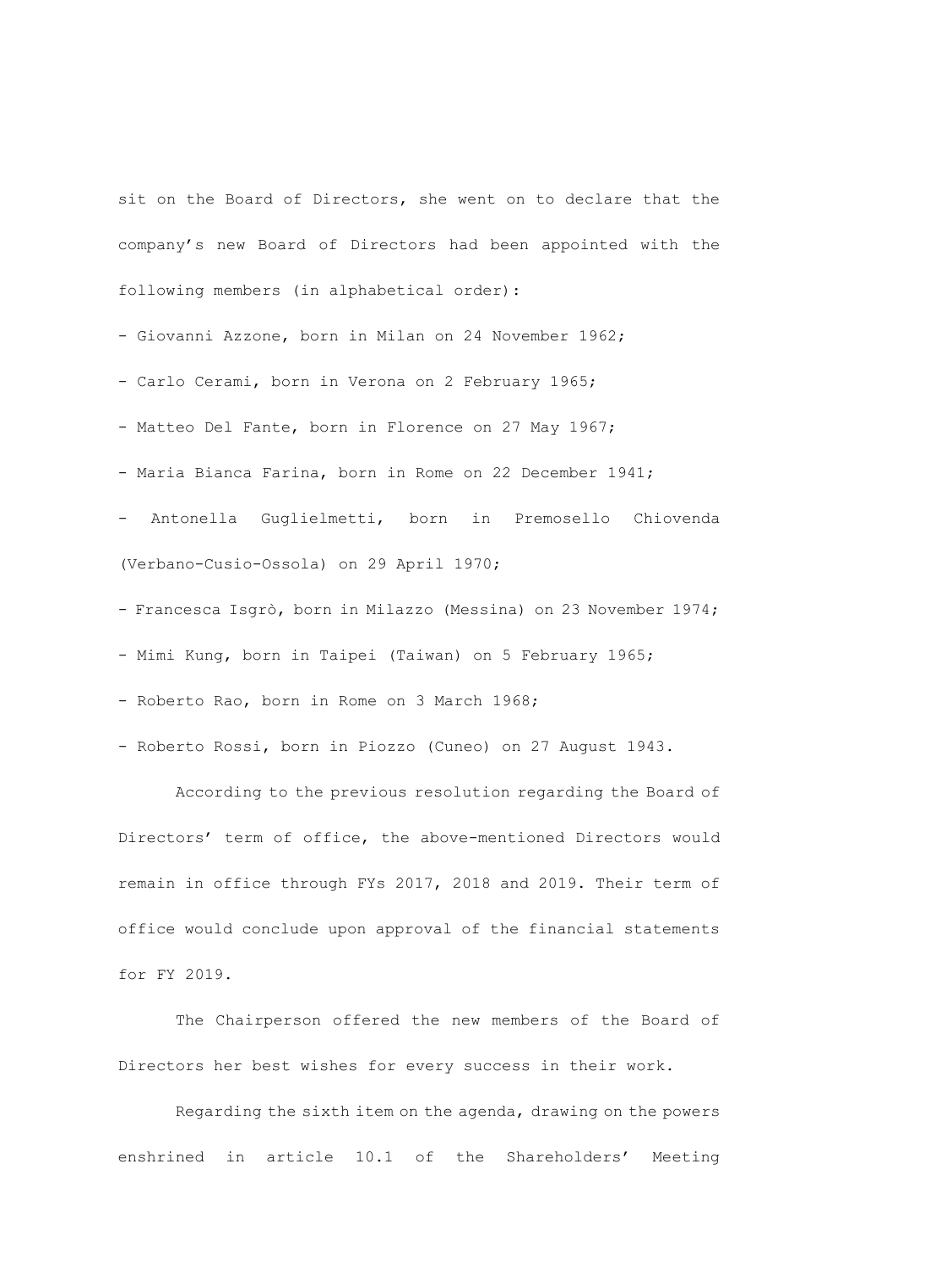regulations, given that no proposals had been formulated by the Board of Directors, she put to the vote the proposal for resolution presented by the shareholder Ministry of the Economy and Finance regarding item 6, submitting the following proposal for resolution for the Shareholders' Meeting's approval:

*"Having examined the report issued by the Board of Directors, and taking into account what is envisaged in particular by article 15.1 of the Company Bylaws, the Poste Italiane S.p.A. Shareholders' Meeting* 

*Resolves:*

*To appoint Maria Bianca Farina to the position of Chairperson of the Board of Directors."*

She renewed her request to attendees to declare any legitimacy-related discrepancies in voting rights pursuant to law and to the Company Bylaws, and once again invited attendees who did not wish to be part of the basis for calculating the majority to leave the room via the exit.

She stated that no attendees had reported the existence of any cause for the impediment or curtailment of voting rights.

She called for the start of voting, inviting those entitled to vote not to leave the room until the voting procedures had been completed.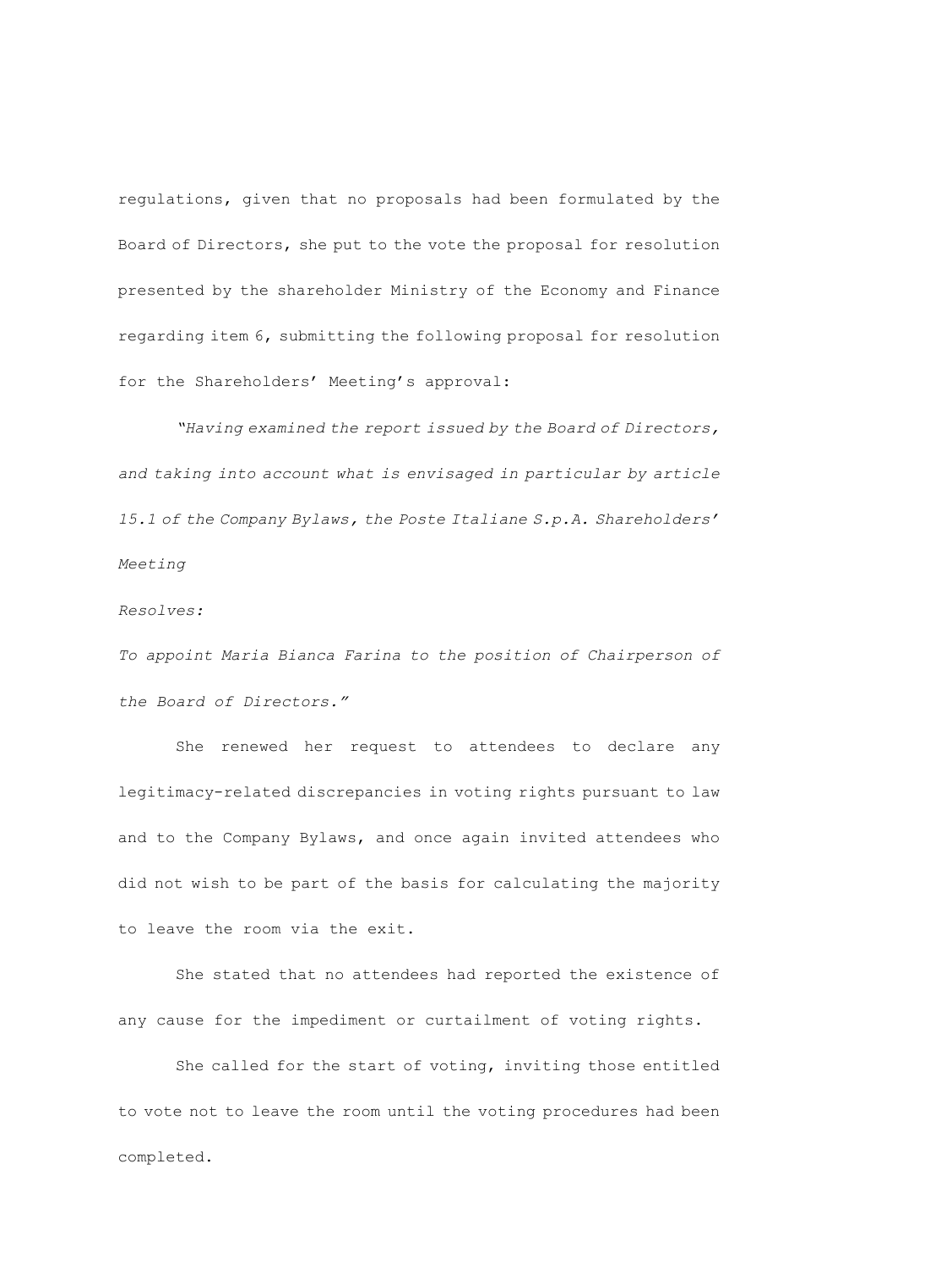She then stated that at that time, on their own behalf or by proxy, 1,041 attendees were present and eligible to vote, representing 1,007,274,384 ordinary shares, equal to 77.12% of the 1,306,110,000 ordinary shares that constituted the company's share capital.

She then put to the vote the proposal for resolution on the sixth item on the day's agenda, having previously read it out, inviting attendees to cast their vote via the Televoter by pressing one of the following buttons: in favour, against, or abstained.

Having selected how they wanted to cast their vote, they had to confirm by pressing the "OK" button.

Voting was declared officially open.

Given that no complaints were lodged, she declared voting closed and read out the results.

She went on to inform the meeting of the results as provided by the Chairperson's office:

In attendance: 1,041 shareholders, corresponding to 1,007,274,384 shares, all eligible to vote, equal to 77.12% of the company's capital;

- In favour: 991,961,678 shares, equal to 98.4798% of the company's share capital represented at the Shareholders' Meeting; - Against: 10,548,587 shares, equal to 1.0472% of the company's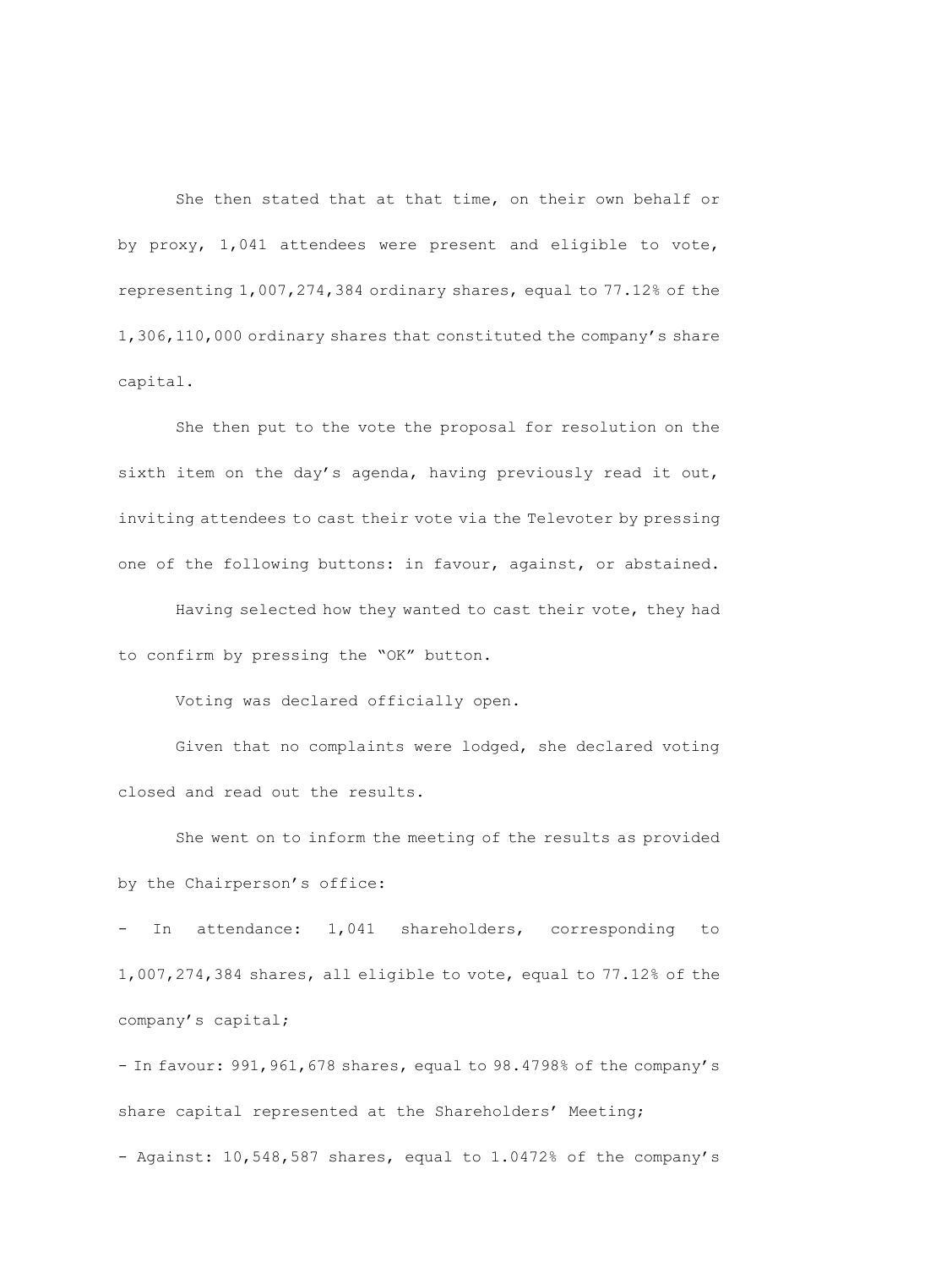share capital represented at the Shareholders' Meeting; - Abstained: 552,362 shares, equal to 0.0548% of the company's share capital represented at the Shareholders' Meeting; - Non-voters: 4,211,757 shares, equal to 0.4181% of the company's share capital represented at the Shareholders' Meeting.

The proposal was adopted.

She declared that the list of names of those who had voted in favour, against and who had abstained, along with the associated votes, as well as those who had not cast a vote, would be attached to the minutes of the day's Shareholders' Meeting.

The Chairperson renewed her wishes for every success in her job to Ms Maria Bianca Farina, Chairperson of the newly-appointed Board of Directors, who was in the room.

She then went on to offer a warm greeting to former Chairperson, Mr Giovanni Ialongo, who had helmed the Company for many years. She pointed out how pleased she was that her term of office had marked the start of a period of female Chairpersons; this was something that made her very proud.

Regarding the seventh item on the agenda, once again relying on the powers enshrined in article 10.1 of the Shareholders' Meeting regulations, given that no proposals had been formulated by the Board of Directors, she put to the vote the proposal for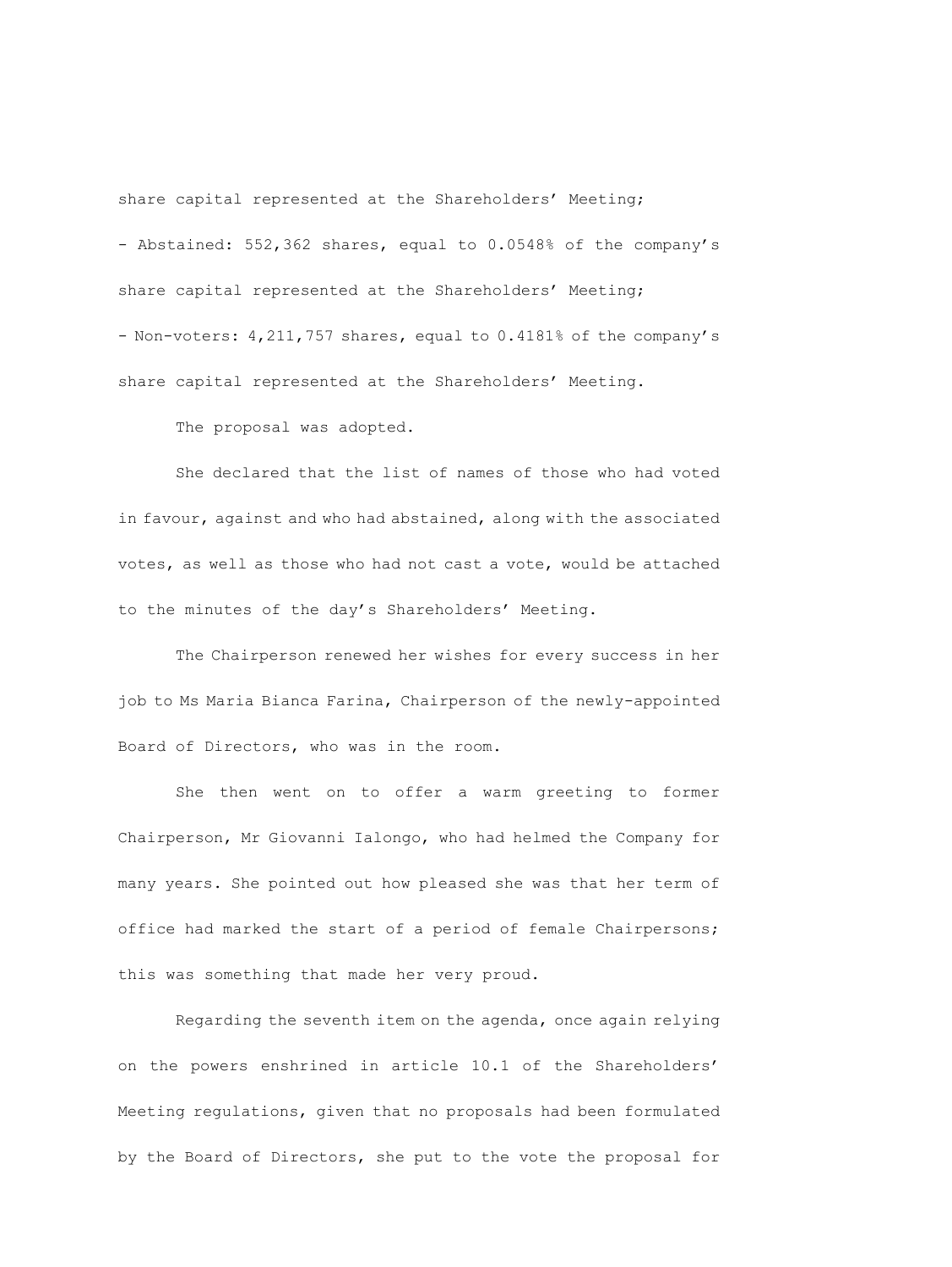resolution presented by shareholder the Ministry of the Economy and Finance regarding item seven, submitting the following proposal for resolution for the Shareholders' Meeting's approval:

*"Having examined the report issued by the Board of Directors, and taking into account what is envisaged in particular by article 23.1 of the Company Bylaws, the Poste Italiane S.p.A. Shareholders' Meeting* 

# *Resolves:*

*To establish as follows the remuneration for members of the Board of Directors: fixed gross annual remuneration of €60,000 for the Chairperson for the Board of Directors, and a gross annual remuneration of €40,000 for the other Directors."*

She renewed her request to attendees to declare any legitimacy-related discrepancies in voting rights pursuant to law and to the company Bylaws, and once again invited attendees who did not wish to be part of the basis for calculating the majority to leave the room via the exit.

She stated that no attendees had reported the existence of any cause for the impediment or curtailment of voting rights.

She called for the start of voting, inviting those entitled to vote not to leave the room until the voting procedures had been completed.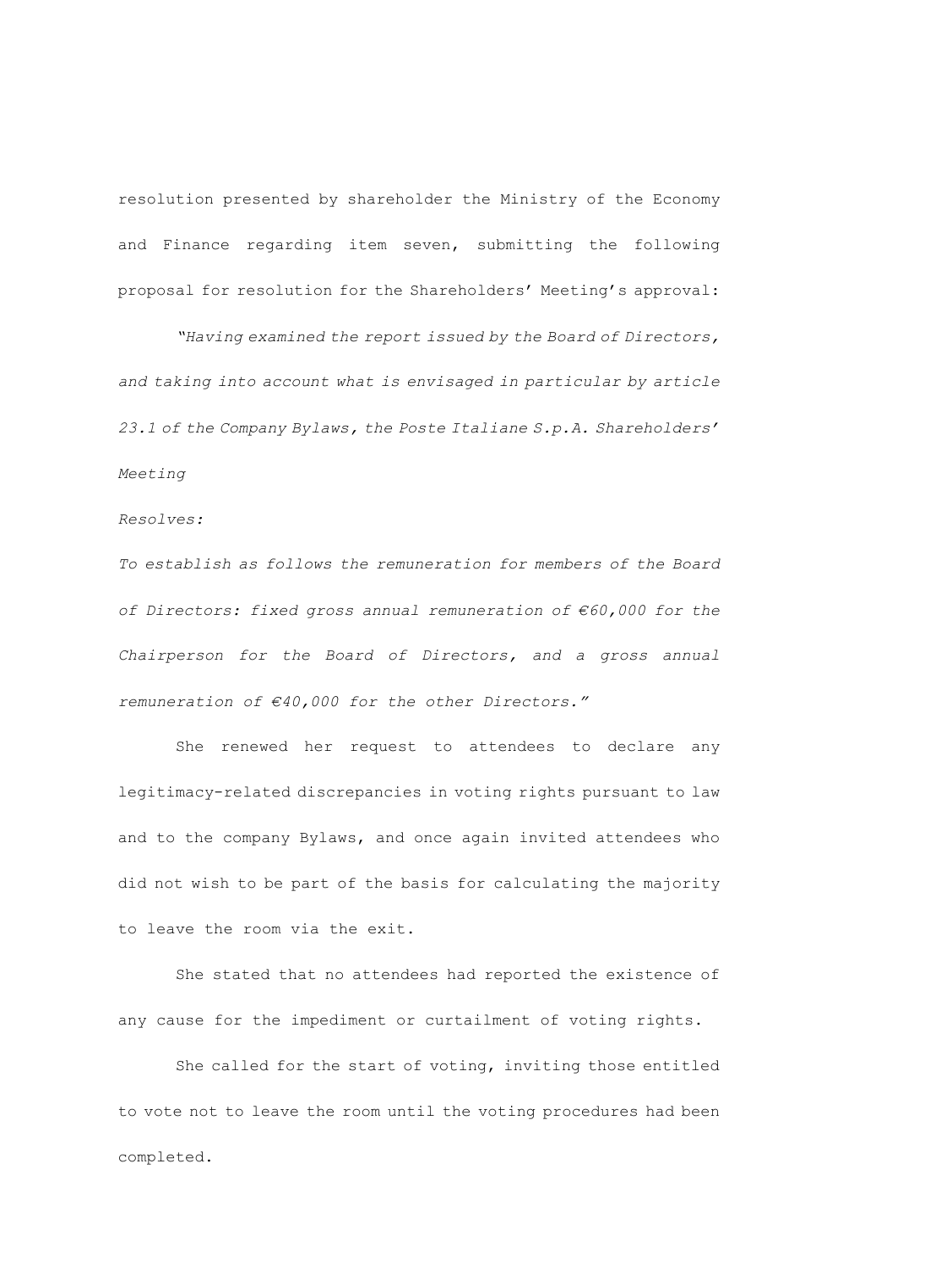She then stated that at that time, on their own behalf or by proxy, 1,041 attendees were present and eligible to vote, representing 1,007,274,384 ordinary shares, equal to 77.12% of the 1,306,110,000 ordinary shares that constituted the company's share capital.

She then put to the vote the proposal for resolution on the seventh item on the day's agenda, having previously read it out, inviting attendees to cast their vote via the Televoter by pressing one of the following buttons: in favour, against, or abstained.

Having selected how they wanted to cast their vote, they had to confirm by pressing the "OK" button.

Voting was declared officially open.

Given that no complaints were lodged, she declared voting closed and read out the results.

She went on to inform the meeting of the results as provided by the Chairperson's office:

In attendance: 1,041 shareholders, corresponding to 1,007,274,384 shares, all eligible to vote, equal to 77.12% of the company's capital;

- In favour: 1,002,498,738 shares, equal to 99.5259% of the company's share capital represented at the Shareholders' Meeting; - Against: 712,809 shares, equal to 0.0708% of the company's share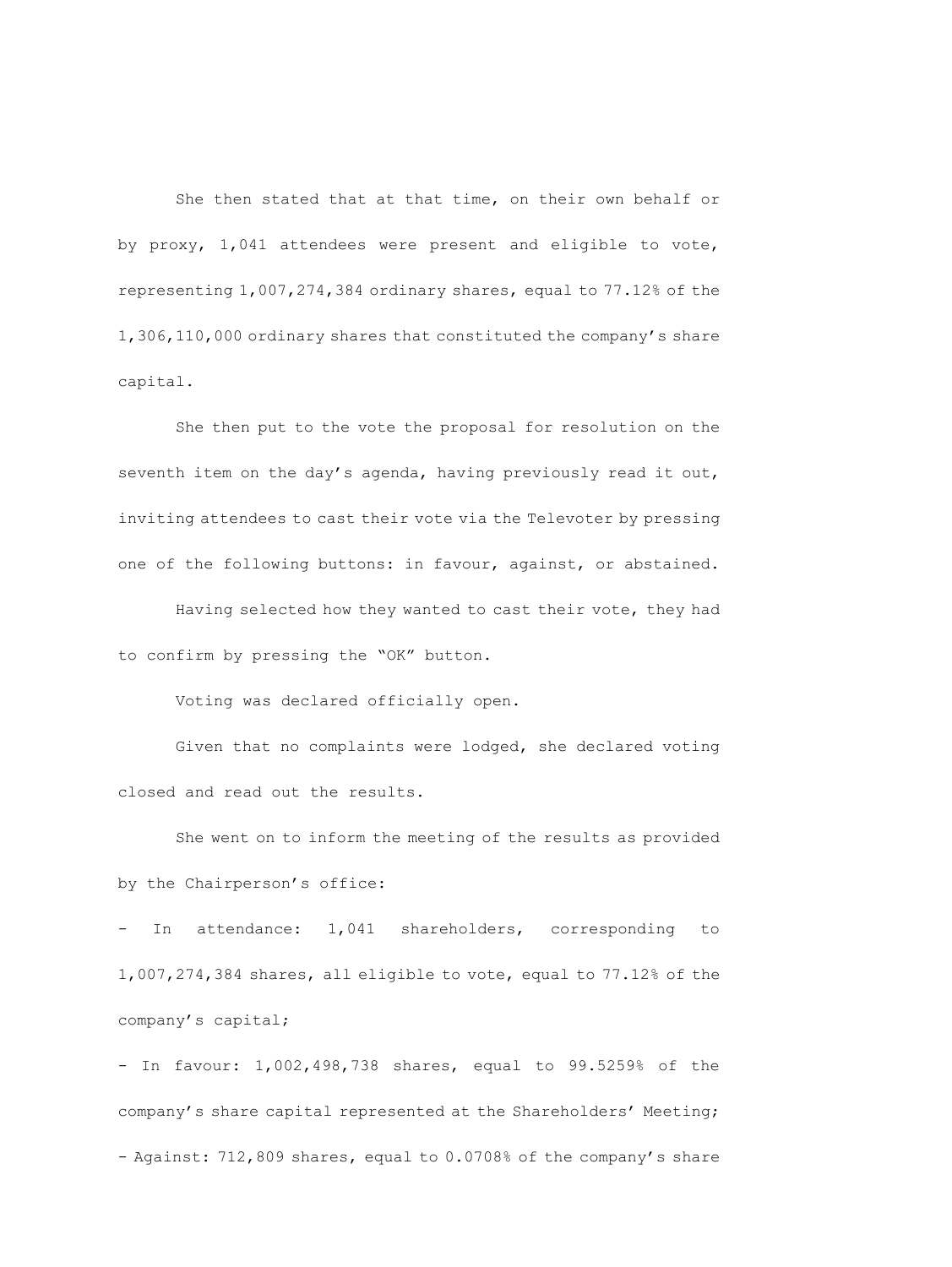capital represented at the Shareholders' Meeting;

- Abstained: 1,451,837 shares, equal to 0.1441% of the company's share capital represented at the Shareholders' Meeting; - Non-voters: 2,611,000 shares, equal to 0.2592% of the company's

share capital represented at the Shareholders' Meeting.

The proposal was adopted.

She declared that the list of names of those who had voted in favour, against and who had abstained, along with the associated votes, as well as those who had not cast a vote, would be attached to the minutes of the day's Shareholders' Meeting.

The Chairperson subsequently moved on to deal with the eighth item on the agenda:

## **8. Appointment of an Alternate Auditor.**

If no objections were forthcoming, she proposed refraining from reading out the *ad hoc* illustrative report, the wording of which had been published pursuant to law as well as circulated through the dossier contained in the document folder delivered at registration.

She specified that the Alternate Auditor appointed would remain in office for the entire duration of the term of office of the current Board of Statutory Auditors, that is to say, until approval of the financial statements as at 31 December 2018.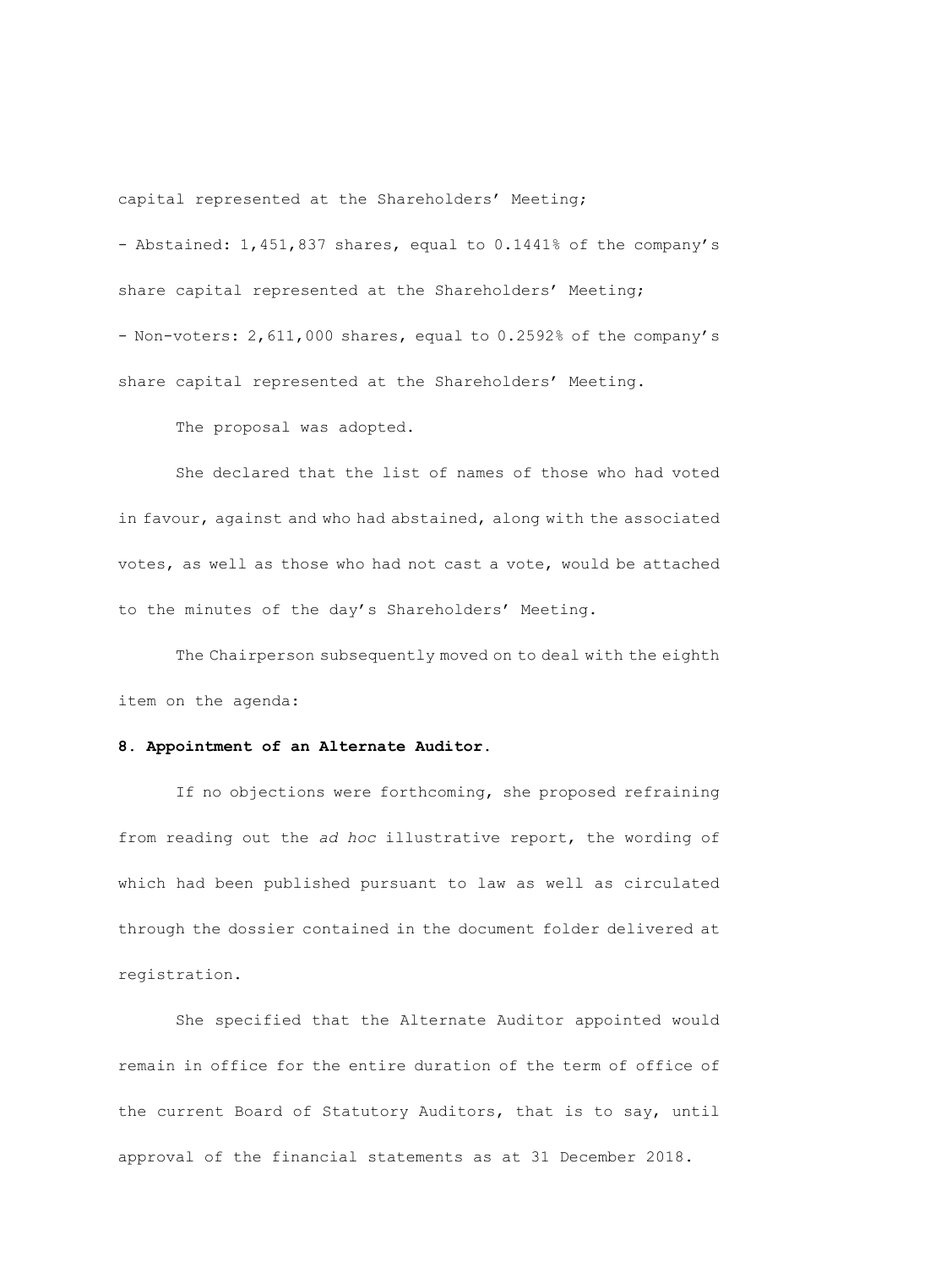She further reminded the meeting that this appointment of an Alternate Auditor would take place without the application of a "slate voting" procedure, given that this applied solely to the renewal of the entire control body (article 25.2(10) of the Company Bylaws). In consequence, the Shareholders would be resolving by statutory majority, that is to say, by an absolute majority of the registered share capital represented at the Meeting.

She pointed out that, owing to the need to streamline Meeting proceedings, voting on this topic and for this item on the agenda would take place according to the terms and conditions illustrated when opening the Meeting proceedings.

She informed the meeting that as illustrated earlier, on 30 March 2017 a group of 15 (fifteen) asset management companies and other institutional investors, whose names had been stated at the beginning of Meeting proceedings, holding a total of around 1.282% (one point two eight two percent) of Poste Italiane S.p.A.'s share capital, had submitted the following candidacy, which had formally been presented by the representative of the shareholders listed above at the Shareholders' Meeting:

- The candidacy of Mr Antonio Santi, born in Rome on 14 October 1977.

The candidacy presented by the above-mentioned shareholders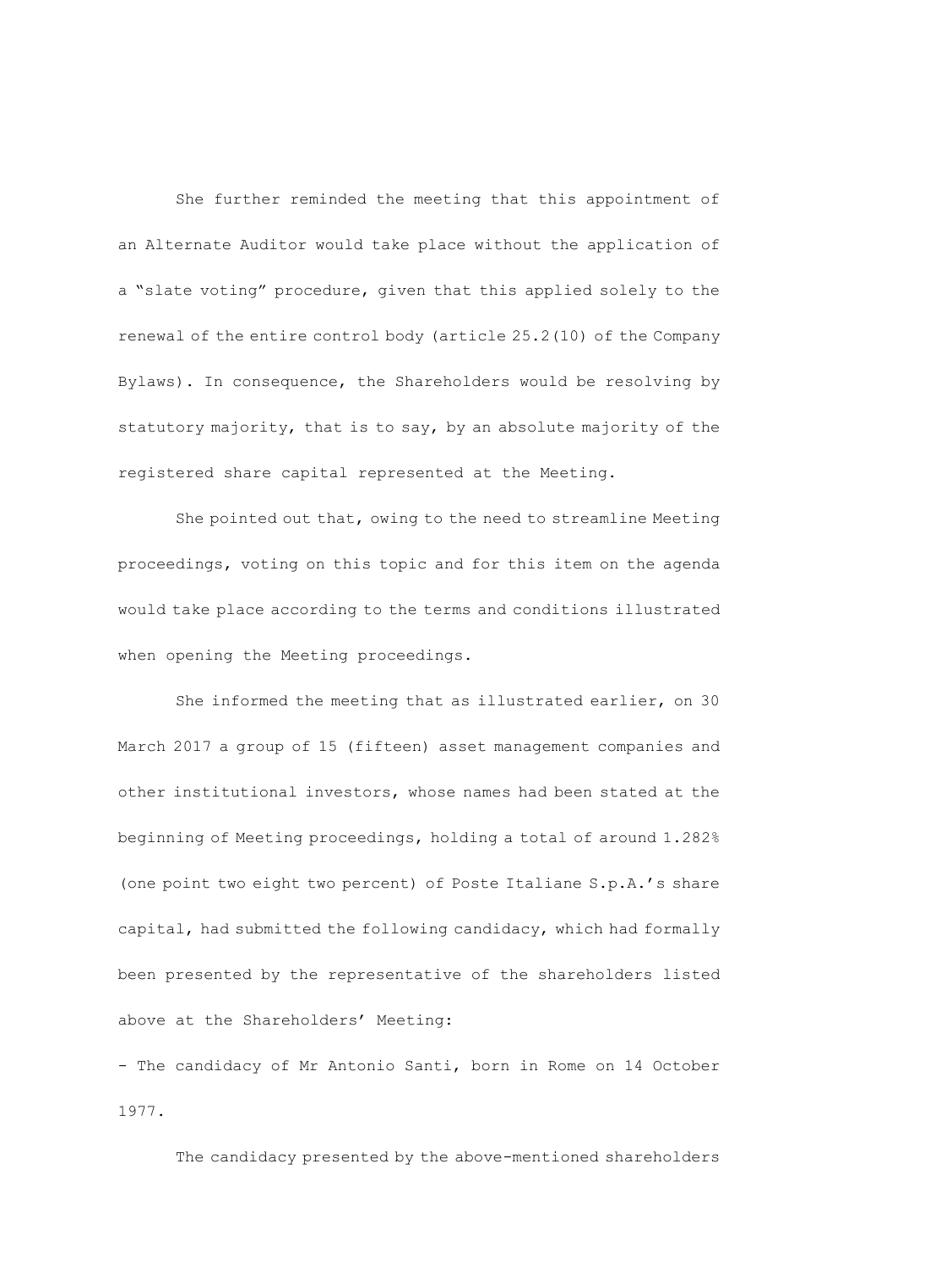had been supplemented by messages received by the Company from intermediaries, attesting to their equity ownership, and by the following documentation:

- A CV featuring information on the candidate's personal and professional traits, as well positions held at other companies; - A statement in which the candidate accepts his candidature, and declares that no cause exists that would construe ineligibility, forfeiture or incompatibility; he further stated that he held all independence-related requirements envisaged by law and by the corporate governance code of listed companies, including the integrity and professionalism envisaged under applicable law and regulations, under the Bank of Italy's Supervisory Provisions as they apply to Poste Italiane, and under Company Bylaws, to fill the post of company auditor.

She acknowledged that this documentation had been made publicly available on 3 April 2017 at the Company's headquarters and on the Company's website.

The candidature and its associated documentation had also been distributed to meeting attendees in the document folder given out at registration.

She went on to open the debate, noting that any questions posed would be answered by the CEO after all comments had been made.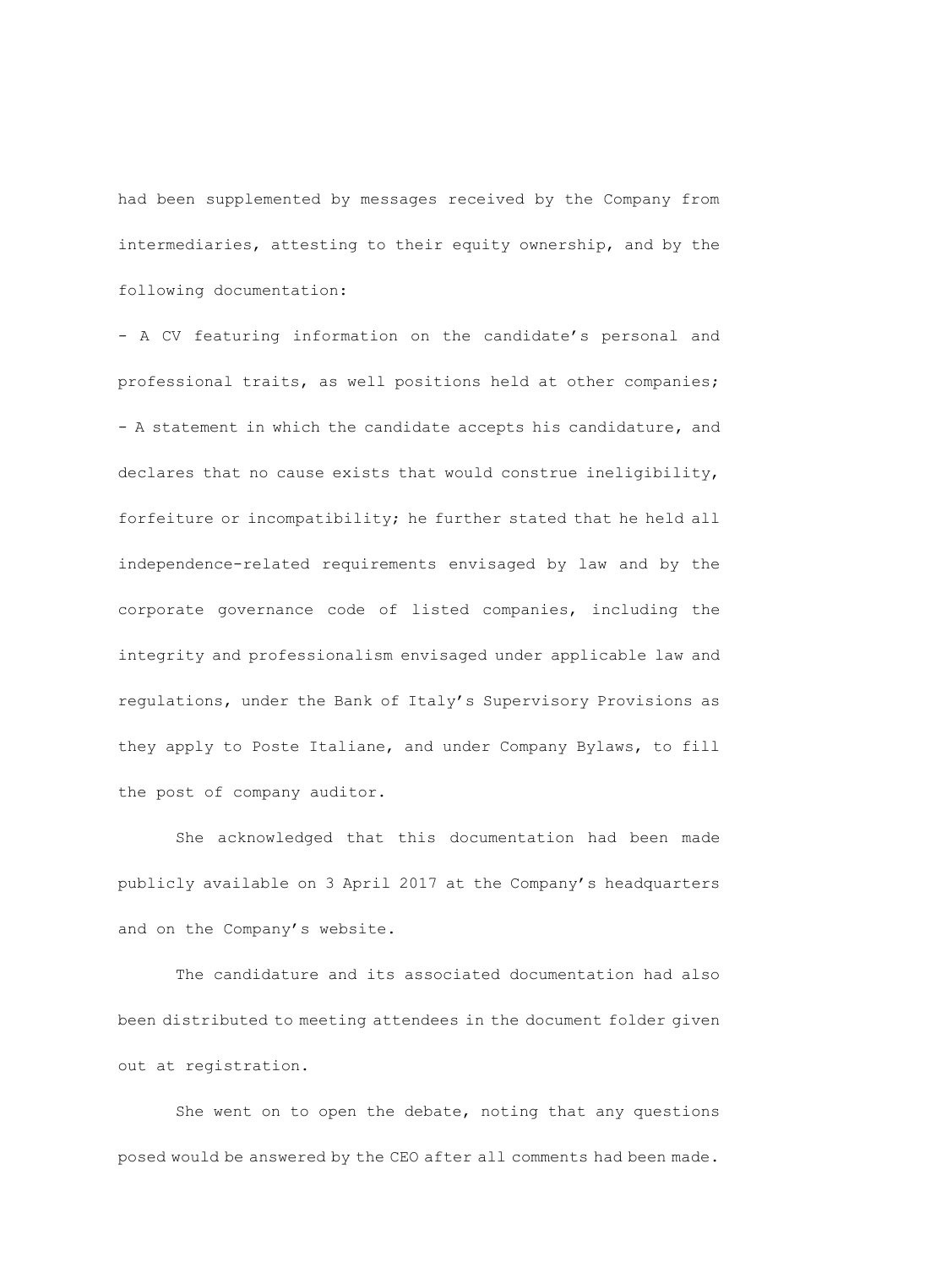She invited speakers to remain within the established time limits to ensure that everybody who wanted to could have their say.

- Mr Antonio AGOSTINI took the floor to speak in the name of and on behalf of shareholders Aberdeen Asset Management PLC, Aletti Gestielle SGR S.p.A., APG Asset Management N.V., Arca Fondi SGR S.p.A., Ersel Asset Management SGR S.p.A., Eurizon Capital SGR S.p.A., Eurizon Capital SA., Fideuram Asset Management (Ireland), Fideuram Investimenti S.p.A., Generali Investments Europe S.p.A. SGR, Generali Investments Luxemburg SA, Interfund SICAV, Legal & General Assurance (Pensions Management) Limited, Mediolanum Gestione Fondi SGR S.p.A., and Mediolanum International Funds (owners of a total of 16,643,199 shares, equal to around 1.274% of Poste Italiane S.p.A.'s registered share capital) to formalize the proposal to appoint Mr Antonio SANTI, born in Rome on 14 March 1977, to the post of Alternate Auditor.

He concluded his speech by reminding the meeting that the documentation associated with the above-mentioned candidature had been presented at the same time as the candidature was filed, on 30 March 2017, and by wishing the newly-appointed Board of Directors every success in its endeavours.

The Chairperson took the floor to renew her request to attendees to declare any legitimacy-related discrepancies in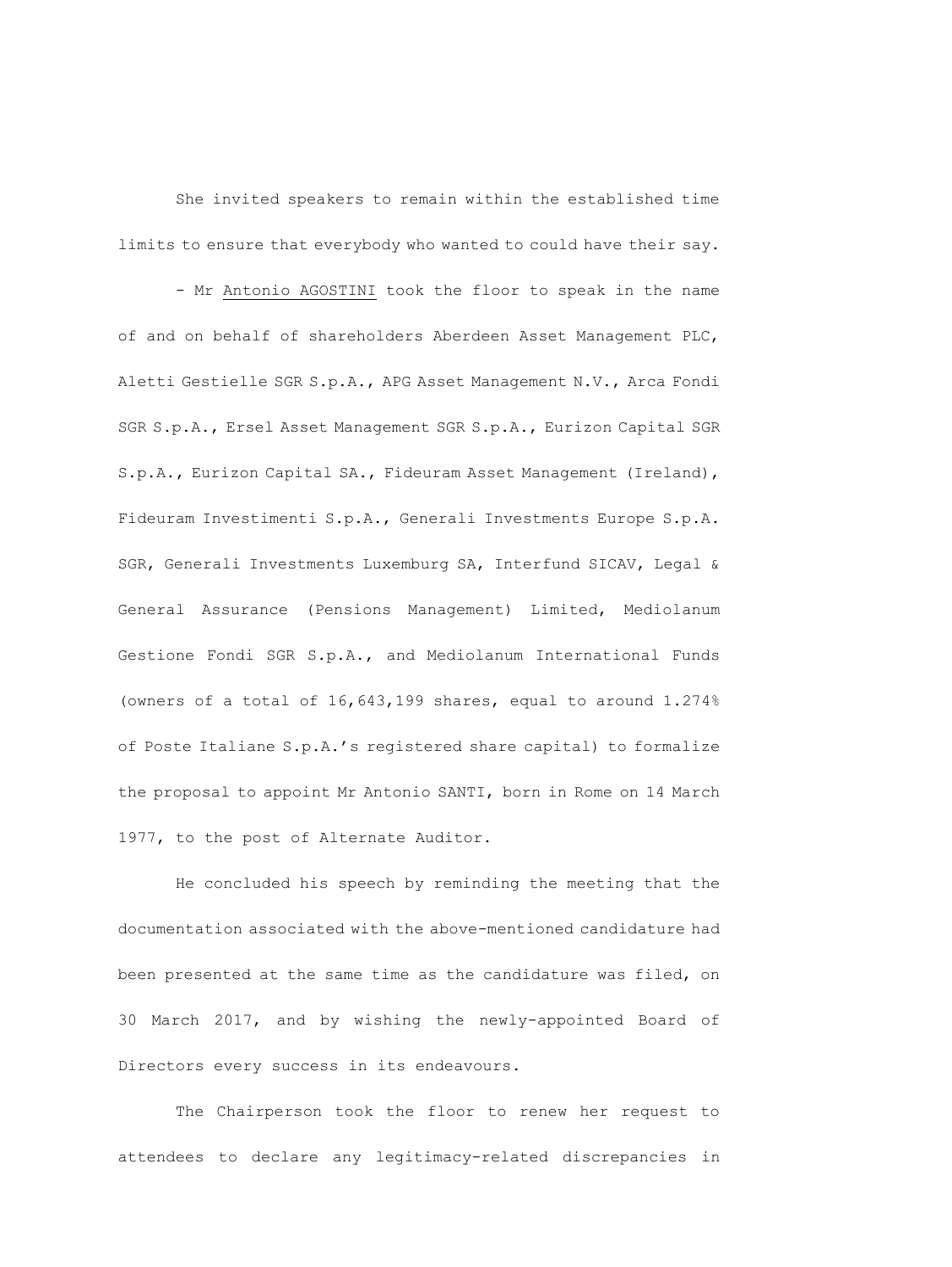voting rights pursuant to law and to the company bye-laws, and once again invited attendees who did not wish to be part of the basis for calculating the majority to leave the room via the exit.

She stated that no attendees had reported the existence of any cause for the impediment or curtailment of voting rights.

She called for the start of voting, inviting those entitled to vote not to leave the room until the voting procedures had been completed.

She then stated that at that time, on their own behalf or by proxy, 1,039 attendees were present and eligible to vote, representing 168,007,994 ordinary shares, equal to 12.86% of the 1,306,110,000 ordinary shares that constituted the company's share capital.

She then put to the vote Mr Antonio Santi's candidacy for the position of Alternative Auditor, having previously read it out, inviting attendees to cast their vote via the Televoter by pressing one of the following buttons: in favour, against, or abstained.

Having selected how they wanted to cast their vote, they had to confirm by pressing the "OK" button.

Voting was declared officially open.

Given that no complaints were lodged, she declared voting closed and read out the results.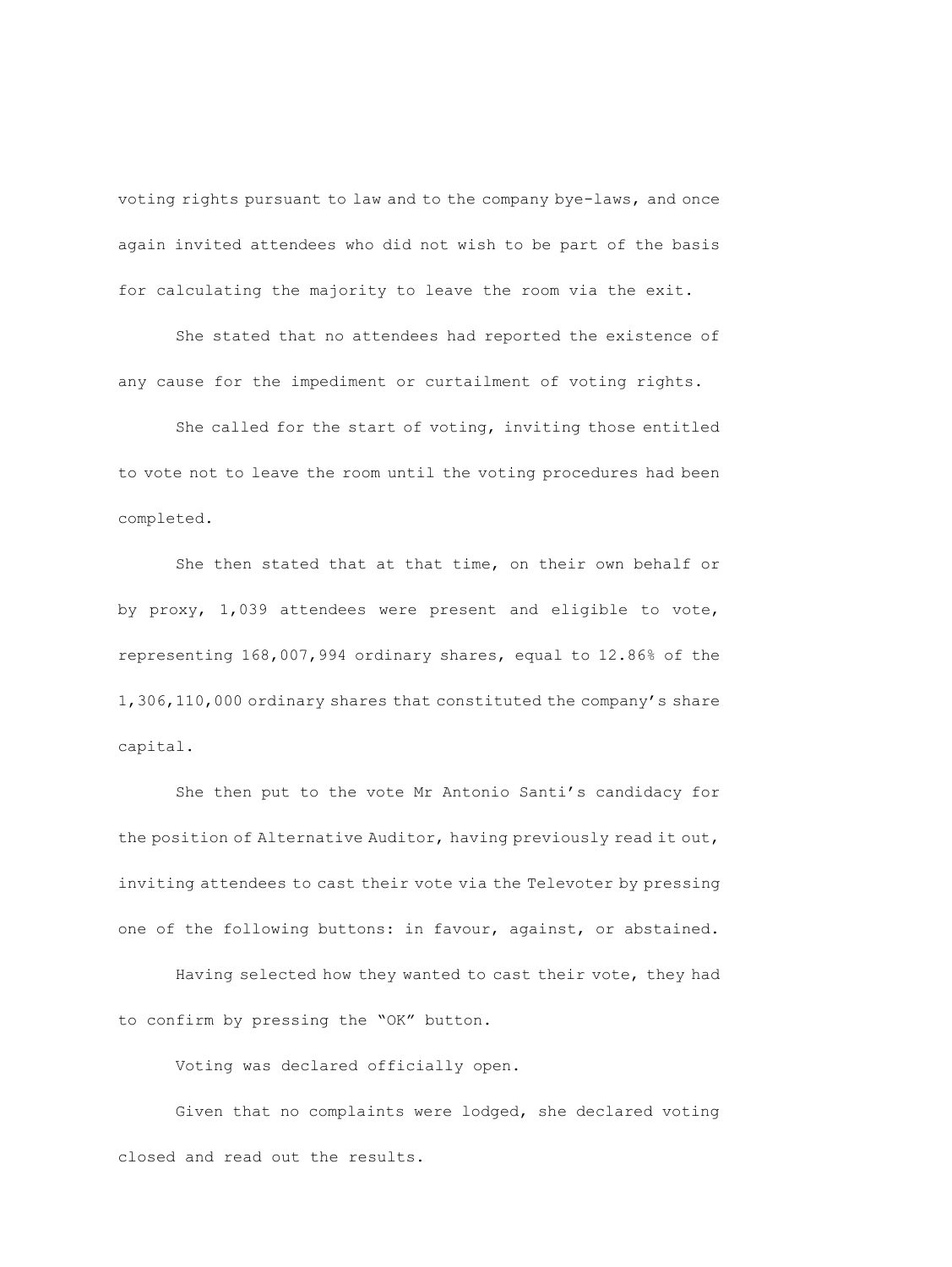She went on to inform the meeting of the results as provided by the Chairperson's office:

- In attendance: 1,039 shareholders, corresponding to 168,007,994 shares, all eligible to vote, equal to 12.86% of the company's capital;

- In favour: 166,917,367 shares, equal to 99.3508% of the company's share capital represented at the Shareholders' Meeting; - Against: 742,090 shares, equal to 0.4417% of the company's share capital represented at the Shareholders' Meeting; - Abstained: 348,537 shares, equal to 0.2075% of the company's share capital represented at the Shareholders' Meeting; - Non-voters: 0 shares, equal to 0% of the company's share capital represented at the Shareholders' Meeting.

She declared that the list of names of those who had voted in favour, against and who had abstained, along with the associated votes, as well as those who had not cast a vote, would be attached to the minutes of the day's Shareholders' Meeting.

Given that an absolute majority of the share capital, represented at the Shareholders' Meeting had been reached regarding the candidature put to the vote, pursuant to article 2401 of the Italian Civil Code, Mr Antonio Santi, born in Rome on 14 October 1977, was appointed to the post of Alternate Auditor.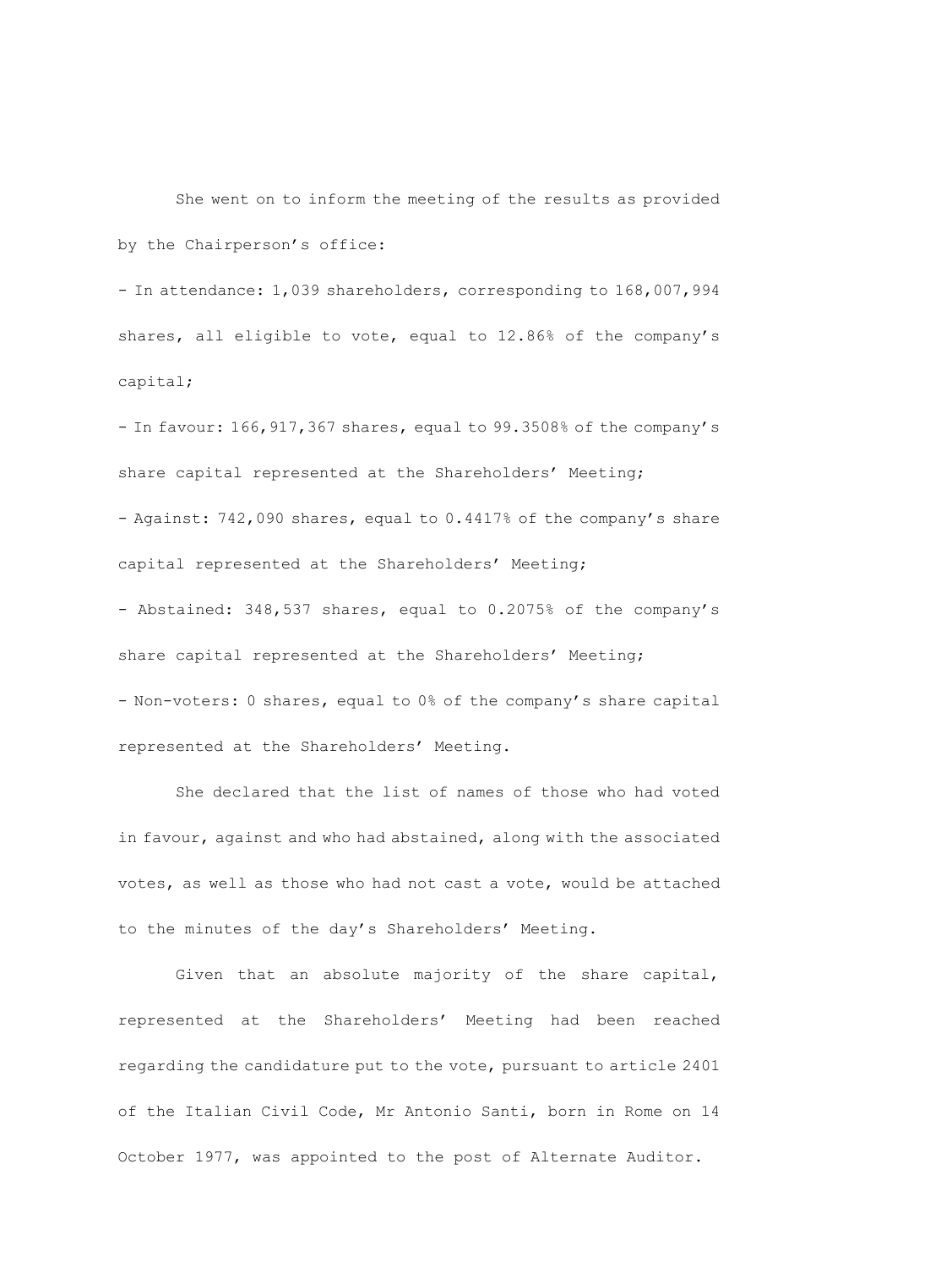She reminded the Meeting that the Alternate Auditor appointed would remain in office for the entire duration of the term of office of the current Board of Statutory Auditors, that is to say, up until approval of the financial statements as at 31 December 2018.

At this point, before moving on to the subsequent items on the agenda, the Chairperson invited Ms Mimi Kung, representing the Remuneration Committee, to provide an answer to the question posed by Shareholder Marino regarding the remuneration of the CEO and the company's directors.

She informed the meeting that Ms Mimi Kung would be speaking in English, a language that I, Notary Public, am familiar with. Nevertheless, in order to facilitate comprehension by Meeting attendees, Ms Olga Fernando prepared an Italian language translation, which is featured in its entirety below:

*"Good evening, and thank you. I would like to clear things up regarding the misunderstanding about how much Mr Caio is alleged to have earned.*

*As may be read in Section 2 of the Remuneration Report, (CONSOB Form 7-*bis, *table 1), the remuneration paid out to the CEO/General Manager in 2016 amounted to a total of €1,468,952. In addition to this, the fair value of the Long-Term Incentive (*ILT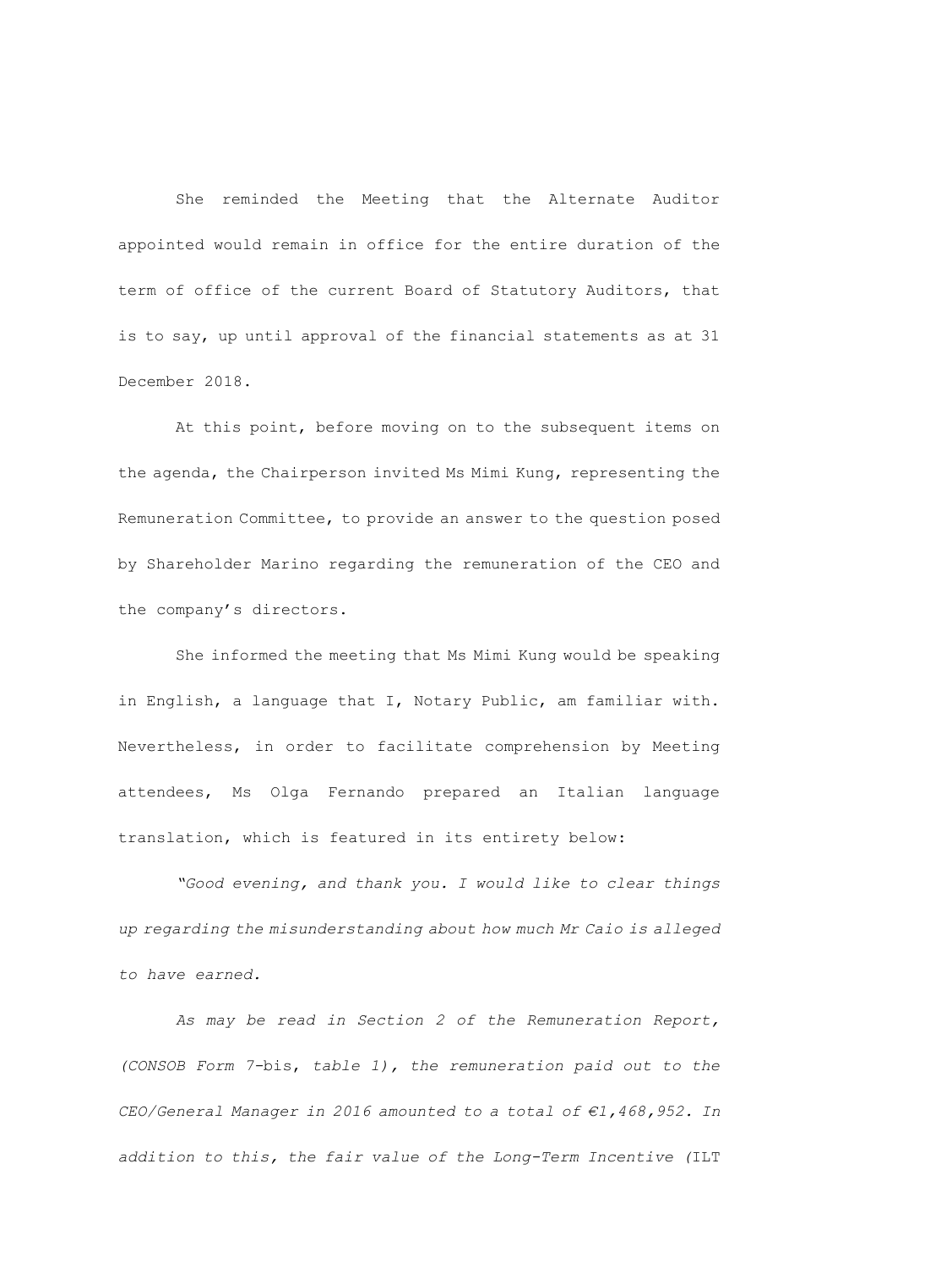– Piano di incentivazione Lungo Termine*) Scheme – must be added, which in 2016 was equal to €101,788.*

*The link between the incentive systems and the market performance of the company's share price is ensured by the Total Shareholder Return being factored into the long-term incentive system (ILT), and by the use of phantom stock both in the short-term (MBO, from 2017) and long-term (ILT) incentive systems. To sum up, the performance of Poste Italiane shares significantly influences the value of all the bonuses that are paid out.* 

*Moving on to Directors who hold strategic responsibilities, the considerations reported in Section 2 of the Remuneration Report regard amounts paid during FY 2016 (including deferred portions from previous years), subdivided between fixed remuneration, variable remuneration, and benefits. The overall variable remuneration of Directors with Strategic Responsibilities consists of a short-term incentive system (MBO) and a long-term incentive system (ILT). Considerations paid out overall for 2016 amounted to €9,877,753 (CONSOB Form 7-*bis*, table 1). In addition to this, the fair value of the Long-Term Incentive (ILT – Piano di incentivazione Lungo Termine) Scheme – must be added, which in 2016 was equal to €539,461.*

*The value of variable remuneration entered on the tables in*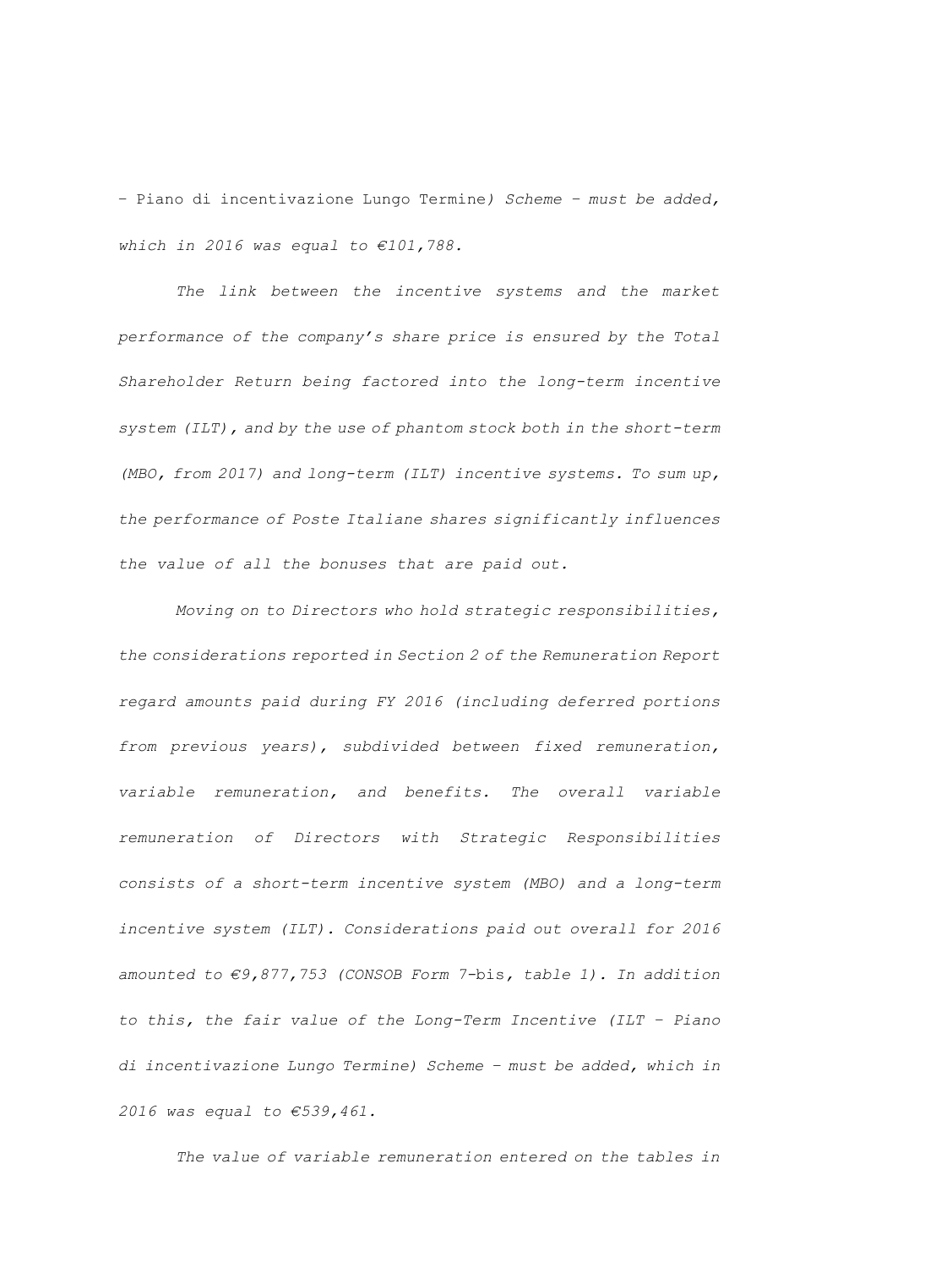*Section 2 of the Remuneration Report is an estimate that was made when drafting the Report, in the run-up to approval of the Company's financial statements, an act that is necessary for the incentives to be actually paid out.*

Lastly, it should be noted that four out of the twenty *Directors with strategic responsibilities were in office for a fraction of the year during FY 2016. In consequence, sixteen Directors with strategic responsibilities were at the company at 31/12/2016.*

*Remuneration for Directors with strategic responsibilities does not apply to CEO/General Manager Mr. Francesco Caio."*

The Chairperson took the floor to express her satisfaction at the comprehensive and exhaustive reply, and for clarifying the Company's remuneration policy.

Given that no objections were forthcoming, the Chairperson moved on to deal with the ninth and tenth items on the day's agenda, which would nevertheless be subject to separate votes:

**9. 2017 short-term incentive scheme based on financial instruments for the risk-takers of Patrimonio BancoPosta;**

## **10. Remuneration Report**

If no objections were forthcoming, she proposed refraining from reading out the *ad hoc* illustrative reports, the wording of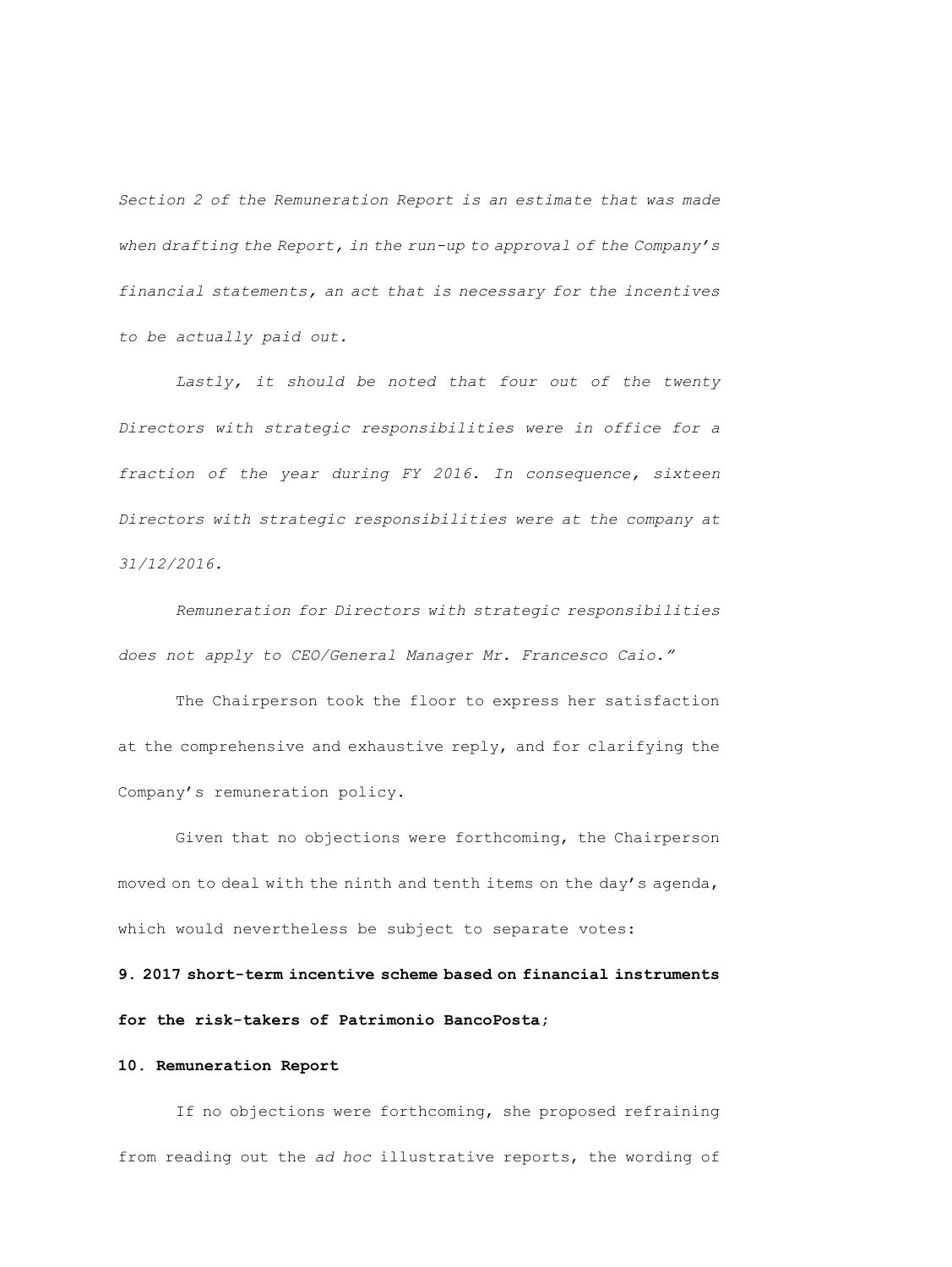which had been published pursuant to law as well as circulated through the dossier contained in the document folder delivered at registration.

She went on to open the debate, noting that any questions posed would be answered by the CEO after all comments had been made.

She invited speakers to remain within the established time limits to ensure that everybody who wanted to could have their say.

Nobody requested to speak.

The Meeting subsequently moved on to separate voting for items nine and ten on the agenda.

In accordance with the provisions of article 10.1 in the Shareholders' Meeting Regulations, she read out the following proposal for resolution regarding item nine on the agenda, compliant with the wording of the Board of Directors' Report to the Shareholders' Meeting:

*"Having examined the illustrative report issued by the Board of Directors and the information document on the 2017 Scheme drafted pursuant to article 84-*bis *(1) of CONSOB Resolution no. 11971, dated 14 May 1999, the Poste Italiane S.p.A. Shareholders' Meeting* 

## *Resolves:*

*1. To approve the 2017 Short-Term Incentive Plan based on financial*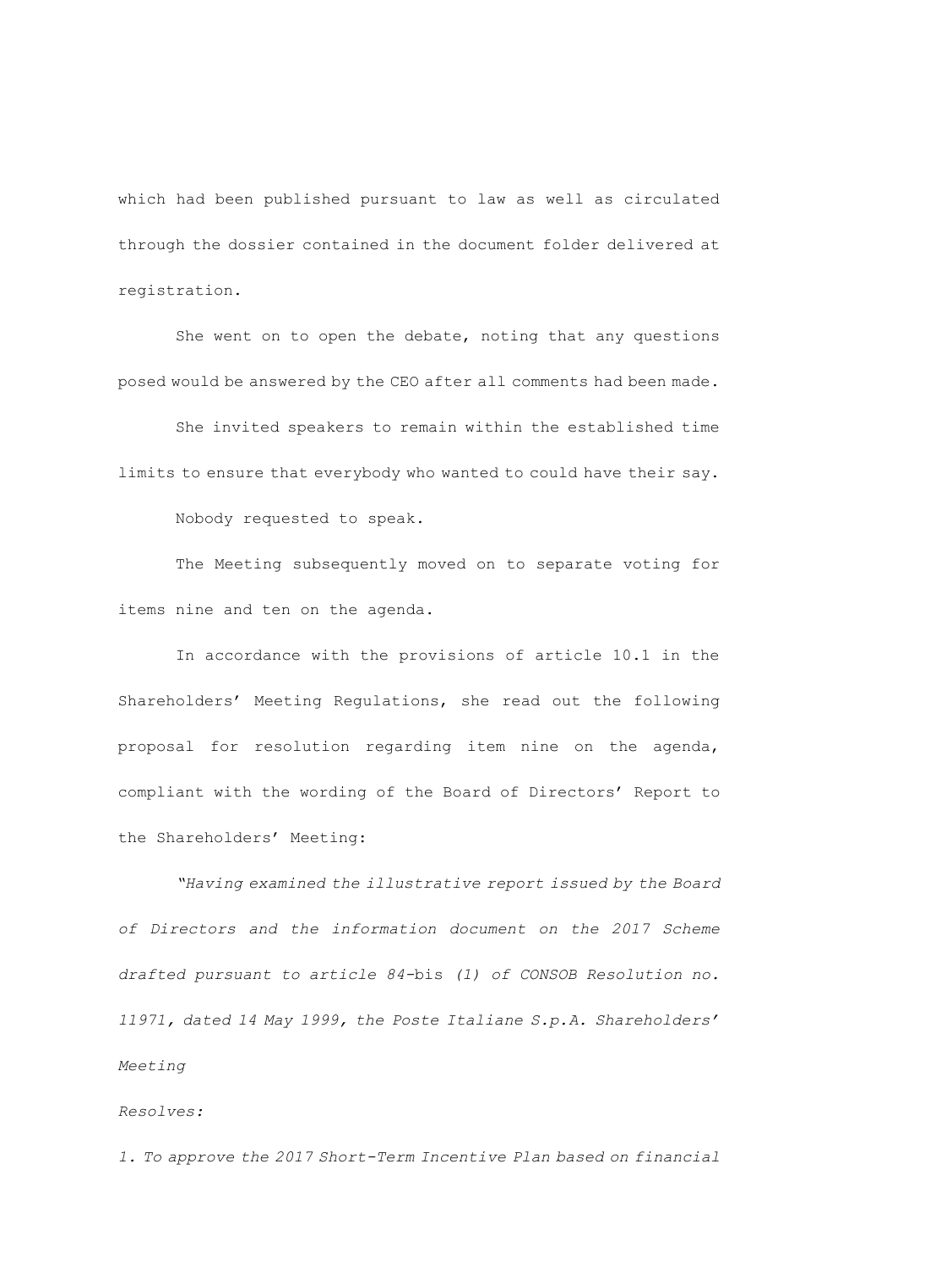*instruments for Patrimonio BancoPosta risk-takers, the characteristics of which are laid out in the information document drafted pursuant to article 84-*bis *(1) of CONSOB Resolution no. 11971, dated 14 May 1999, and disclosed to the public at the company's headquarters, over the authorized "eMarket STORAGE" (www.emarketstorage.com) system, and on the Company's website; 2. To allocate to the Board of Directors all powers required for the tangible implementation of the 2017 Short-term Incentive Plan, including the power to sub-delegate, to be performed in compliance with the indications contained in the relevant information document. To this end, the Board of Directors may, by way of example but by no means exhaustively, take steps to execute this Plan, as well as to approve the Plan implementation regulations."* She renewed her request to attendees to declare any

legitimacy-related discrepancies in voting rights pursuant to law and to the company bye-laws, and once again invited attendees who did not wish to be part of the basis for calculating the majority to leave the room via the exit.

She stated that no attendees had reported the existence of any cause for the impediment or curtailment of voting rights.

She called for the start of voting, inviting those entitled to vote not to leave the room until the voting procedures had been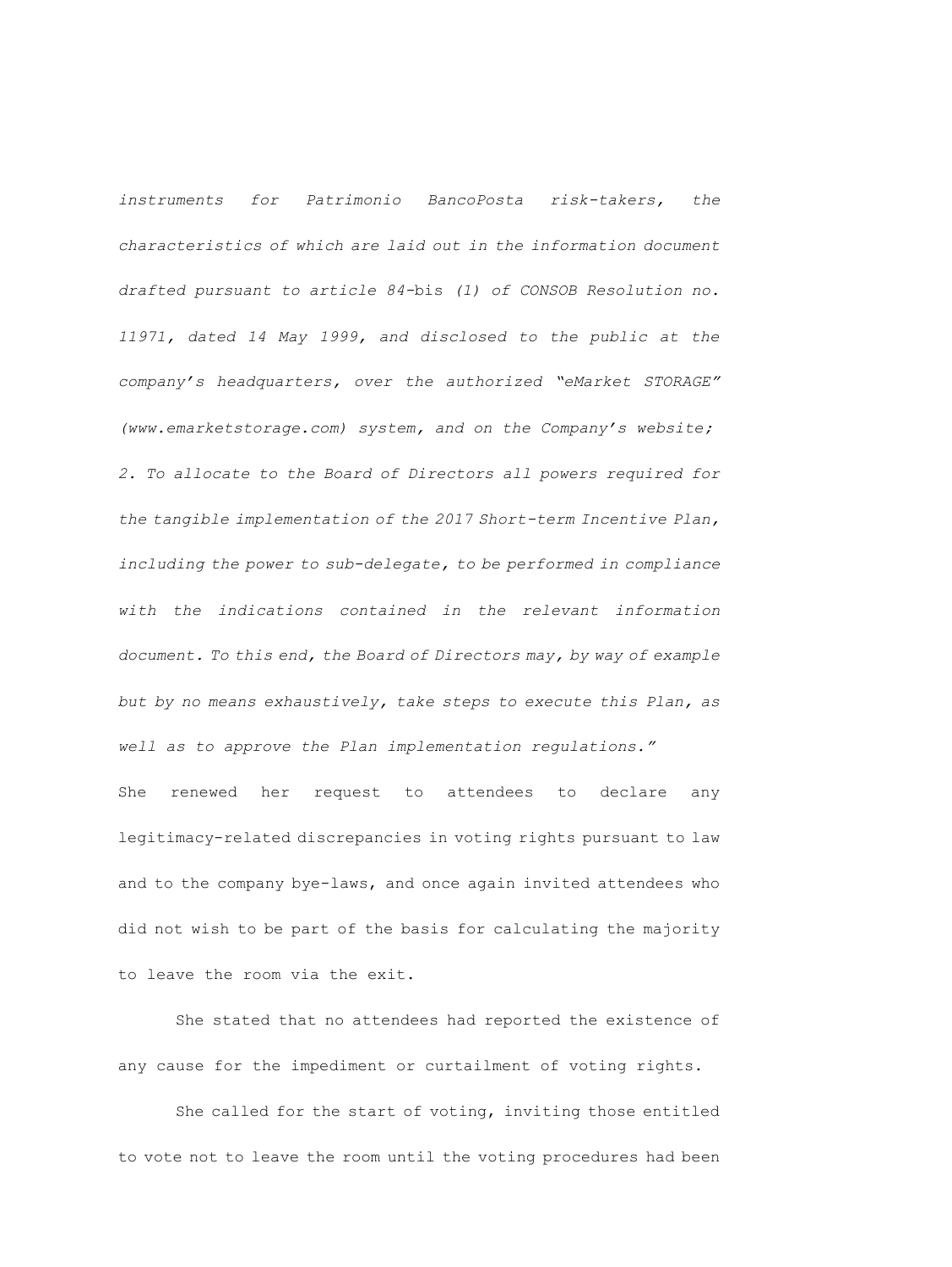completed.

She then stated that at that time, on their own behalf or by proxy, 1,039 attendees were present and eligible to vote, representing 1,007,273,334 ordinary shares, equal to 77.12% of the 1,306,110,000 ordinary shares that constituted the company's share capital.

She then put to the vote the proposal for resolution on the ninth item on the day's agenda, having previously read it out, inviting attendees to cast their vote via the Televoter by pressing one of the following buttons: in favour, against, or abstained.

Having selected how they wanted to cast their vote, they had to confirm by pressing the "OK" button.

Voting was declared officially open.

Given that no complaints were lodged, she declared voting closed and read out the results.

She went on to inform the meeting of the results as provided by the Chairperson's office:

- In attendance: 1,039 shareholders, corresponding to 1,007,273,334 shares, all eligible to vote, equal to 77.12% of the company's capital;

- In favour: 1,000,542,784 shares, equal to 99.3318% of the company's share capital represented at the Shareholders' Meeting;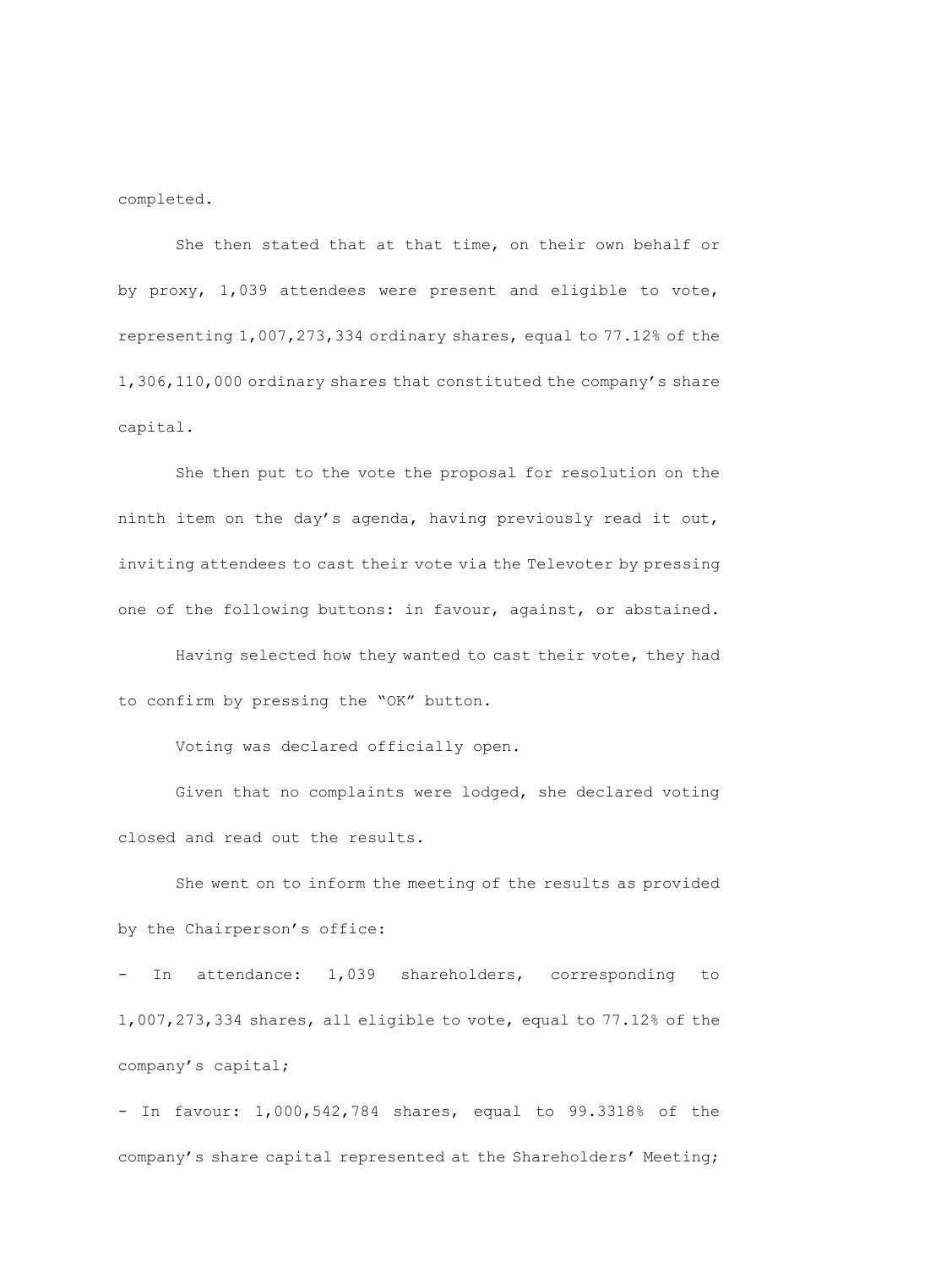- Against: 3,638,674 shares, equal to 0.3612% of the company's share capital represented at the Shareholders' Meeting; - Abstained: 480,876 shares, equal to 0.0477% of the company's share capital represented at the Shareholders' Meeting; - Non-voters: 2,611,000 shares, equal to 0.2592% of the company's share capital represented at the Shareholders' Meeting.

The proposal was adopted.

She declared that the list of names of those who had voted in favour, against and who had abstained, along with the associated votes, as well as those who had not cast a vote, would be attached to the minutes of the day's Shareholders' Meeting.

In accordance with the provisions of article 10.1 in the Shareholders' Meeting Regulations, the Chairperson read out the following proposal for resolution regarding item ten on the agenda, compliant with the wording of the Board of Directors' Report to the Shareholders' Meeting:

*"Poste Italiane S.p.A.'s Shareholders' Meeting resolves in favour of Section 1 of the Remuneration Report, illustrating the Company's remuneration and incentive policy for members of its administrative bodies and for other directors with strategic responsibilities, as well as the procedures used to adopt and implement this policy.*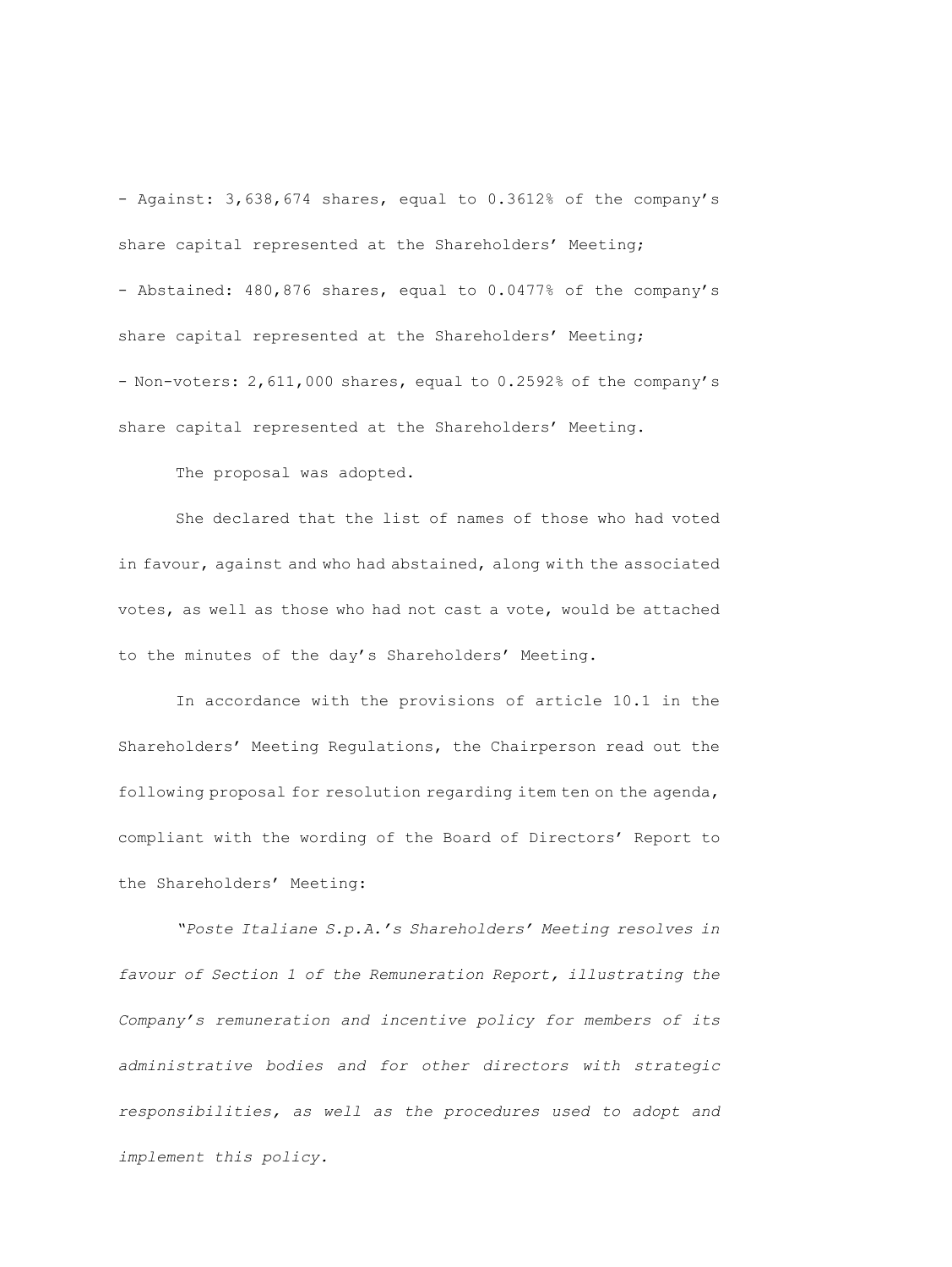*The Poste Italiane S.p.A. Shareholders' Meeting further adopts the guidelines on remuneration and incentive policies for Patrimonio Bancoposta, as stated in the Annex to the Remuneration Report.*

She called for the start of voting, inviting those entitled to vote not to leave the room until the voting procedures had been completed.

She then stated that at that time, on their own behalf or by proxy, 1,039 attendees were present and eligible to vote, representing 1,007,273,334 ordinary shares, equal to 77.12% of the 1,306,110,000 ordinary shares that constituted the company's share capital.

She then put to the vote the proposal for resolution on the tenth item on the day's agenda, having previously read it out, inviting attendees to cast their vote via the Televoter by pressing one of the following buttons: in favour, against, or abstained.

Having selected how they wanted to cast their vote, they had to confirm by pressing the "OK" button.

Voting was declared officially open.

Given that no complaints were lodged, she declared voting closed and read out the results.

She went on to inform the meeting of the results as provided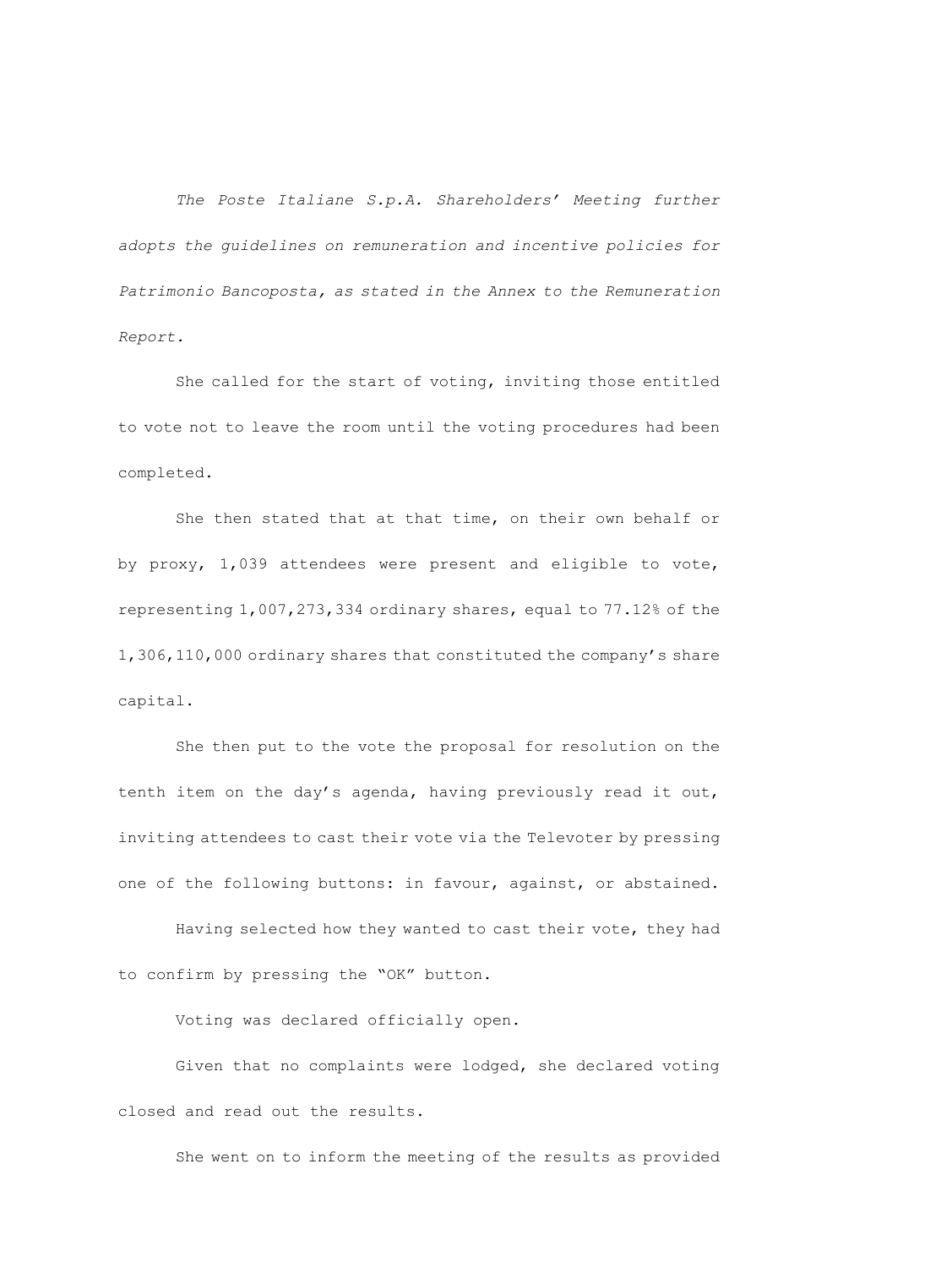by the Chairperson's office:

- In attendance: 1,039 shareholders, corresponding to 1,007,273,334 shares, all eligible to vote, equal to 77.12% of the company's capital;

- In favour: 997,659,282 shares, equal to 99.0455% of the company's share capital represented at the Shareholders' Meeting; - Against: 5,849,032 shares, equal to 0.5807% of the company's share capital represented at the Shareholders' Meeting; - Abstained: 1,154,020 shares, equal to 0.1146% of the company's share capital represented at the Shareholders' Meeting; - Non-voters: 2,611,000 shares, equal to 0.2592% of the company's share capital represented at the Shareholders' Meeting.

The proposal was adopted.

She declared that the list of names of those who had voted in favour, against and who had abstained, along with the associated votes, as well as those who had not cast a vote, would be attached to the minutes of the day's Shareholders' Meeting.

At this point in the proceedings, given that all of the items on the agenda for the day's Shareholders' Meeting had been dealt with, there was nothing else to resolve on and nobody had asked to speak, the Chairperson thanked all attendees and declared the meeting closed at 16 hours and 38 minutes.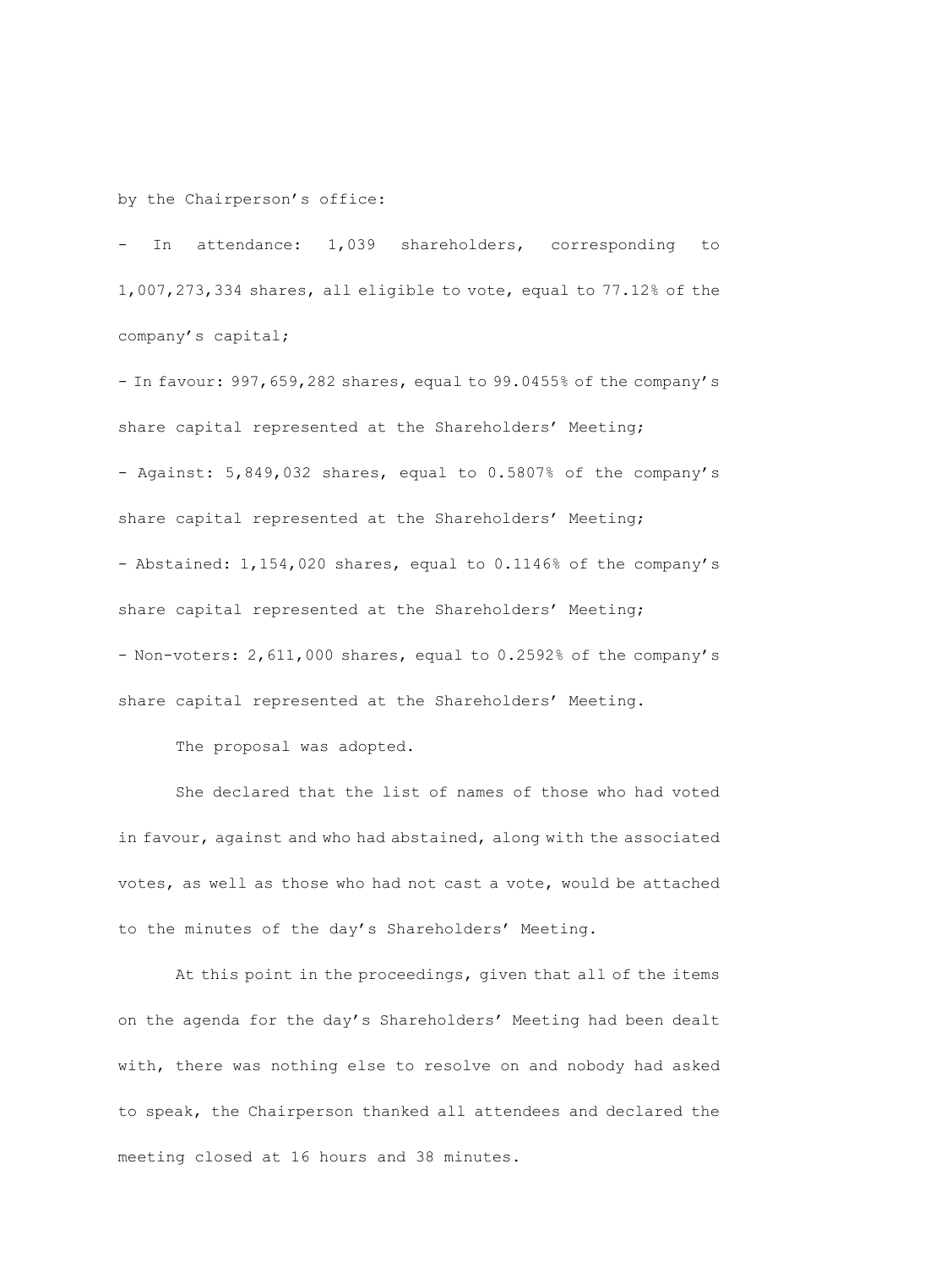The list of names of the shareholders who attended the Shareholders' Meeting either on their own behalf or by proxy, including the number of shares that they represented, the delegating shareholders and parties voting as secured creditors, beneficial owners or beneficiaries, is attached to these minutes as a single Annex, indicated under letter "**A**".

Details on individual shareholders and the number of shares they hold who voted in favour or against, who abstained or who did not vote may be found in a document attached to these minutes as Annex "**B**".

Further attachments to these minutes:

.. Annex "**C**", operating financial statements as at 31 December 2016, and the associated reports from the Board of Directors, the Board of Statutory Auditors and the External Auditors;

.. Annex "**D**", collated into a single document, Reports from the Board of Directors concerning all of the other items on the agenda; .. Annex "**E**", the Remuneration Report pursuant to Article 123-*ter* of Legislative Decree 58 of 24 February 1998;

.. Annex "**F**", a dossier containing the CEO's introductory presentation on the Company and Group's headline data;

.. Annex "**G**", a dossier containing the candidacies for appointments to the Board of Directors;